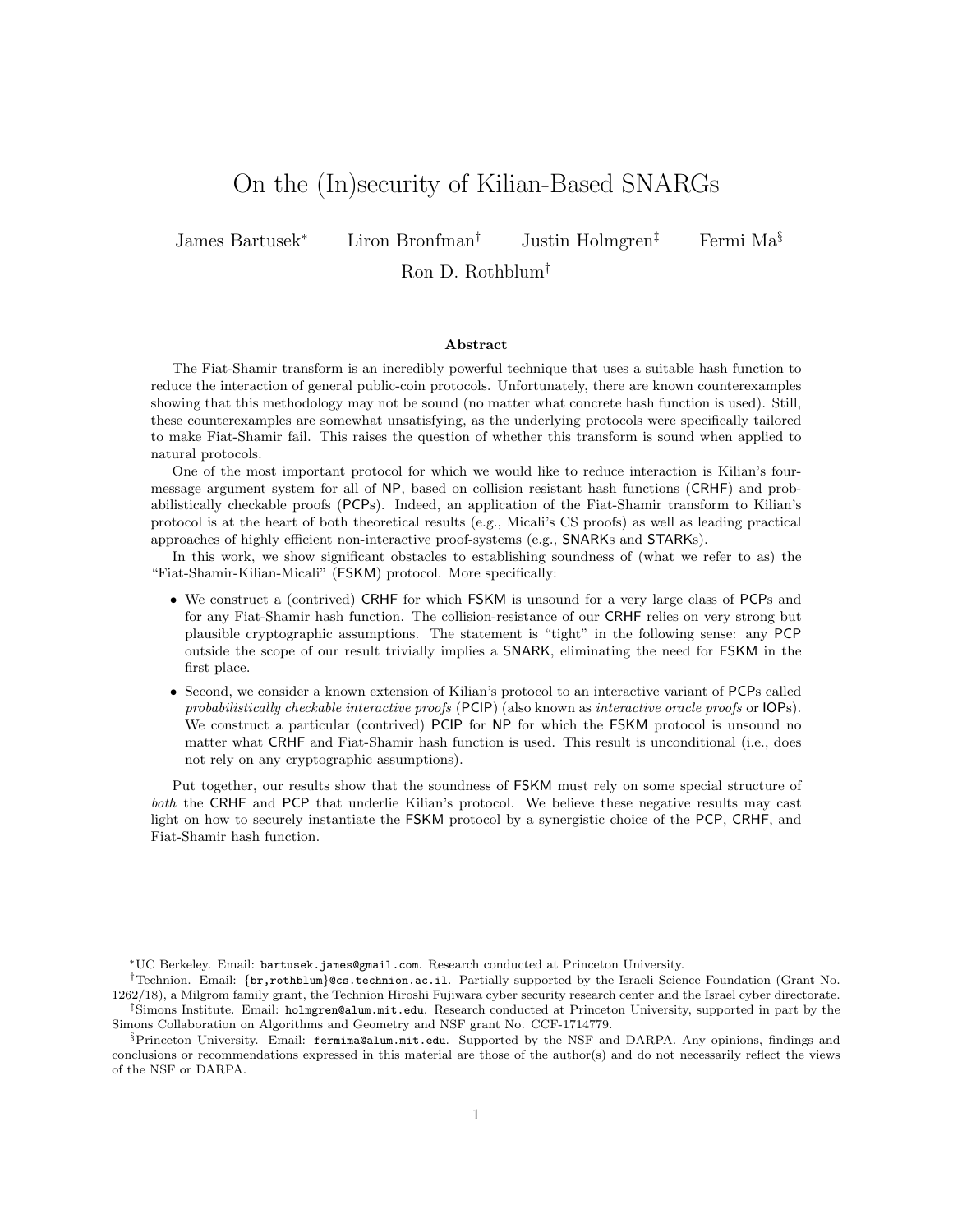# Contents

| $\mathbf{1}$            | Introduction                                                                                                                                                                                                                  | 3              |
|-------------------------|-------------------------------------------------------------------------------------------------------------------------------------------------------------------------------------------------------------------------------|----------------|
|                         | 1.1                                                                                                                                                                                                                           | 3              |
|                         | 1.2                                                                                                                                                                                                                           | $\overline{4}$ |
|                         | 1.3                                                                                                                                                                                                                           | 6              |
|                         | 1.4                                                                                                                                                                                                                           | 6              |
|                         | 1.5                                                                                                                                                                                                                           | 9              |
| $\overline{2}$          | <b>Preliminaries</b>                                                                                                                                                                                                          | 9              |
|                         | 2.1                                                                                                                                                                                                                           | 9              |
|                         | 2.2                                                                                                                                                                                                                           | 11             |
|                         | 2.3                                                                                                                                                                                                                           | 13             |
| $\bf{3}$                | An FSKM-Incompatible CRHF                                                                                                                                                                                                     | 14             |
|                         | 3.1                                                                                                                                                                                                                           | 14             |
|                         | 3.2                                                                                                                                                                                                                           | 15             |
|                         | 3.3                                                                                                                                                                                                                           | 17             |
|                         | 3.4                                                                                                                                                                                                                           | 18             |
|                         | 3.5                                                                                                                                                                                                                           | 20             |
| $\overline{\mathbf{4}}$ | An FSKM-Incompatible PCIP                                                                                                                                                                                                     | 22             |
|                         | 4.1                                                                                                                                                                                                                           | 22             |
| $\mathbf{5}$            | A Secure Fiat-Shamir Hash Function for a Trivial PCP                                                                                                                                                                          | 27             |
|                         | Technical Tools: Correlation Intractability and Somewhere Statistically Binding Hashing<br>5.1                                                                                                                                | 27             |
|                         | 5.2                                                                                                                                                                                                                           | 29             |
|                         | A A SNARK with Computationally Unique Proofs                                                                                                                                                                                  | 33             |
|                         | A.1 Definitions and Assumptions entertainment in the set of the set of the set of the set of the set of the set of the set of the set of the set of the set of the set of the set of the set of the set of the set of the set | 34             |
|                         | A.2 A Preprocessing SNARK with Computationally Unique Proofs                                                                                                                                                                  | 35             |
|                         | A.3 Removing Preprocessing from SNARKs with Unique Proofs                                                                                                                                                                     | 37             |
|                         | <b>B</b> Error Correcting Codes                                                                                                                                                                                               | 41             |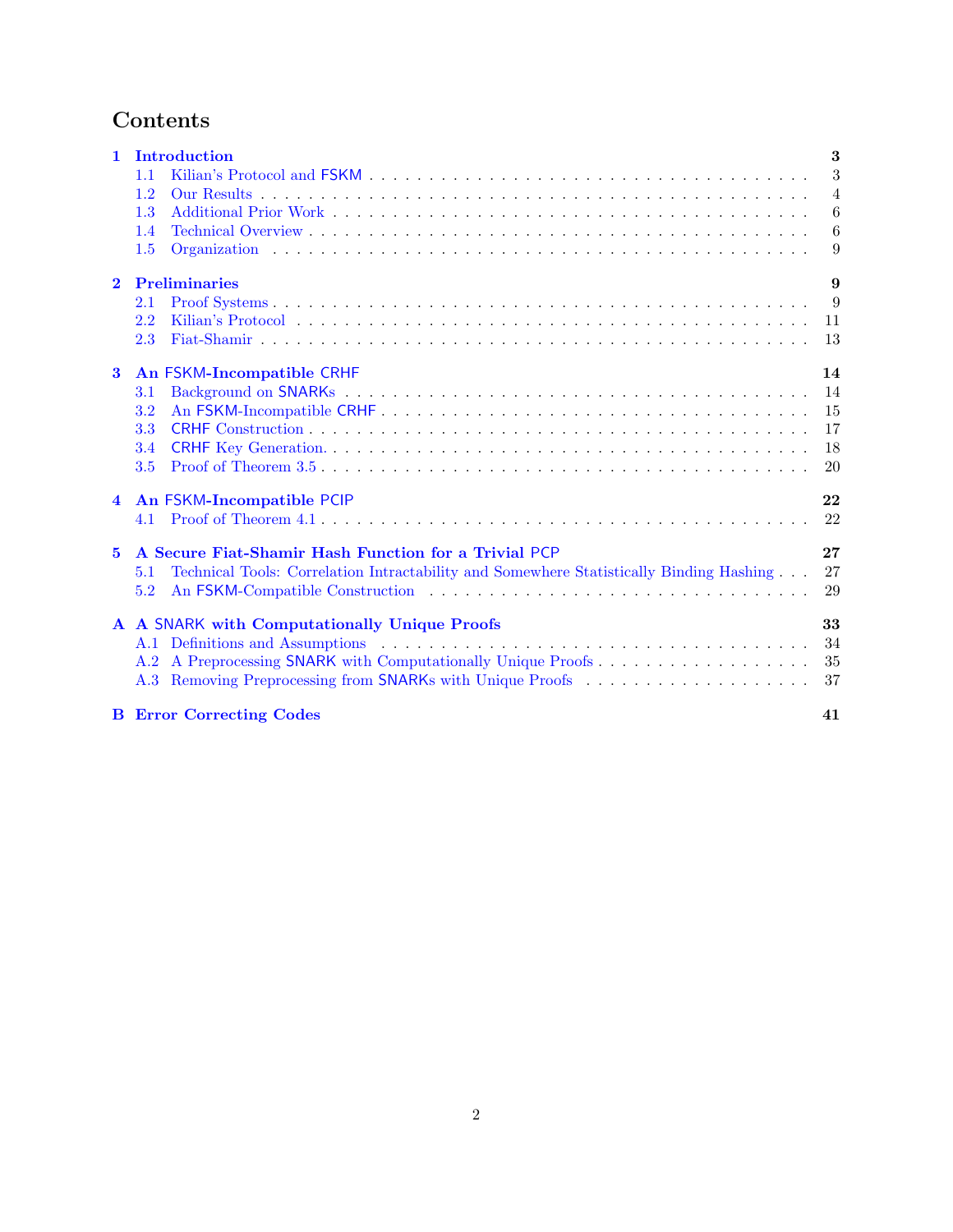## <span id="page-2-0"></span>1 Introduction

The Fiat-Shamir heuristic [\[FS87\]](#page-31-0) is an extremely influential approach for eliminating or reducing interaction in a wide variety of cryptographic protocols. First proposed as a practical method for constructing digital signature schemes from identification protocols, it was later generalized to reduce interaction of arbitrary (public-coin) protocols. In a nutshell, the idea is to replace the messages from the public-coin verifier (which are uniformly random strings) with a suitable hash of all preceding prover messages.

Identifying whether and when the Fiat-Shamir heuristic is sound has been a focus of cryptographic research for decades. It has been known for over 25 years that security holds in an idealized model where the hash function is modeled as a random oracle [\[PS96\]](#page-32-1). While the random oracle is often a useful methodology for designing heuristically secure protocols [\[BR94\]](#page-30-0), it does not provide any guarantees when the random oracle is replaced with any explicit hash function family. As a matter of fact, results of Barak [\[Bar01\]](#page-29-0) and Goldwasser and Kalai [\[GK03\]](#page-31-1) give a strong negative indication. Specifically, these works exhibit sound protocols which become totally insecure after the application of the Fiat-Shamir transform using any hash function.

Still, the protocols designed by [\[Bar01,](#page-29-0) [GK03\]](#page-31-1) were, in a sense, specifically tailored to make the Fiat-Shamir fail. Thus, it is important to understand whether this methodology can be soundly applied to protocols with additional natural structure that we care about. A prominent example for such a protocol is Kilian's [\[Kil92\]](#page-31-2) beautiful 4-message argument-system for any NP language. Remarkably, this protocol (which relies on a relatively mild cryptographic assumption) can be used to prove the correctness of any NP language with an extremely short proof and with a super efficient verification procedure. A main drawback of Kilian's protocol is that it requires back and forth interaction between the prover and verifier (which is undesirable for some applications) and so this protocol is (arguably) the prime example of a protocol for which we would like to apply Fiat-Shamir.

Indeed, this very idea was advocated by Micali [\[Mic00\]](#page-32-2) in his construction of CS proofs, which are now more commonly referred to as SNARGs (an abbreviation for Succinct Non-interactive ARGuments). SNARGs are an incredibly powerful and versatile tool that are currently being implemented and adopted in practice (especially in the domain of blockchain technology and cryptocurrencies [\[BGG17,](#page-30-1) [BGM17,](#page-30-2) [BBB](#page-29-1)+18]). Some leading SNARG implementation efforts are closely following the basic approach of applying Fiat-Shamir to (suitable extensions of) Kilian's protocol [\[BCS16,](#page-30-3) [BBC](#page-29-2)+17, [BBHR18a,](#page-29-3) [BBHR18b,](#page-29-4) [BCR](#page-29-5)+19]. For convenience, throughout this work we refer to the candidate SNARG obtained by applying Fiat-Shamir to Kilian's protocol as the FSKM protocol.

Thus, a basic question that we would like to understand (and was posed explicitly by [\[GK03\]](#page-31-1)) is the following:

### Do there exist hash functions with which the FSKM protocol is sound?

Jumping ahead, we show that the FSKM protocol can potentially be *insecure* when instantiated with *any* Fiat-Shamir hash function family. However, to explain our results more precisely, we first recall some details of Kilian's original protocol and the resulting FSKM protocol.

#### <span id="page-2-1"></span>1.1 Kilian's Protocol and FSKM

First and foremost, Kilian's protocol relies on probabilistically checkable proofs (PCPs). Recall that PCPs can be thought of as a way to encode a witness w so that the encoded witness  $\pi$  can be verified by only reading a few of its bits. The celebrated PCP Theorem [\[ALM](#page-29-6)<sup>+</sup>98] shows that such PCPs exist for all NP languages.

Consider some language  $\mathcal{L} \in \mathsf{NP}$  and let  $\Pi_{\mathsf{PCP}} = (\mathcal{P}_{\mathsf{PCP}}, \mathcal{V}_{\mathsf{PCP}})$  be a PCP proof-system for  $\mathcal{L}$ . To establish that  $x \in \mathcal{L}$ , and given a witness w, the prover  $\mathcal{P}_{\text{Kilian}}$  engages in the following protocol with the verifier  $\mathcal{V}_{\text{Kilian}}$ :

- 1. V<sub>Kilian</sub> samples a collision-resistant hash function  $h_{\text{CRHF}} \leftarrow \mathcal{H}_{\text{CRHF}}$ , and sends  $h_{\text{CRHF}}$  to  $\mathcal{P}_{\text{Kilian}}$ .
- 2. P<sub>Kilian</sub> constructs a PCP  $\pi$  for x's membership in L, and sends a Merkle hash (using  $h_{CRHF}$ ) of  $\pi$  to  $V_{\text{Kilian}}$ .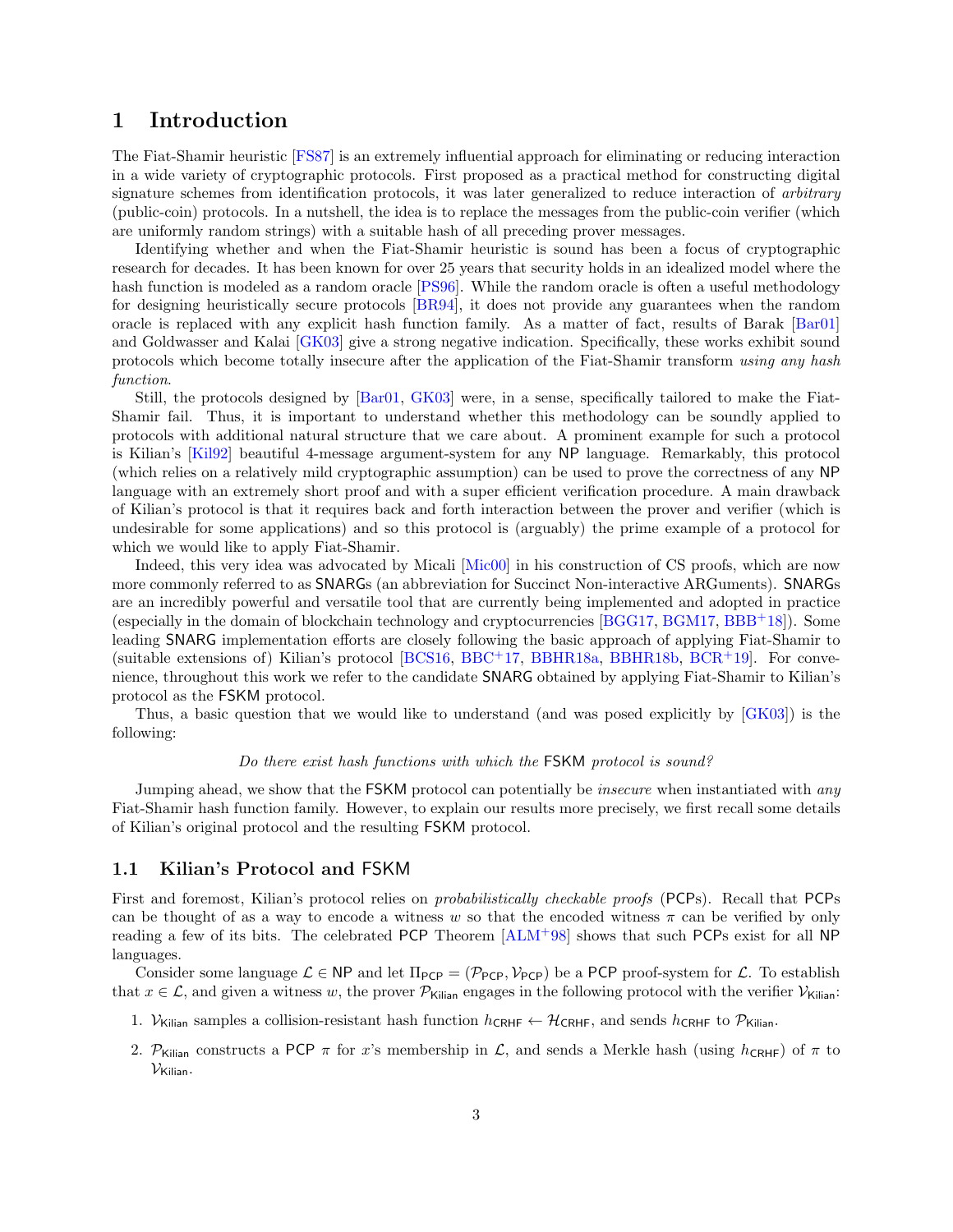- 3. V<sub>Kilian</sub> chooses random coins r for the PCP verifier V<sub>PCP</sub> and sends them to  $\mathcal{P}_{\text{Kilian}}$ .
- 4. P<sub>Kilian</sub> computes the locations  $i_1, \ldots, i_q$  that  $V_{PCP}$  would query on randomness r and input x, and "decommits" to the values of  $(\pi_{i_1}, \ldots, \pi_{i_q})$  $(\pi_{i_1}, \ldots, \pi_{i_q})$  $(\pi_{i_1}, \ldots, \pi_{i_q})$ .<sup>1</sup>
- 5.  $V_{\text{Kilian}}$  checks that the decommitments are valid and that the values that were opened make the PCP verifier accept using the random string  $r$ .

We denote by  $FSKM[\Pi_{PCP}, \mathcal{H}_{CRHF}, \mathcal{H}_{FS}]$  the protocol that results from applying Fiat-Shamir with hash family  $H_{FS}$  to the above 4 message argument. Observe that  $FSKM[\Pi_{PCP}, \mathcal{H}_{CRHF}, \mathcal{H}_{FS}]$  can be implemented using only 2 messages: in the first message the verifier specifies the collision resistant hash function and the Fiat-Shamir hash function  $h_{FS} \leftarrow H_{FS}$ , and in the second message the prover reveals the root rt of the Merkle tree together with the relevant decommitments with respect to  $r = h_{FS}(\text{rt})$ .

We will also consider a variant of the FSKM protocol that uses a generalization of PCPs called probabilistically checkable *interactive* proofs or PCIPs  $[BCS16, RRR16]$  $[BCS16, RRR16]$  $[BCS16, RRR16]$ <sup>[2](#page-3-2)</sup> A PCIP is a type of proof system that combines the locally checkable aspect of PCPs with the multi-round aspect of interactive proofs, thereby generalizing both. More precisely, in a PCIP the prover first sends a PCP proof to the verifier, which can make some queries to this proof string (as in standard PCPs). The difference however is that now the verifier is allowed to respond with a random challenge and the prover sends an additional PCP proof string - this process can continue for several rounds.

One of the key benefits of PCIPs (advocated by [\[BCS16\]](#page-30-3)) is that they can allow for practical efficiency benefits over standard PCPs. As observed by [\[BCS16\]](#page-30-3), Kilian's protocol can be readily extended to handle PCIPs, by having the prover send a Merkle hash of its entire message in every round, and eventually decommiting to the desired bits as in Kilian's original protocol. It is natural therefore to apply Fiat-Shamir to the resulting protocol and this was shown to be sound by [\[BCS16\]](#page-30-3) in the random oracle model. We extend our notation of FSKM to the more general setting of PCIPs in the natural way (see Section [2.3.2](#page-13-2) for details).

As briefly mentioned above, the FSKM protocol, when combined with highly efficient PCIPs is at the heart of current successful implementations of SNARGs [\[BCS16,](#page-30-3) [BBC](#page-29-2)+17, [BBHR18a,](#page-29-3) [BBHR18b,](#page-29-4) [BCR](#page-29-5)+19].

### <span id="page-3-0"></span>1.2 Our Results

Loosely speaking, we show that the FSKM protocol can be insecure when instantiated with *any* Fiat-Shamir hash function unless security relies on specific properties of both (1) the collision resistant hash function, and (2) the underlying PCP (or more precisely PCIP). This is established by our two main results which are described next.

Our first main result shows that there exists a collision-resistant hash family  $\tilde{\mathcal{H}}_{CRHF}$  such that for any "reasonable" PCP  $\Pi_{PCP}$  and all candidate Fiat-Shamir hash families  $\mathcal{H}_{FS}$ , the protocol FSKM $\Pi_{PCP}, \tilde{\mathcal{H}}_{CRHF}, \mathcal{H}_{FS}$ is not sound. We refer to such a CRHF as being FSKM-incompatible. The existence of such an FSKMincompatible CRHF shows that soundness of the FSKM protocol cannot be based on a generic CRHF. Loosely speaking, by "a reasonable PCP," we mean one where it is possible *given the verifier's randomness* to compute a proof string that the verifier would accept.

Unreasonable PCPs may exist. For instance, if SNARGs exist, then any PCP for an NP language  $\mathcal L$  can be modified (in a contrived way) to be an unreasonable PCP for  $\mathcal{L}$ : Honest proof strings for  $x \in \mathcal{L}$  are modified by appending a SNARG  $\pi_{\text{SNARG}}$  attesting that  $x \in \mathcal{L}$ ; the verifier is modified so that in addition to performing the original PCP verifier's checks, it also verifies that  $\pi_{\text{SNARG}}$  is a valid SNARG. However there is a sense in which such PCPs (already having an embedded SNARG) are the only unreasonable PCPs. We formalize this in Theorem [3.5.](#page-15-0)

The collision-resistance of our FSKM-Incompatible CRHF relies on a strong cryptographic assumption: the existence of Succinct Non-Interactive ARguments of Knowledge (SNARKs) with "computationally unique"

<span id="page-3-1"></span><sup>&</sup>lt;sup>1</sup>A succinct decommitment to the value  $\pi_{i_j}$  can be accomplished by having  $P_{\text{Kilian}}$  reveal the hash values of all vertices in the tree that are either on, or adjacent to, the path from  $\pi_{i_j}$  to the root in the Merkle tree.

<span id="page-3-2"></span><sup>2</sup>PCIPs are also called interactive oracle proofs IOPs.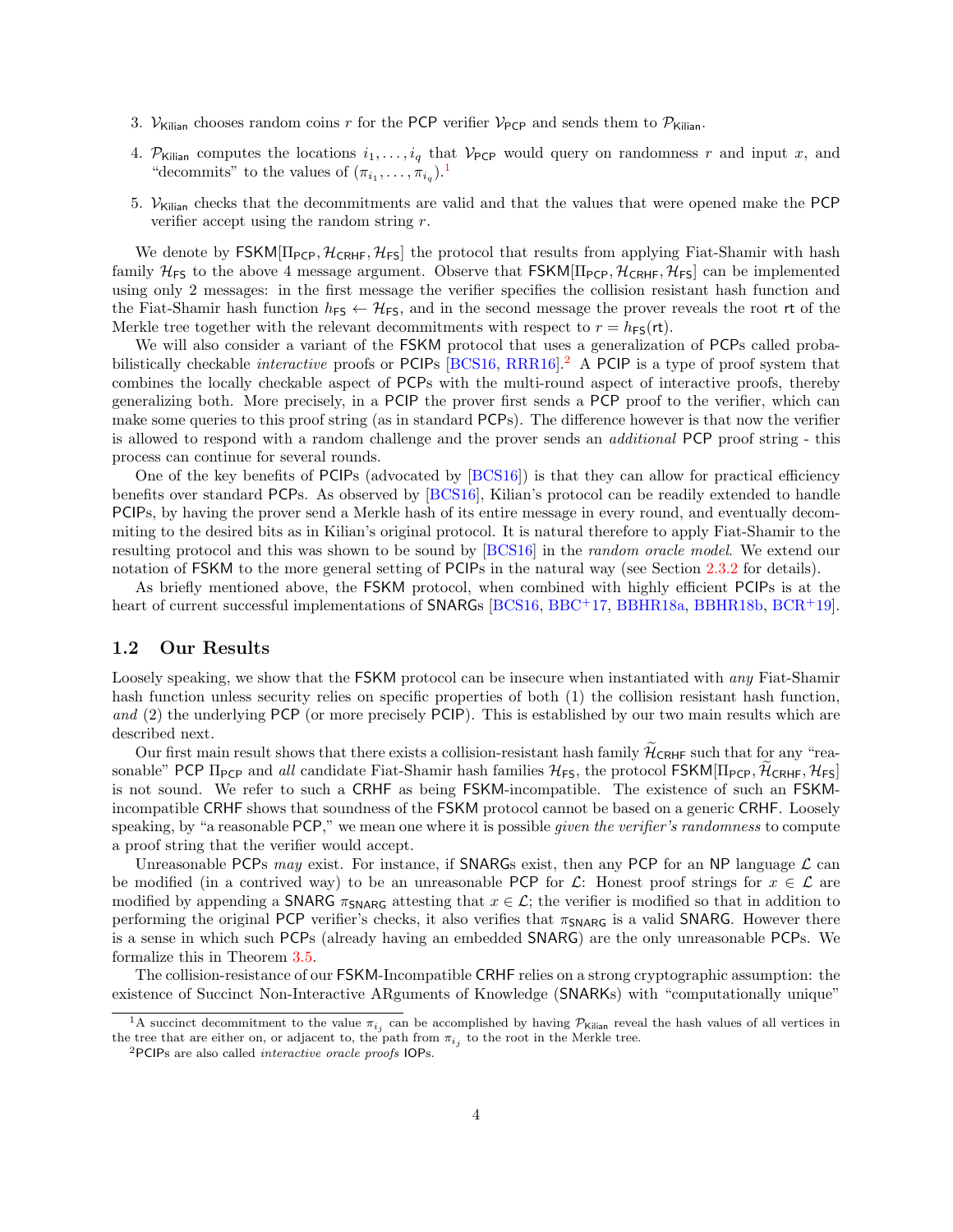proofs. By computationally unique we mean that it should be infeasible to find two different proofs corresponding to the same NP witness.

Our result implies that under this assumption,  $FSKM[\Pi_{PCP}, \mathcal{H}_{CRHF}, \mathcal{H}_{FS}]$  cannot be proven to be sound when  $H_{CRHF}$  is a generic collision-resistant hash family — even if the PCP  $\Pi_{PCP}$  and Fiat-Shamir hash function  $\mathcal{H}_{\text{FS}}$  are carefully engineered.

<span id="page-4-1"></span>**Theorem 1** (Informally Stated, see Theorem [3.5\)](#page-15-0). Assume the existence of collision resistant hash functions and (publicly verifiable) SNARKs with computationally unique proofs. Then, there exists a collision-resistant hash family  $\widetilde{\mathcal{H}}_{CRHF}$  such that for every "reasonable" PCP  $\Pi_{PCP}$  and every hash family  $\mathcal{H}_{FS}$ , the protocol  $FSKM[\Pi_{PCP}, \mathcal{H}_{CRHF}, \mathcal{H}_{FS}]$  is not sound.

We instantiate this theorem with a SNARK constructed in the works of  $[BCI<sup>+</sup>13, BCCT13]$  $[BCI<sup>+</sup>13, BCCT13]$  $[BCI<sup>+</sup>13, BCCT13]$ , whose soundness follows from a knowledge of exponent assumption in bilinear groups (along with a more standard "power" discrete log assumption, see Assumption [A.3\)](#page-34-1). Such knowledge assumptions are very strong (and are not known to be falsifiable), but are still plausible, and in particular can be proven to hold in the generic group model [\[Nec94,](#page-32-4) [Sho97,](#page-32-5) [Mau05\]](#page-32-6).<sup>[3](#page-4-0)</sup> In Appendix [A,](#page-32-0) we show that under the same set of assumptions (we need collision resistant hashing as well, but this follows from either of the assumptions on groups), this SNARK has computationally unique proofs. However, as discussed in [\[BCCT13\]](#page-29-8), the soundness notion satisfied by this SNARK is slightly weaker than standard soundness. We overcome this difficulty by additionally assuming the existence of injective one-way functions that are exponentially hard.

Moving on, Theorem [1](#page-4-1) still leaves open the possibility that a careful choice of  $\mathcal{H}_{\text{CRHF}}$  and  $\mathcal{H}_{\text{FS}}$  suffices to establish soundness of FSKM[ $\Pi$ <sub>PCP</sub>,  $\mathcal{H}_{CRHF}$ ,  $\mathcal{H}_{FS}$ ]. Our second main result shows a significant obstacle to this possibility. Specifically, we show that there exists a PCIP such that for any collision-resistant hash function CRHF and any Fiat-Shamir hash function, the resulting FSKM protocol is not sound. We refer to such a PCIP as being an FSKM-incompatible PCIP. The existence of FSKM-incompatible PCIPs implies that the soundness of any FSKM protocol must rely on specific properties of the underlying PCIP. In contrast to Theorem [1,](#page-4-1) this result is unconditional (i.e., does not rely on any cryptographic assumptions).

<span id="page-4-2"></span>**Theorem 2** (Informally Stated, see Theorem [4.1\)](#page-21-2). There exists a PCIP  $\tilde{\Pi}_{PCIP}$  such that for all hash families  $H_{CRHF}$  and  $H_{FS}$ , the protocol FSKM $[\Pi_{PCIP}, H_{CRHF}, H_{FS}]$  is not sound.

Actually, in the proof of Theorem [2,](#page-4-2) we show that the soundness of  $FSKM[\Pi_{PCP}, \mathcal{H}_{CRHF}, \mathcal{H}_{FS}]$  is broken in an extremely strong sense. Namely, there exists a polynomial-time adversary that convinces the FSKM verifier to accept any input  $x \notin L$  with probability 1.

Interpretation of Our Results. We emphasize that our construction of CRHF (in Theorem [1\)](#page-4-1) and PCIP (in Theorem [2\)](#page-4-2) are highly contrived. Thus, it certainly remains a possibility that some special structure of known CRHFs and PCPs/PCIPs might be identified that will allow for the FSKM protocol to be securely instantiated. Indeed, we hope that our results will lead to the identification of special structure that can be leveraged to securely instantiate FSKM.

In fact, we give some initial progress towards this goal. In Section [5,](#page-26-0) we give a sound instantiation (under standard assumptions) of the FSKM protocol when the underlying PCP is a specific PCP for the empty language. In order to bypass our impossibility, we make use of a collision-resistant hash function with special structure: the *somewhere statistically binding* hash function of Hubáček and Wichs [\[HW15b\]](#page-31-3). For the Fiat-Shamir hash function, we use a *correlation-intractable* hash function for efficiently searchable relations, recently constructed under the Learning with Errors assumption by Peikert and Shiehian [\[PS19\]](#page-32-7). Needless to say, SNARK constructions for the empty language are not particularly interesting. However,

<span id="page-4-0"></span> $3$ The work of [\[BCPR14\]](#page-29-9) showed that if indistinguishability obfuscation exists, then SNARKs where extraction holds with respect to arbitrary unbounded polynomial length auxiliary input do not exist. We therefore rely on a version of the  $[BCI+13]$  $[BCI+13]$ knowledge of exponent assumption which only requires extraction to hold with respect to auxiliary input from a "benign" distribution (e.g. a uniform distribution); a similar approach was taken in  $[CFH<sup>+</sup>15, FFG<sup>+</sup>16, Grol6, BCC<sup>+</sup>17]$  $[CFH<sup>+</sup>15, FFG<sup>+</sup>16, Grol6, BCC<sup>+</sup>17]$  $[CFH<sup>+</sup>15, FFG<sup>+</sup>16, Grol6, BCC<sup>+</sup>17]$  $[CFH<sup>+</sup>15, FFG<sup>+</sup>16, Grol6, BCC<sup>+</sup>17]$  $[CFH<sup>+</sup>15, FFG<sup>+</sup>16, Grol6, BCC<sup>+</sup>17]$  $[CFH<sup>+</sup>15, FFG<sup>+</sup>16, Grol6, BCC<sup>+</sup>17]$ . We are able to rely on this relaxed version since the auxiliary input in our construction essentially just consists of the key for some arbitrary collision resistant hash function. We discuss this issue in further detail in Appendix [A.1.](#page-33-0)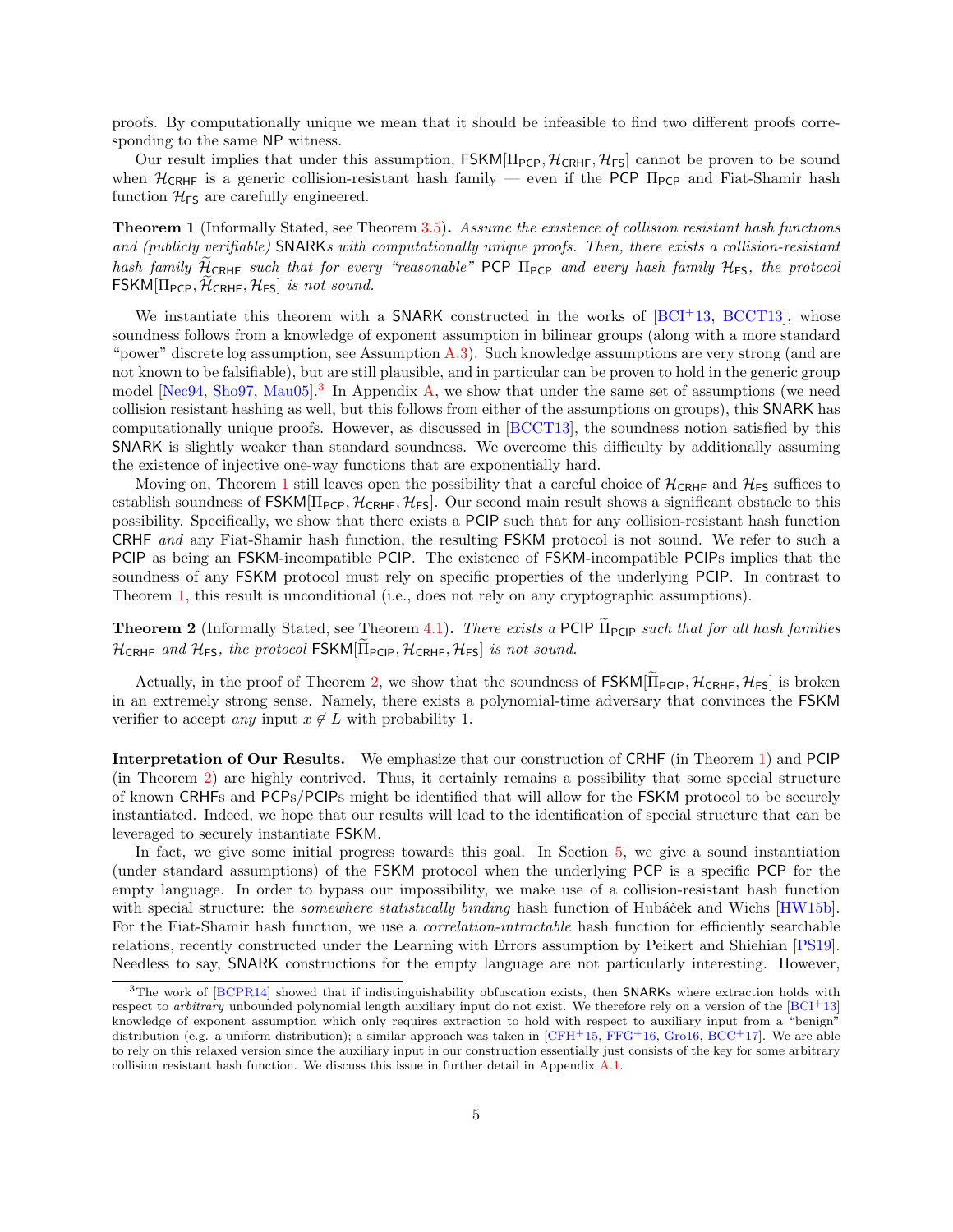we hope that this blueprint will be useful in the future for proving instantiations of FSKM sound when the underlying PCP is defined for more expressive languages.

## <span id="page-5-0"></span>1.3 Additional Prior Work

Goldwasser and Kalai [\[GK03\]](#page-31-1) showed that the original application of the Fiat-Shamir heuristic is not sound; there exists a contrived identification protocol such that no matter what hash function is used in the Fiat-Shamir transform, the resulting digital signature scheme is insecure. Since they use a very particular protocol, their result does not yield a negative result for applying Fiat-Shamir to the FSKM protocol (indeed, as mentioned above, finding such a negative result was posed as an open problem in [\[GK03\]](#page-31-1)).

Another very related work is that of Gentry and Wichs [\[GW11\]](#page-31-5), who showed a substantial barrier to constructing SNARGs. Our work is incomparable to that of [\[GW11\]](#page-31-5). On the one hand [\[GW11\]](#page-31-5) rule out a very general class of SNARG constructions whereas we focus on a very particular approach (i.e., applying Fiat-Shamir to FSKM with a generic CRHF). On the other hand, when restricting to the foregoing approach, we overcome some significant limitations of [\[GW11\]](#page-31-5). First, in contrast to [GW11], our result is not limited to SNARGs whose security holds under a black-box reduction from a falsifiable assumption. Second, it applies also to constructions based on non-falsifiable assumptions. Third, it rules out protocol achieving standard (i.e., non-adaptive) soundness, whereas [\[GW11\]](#page-31-5) only rules out adaptively sound protocols. And fourth, our work applies to any NP language whereas [\[GW11\]](#page-31-5) only rules out SNARGs for particular (extremely) hard NP languages.

A recent line of work [\[KRR17,](#page-31-6) [CCRR18,](#page-30-6) [HL18,](#page-31-7) [CCH](#page-30-7)+19, [PS19\]](#page-32-7) constructs hash functions that are compatible with Fiat-Shamir, when applied to statistically sound interactive proofs. Still, the question of whether the Fiat-Shamir transform can be securely applied to preserve the *computational* soundness of Kilian's argument scheme has remained open.

## <span id="page-5-1"></span>1.4 Technical Overview

We proceed to an overview of our two main results. First, in Section [1.4.1](#page-5-2) we give an overview of our FSKM-incompatible CRHF and then, in Section [1.4.2,](#page-7-0) we give an overview of our FSKM-incompatible PCIP.

#### <span id="page-5-2"></span>1.4.1 An FSKM-incompatible CRHF

For simplicity, in this overview we describe a weaker result. Specifically, we construct an FSKM-incompatible CRHF for a particular choice of the language  $\mathcal L$  and for a PCP for  $\mathcal L$  (rather than handling all languages  $\mathcal L$  and all "reasonable" PCPs). Nevertheless, this weaker result demonstrates the main ideas that go into the proof of Theorem [1.](#page-4-1) Specifically, we focus on the empty language  $\mathcal{L} = \emptyset$ . While this language has a trivial PCP  $\Pi_{PCP}$  (of length 0) in which the verifier always rejects, we will consider a *different* PCP  $\Pi_{PCP}$  for  $\mathcal L$  (parameterized by a security parameter  $\lambda$ ): the PCP proof string is expected to have length  $2\lambda$  and the verifier uses a random string of length  $\lambda$ , and accepts if the first  $\lambda$  bits of the PCP are equal to its random string.<sup>[4](#page-5-3)</sup> Completeness holds in an empty sense whereas the soundness error is clearly  $2^{-\lambda}$ . We construct a contrived collision-resistant hash function  $\mathcal{H}_{CRHF}$  such that  $FSKM[\Pi_{PCP}, \mathcal{H}_{CRHF}, \mathcal{H}_{FS}]$  is not sound for any hash family  $\mathcal{H}_{\text{FS}}$ .

We will construct  $\widetilde{\mathcal{H}}_{\text{CRHF}} = {\lbrace \widetilde{H}_{\text{CRHF}}^{(\lambda)} : \{0,1\}^{2\lambda} \rightarrow \{0,1\}^{\lambda} \rbrace}$  so that it satisfies the following property: Given  $\widetilde{h}_{\text{CRHF}} \leftarrow \widetilde{H}_{\text{CRHF}}^{(\lambda)}$  and any efficiently computable function f, it is possible to efficiently find  $(x_0||x_1) \in$  ${0,1}^2$  such that  $x_0 = f(\tilde{h}_{\text{CRHF}}(x_0||x_1))$ . This property immediately allows us to break the soundness of FSKM[ $\widetilde{\Pi}_{\text{PCP}}, \widetilde{\mathcal{H}}_{\text{CRHF}}, \mathcal{H}_{\text{FS}}$ ] as follows. We view  $h_{\text{FS}} \leftarrow \mathcal{H}_{\text{FS}}$  as the function f, and so a cheating prover can produce a valid commitment rt to a string  $(x_0||x_1)$  such that the verifier's randomness is  $h_{FS}(\text{rt}) = x_0$ . The prover sends rt as the Merkle root but can now decommit to  $x_0$ , which makes the PCP verifier accept. We refer to a CRHF having the foregoing property as a circular tractable (CT-) CRHF.

<span id="page-5-3"></span><sup>&</sup>lt;sup>4</sup>Note that this is not the same empty language PCP that we use in Section [5](#page-26-0) - our result in Section 5 holds for a more general class of empty language PCPs.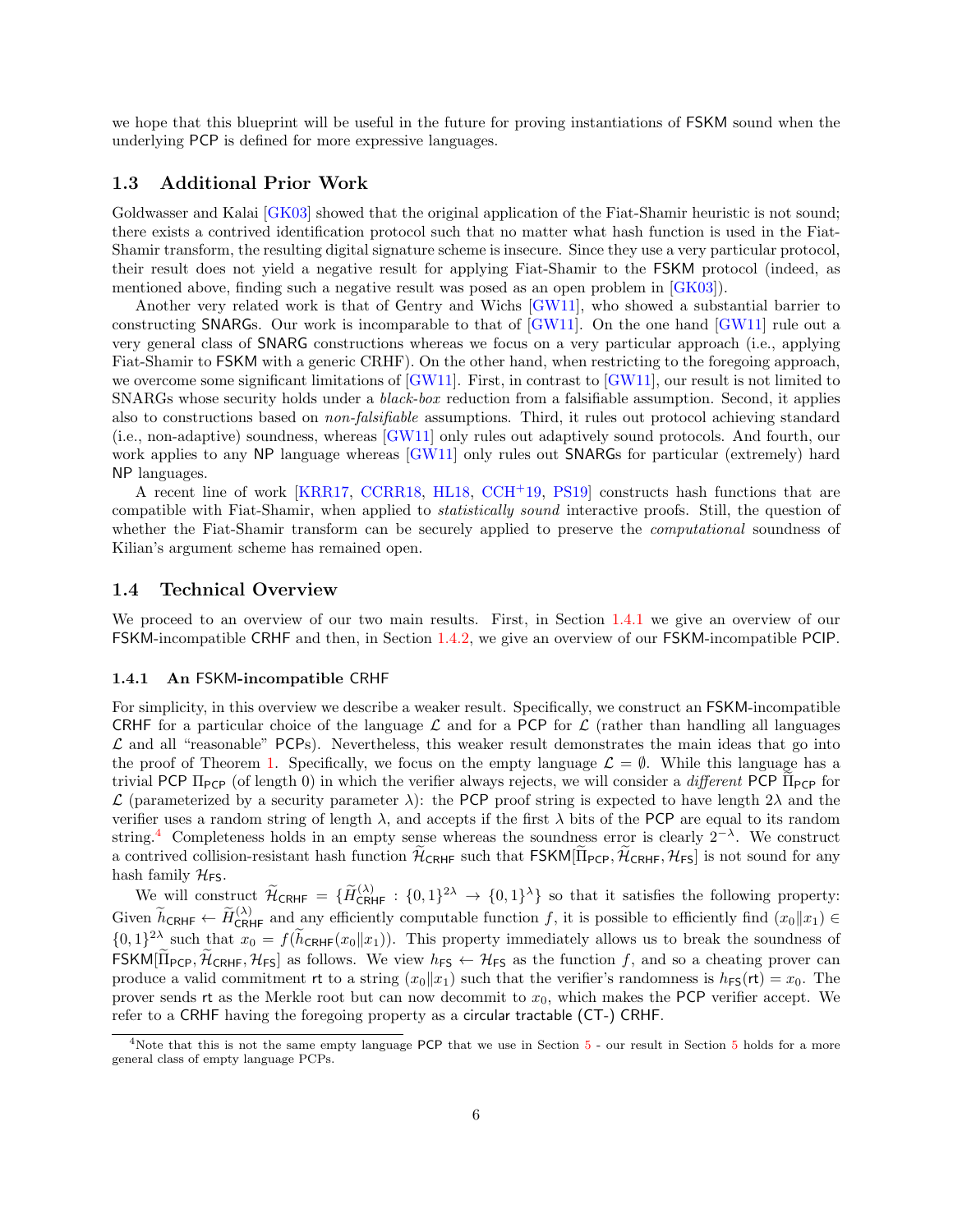A CT-CRHF from Ideal Obfuscation. We first illustrate how it is possible to construct a CT-CRHF assuming ideal Turing-machine obfuscation. For readability, we will use collision-resistant hash functions (rather than ensembles) in this section.

We will start with any CRHF  $h'_{\text{CRHF}}: \{0,1\}^{2\lambda} \to \{0,1\}^{\lambda-1}$ , and we construct a CT-CRHF hash function  $\tilde{h}_{\text{CRHF}}: \{0,1\}^{2\lambda} \to \{0,1\}^{\lambda}$ . The hash function  $\tilde{h}_{\text{CRHF}}$  will have two types of outputs: normal outputs, which end in a 1, and special outputs, which end in  $0^{\lambda/2}$ . On almost all inputs  $x_0||x_1$ , we

$$
\widetilde{h}_{\text{CRHF}}(x_0||x_1) = h'_{\text{CRHF}}(x_0||x_1)||1.
$$

However, we will guarantee that for every  $x_0$  and special output  $y||0^{\lambda/2}$ ,  $x_0$  can be extended into a (not efficiently computable) "special"  $x_0 || x_1$  such that  $h_{CRHF}(x_0 || x_1) = y || 0^{\lambda/2}$ . This is easy to achieve if we augment the description of  $\tilde{h}_{\text{CRHF}}$  to include a verification of a (public-key) digital signature scheme, and  $h_{\text{CRHF}}$  is defined as

$$
\widetilde{h}_{\text{CRHF}}(x_0|x_1) = \begin{cases} y\|\mathbf{0}^{\lambda/2} & \text{if } x_1 = y\|\sigma \text{, for } \sigma \text{ a valid signature of } (x_0, y).\\ h'_{\text{CRHF}}(x_0\|x_1)\|\mathbf{1} & \text{otherwise.} \end{cases}
$$

In order to actually (efficiently) use the added structure of  $\tilde{h}_{CRHF}$ , we will also augment the description of  $\tilde{h}_{\text{CRHF}}$  to include an obfuscation  $\tilde{P}$  of a program P that has the signature signing key hard-wired, and on input the description  $\langle f \rangle$  of a function f acts as follows:

- 1. Computes  $y = h''_{\text{CRHF}}(\langle f \rangle)$ , where  $h''_{\text{CRHF}} : \{0,1\}^* \to \{0,1\}^{\lambda/2}$  is a generic CRHF.
- 2. Compute  $x_0 = f(y||0^{\lambda/2})$ .
- 3. Compute a signature  $\sigma$  of  $(x_0, y)$ .
- 4. Output  $(x_0, y, \sigma)$ .

It is clear that the inclusion of  $\hat{P}$  in the description of  $\tilde{h}_{CRHF}$  makes  $\tilde{h}_{CRHF}$  circular tractable, but why is  $h_{\text{CRHF}}$  collision-resistant?

Suppose that an efficient adversary A were to output a colliding pair  $(x_0||x_1)$  and  $(x'_0||x'_1)$  of  $\tilde{h}_{CRHF}$ . The only new collisions that  $\tilde{h}_{CRHF}$  has compared to  $h'_{CRHF}$  (and thus that A might possibly output) are collisions for special outputs (standard outputs can never collide with special outputs due to their last bit being different). That is, we may assume that  $x_1 = y \|\sigma$  and  $x'_1 = y \|\sigma'$ . The security of the signature scheme and of the ideal obfuscator imply that if A produced such a collision, it must have queried  $\hat{P}$  on two distinct inputs  $\langle f \rangle$ ,  $\langle f' \rangle$  such that  $P(\langle f \rangle) = (x_0, y, \sigma)$  and  $P(\langle f' \rangle) = (x'_0, y, \sigma')$ . But this would in particular imply that  $h''_{\text{CRHF}}(\langle f \rangle) = h''_{\text{CRHF}}(\langle f' \rangle) = y$ , meaning that A found a collision in  $h''_{\text{CRHF}}$ , which is a contradiction.

A CT-CRHF from Unique-Proof SNARKs. The above construction is tantalizing, but unfortunately we do not know how to prove security (collision-resistance) from any general-purpose notion of obfuscation security (e.g., indistinguishability obfuscation) that is not known to be unachievable. Instead, we show how to use similar ideas to obtain a CT-CRHF using special SNARKs that can be constructed based on a knowledge of exponent assumption.

Taking a closer look at the obfuscation-based construction, we observe that ideal obfuscation was used to ensure that if an adversary A could come up with an input  $x_0||x_1$  such that  $\tilde{h}_{CRHF}(x_0||x_1)$  is the special output  $y||0^{\lambda/2}$ , then A must "know" an f such that  $h''_{\text{CRHF}}(\langle f \rangle) = y$  (and  $x_0||x_1$  are a fixed function of f).

With this observation in mind, an alternative way of defining special inputs is as the set of  $x_0||x_1$  that contain a SNARK of this fact. That is, let special inputs be strings x of the form  $x_0||y||\pi$ , where  $\pi$  is a valid proof of knowledge of f satisfying  $h''_{\text{CRHF}}(\langle f \rangle) = y \wedge x_0 = f(y)$ , and on such inputs let  $\tilde{h}_{\text{CRHF}}(x) = y ||0^{\lambda/2}$ .

Is the resulting  $\tilde{h}_{\text{CRHF}}$  collision-resistant? There are two types of collisions that we need to consider. The first type is collisions of the form  $x_0||y||\pi$ ,  $x'_0||y||\pi'$  with  $x_0 \neq x'_0$ . The second type is collisions in which  $x_0 = x'_0$  (but  $\pi \neq \pi'$ ).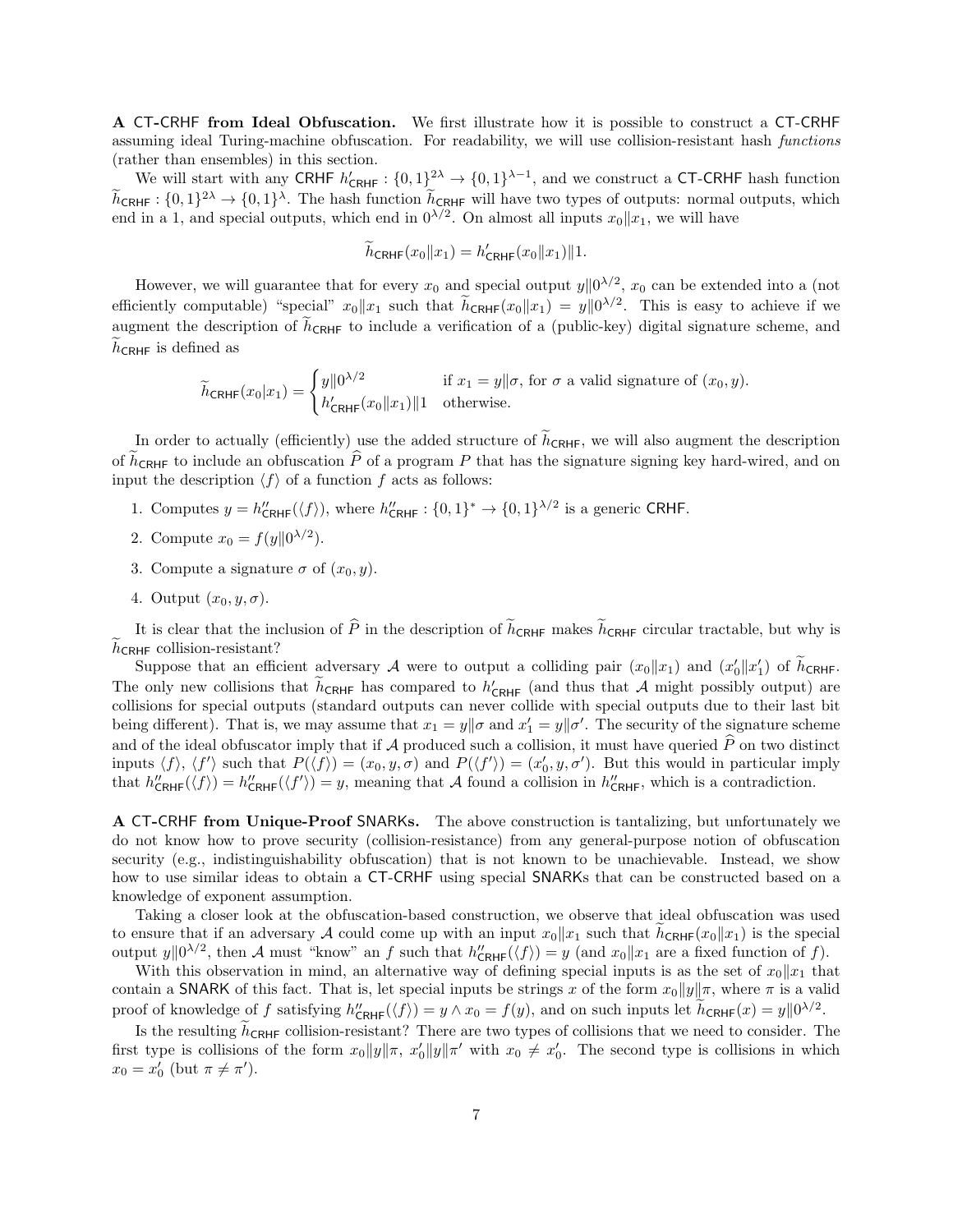The first type of collision is ruled out by the standard SNARK proof-of-knowledge property. If an adversary produces such a collision, then there is an extractor that produces  $\langle f \rangle$ ,  $\langle f' \rangle$  such that  $h''_{CRHF}(\langle f \rangle)$  =  $h''_{\text{CRHF}}(\langle f' \rangle) = y$  but  $f(y) = x_0 \neq x'_0 = f'(y)$ . The latter inequality implies that  $\langle f \rangle \neq \langle f' \rangle$ , which means that the extractor is finding a collision in  $h''_{\text{CRHF}}$ .

To rule out the second type of collision, we require a new "unique proofs" property for the SNARK to ensure that the extracted  $\langle f \rangle$ ,  $\langle f' \rangle$  are distinct. Informally, this property says that for any adversary A that comes up with two distinct valid SNARK-proofs of the same NP claim, there is an extractor  $\mathcal E$  that comes up with two distinct NP witnesses for the same claim.

#### <span id="page-7-0"></span>1.4.2 An FSKM-incompatible PCIP

For every language  $\mathcal{L} \in \mathsf{NP}$  and collision resistant hash function ensemble  $\mathcal{H}_{\mathsf{CRHF}}$ , we present a contrived PCIP  $\Pi_{PCP}$ , such that for any choice of Fiat-Shamir hash function ensemble  $\mathcal{H}_{FS}$ , the resulting protocol  $\mathsf{FSKM}[\Pi_{\mathsf{PCIP}}, \mathcal{H}_{\mathsf{CRHF}}, \mathcal{H}_{\mathsf{FS}}]$  is not sound.

The PCIP construction is inspired by and builds on Barak's [\[Bar01\]](#page-29-0) beautiful protocol, while taking steps to make the approach compatible with Kilian's protocol. Roughly speaking, our approach is to take an arbitrary PCP for  $\mathcal L$  (say the one established by the classical PCP theorem) and "tweaking" it so as to maintain its soundness while enabling an attack on the resulting FSKM protocol. Since the tweaking of the PCP will add an additional round, we only obtain a FS-incompatible PCIP rather than a PCP.

In more detail, the first message sent by the honest PCIP prover is  $\pi' = b\|\pi$  where b is a single bit and  $\pi$ is a string. The honest  $PCIP$  prover *always* sets the bit b to 0 but we add the option of having a malicious prover set b to 1 to facilitate the attack on FSKM.

The PCIP verifier, given this string, first reads the value of b. In case  $b = 0$ , the verifier simply treats  $\pi$  as a PCP proof string and runs the underlying PCP verifier while redirecting its proof queries to  $\pi$ . This concludes the entire interaction and the PCIP verifier accepts if and only if the PCP verifier accepts. Completeness of the entire protocol as well as soundness for the case that  $b = 0$  follow immediately from the construction.

Note however that a malicious prover may indeed send the value  $b = 1$ . While the verifier could immediately reject in this case, we intentionally make our PCIP verifier do something different. Ignoring  $\pi$  for a moment, the verifier now chooses a random string  $r \in \{0,1\}^{\lambda}$  and sends r to the PCIP prover. The key observation is that when the protocol is compiled via FSKM using a CRHF  $h_{CRHF}$  and FS hash function  $h_{FS}$ , in the resulting non-interactive argument the value  $r$  is fully determined. More specifically, it will always be the case that  $r = h_{FS}$ (MerkleCom( $h_{CRHF}, \pi'$ )), where MerkleCom simply computes a Merkle tree of the string  $\pi'$  using the hash function  $h_{\text{CRHF}}$  and outputs its root. Thus, in order to facilitate the attack, we would like to design our PCIP verifier to accept if it happens to be the case that  $r = h_{FS}(\text{MerkleCom}(h_{CRHF}, \pi'))$ .

What may seem initially problematic is that it is unclear how the PCIP verifier can know which CRHF and FS hash functions will be used in the FSKM protocol. We handle this by simply letting the PCIP prover specify these functions as part of  $\pi = (h_{\text{CRHF}}, h_{\text{FS}})$ . Thus, after sampling r, we would like for our PCIP verifier to check that  $\pi = (h_{\text{CRHF}}, h_{\text{FS}})$  such that  $r = h_{\text{FS}}(\text{MerkleCom}(h_{\text{CRHF}}, \pi'))$ . Suppose for now that the PCIP verifier does this explicitly (i.e., by reading all of  $\pi'$ ). Observe that the PCIP remains sound since r is chosen after the value  $h_{FS}$ (MerkleCom( $h_{CRHF}, \pi')$ ) is fully determined (and so the probability that r is equal to this value is exponentially vanishing).

On the other hand, we can now demonstrate an attack on the resulting FSKM protocol. Consider a cheating FSKM prover that works as follows. Recall that the FSKM verifier gives the prover descriptions of a CRHF  $h_{CRHF}$  and an FS hash function  $h_{FS}$ . The prover now sets  $\pi = (h_{CRHF}, h_{FS})$  and continues as in the FSKM protocol while using  $\pi' = (1, \pi)$  as the first PCIP message. In more detail, it computes and sends a Merkle root MerkleCom $(h_{\text{CRHF}}, \pi')$  to the verifier. By design, the prover and verifier now agree to use the "random" string  $r = h_{FS}$ (MerkleCom( $h_{CRHF}, \pi'$ )) which makes all of the verifier's tests pass.

A final difficulty that we need to overcome is that the PCIP verifier as described so far has *linear* query complexity since in case  $b = 1$  it reads the entire message  $\pi$ . We resolve this by replacing the explicit test done by the verifier with another round of interaction. In more detail, when  $b = 1$ , after receiving r, the prover is expected to send an *additional* PCP proving that  $r = h_{FS}$ (MerkleCom( $h_{CRHF}, \pi'$ )) holds. Actually, a standard PCP will not suffice since a PCP verifier reads its entire input (which in our case is the first PCIP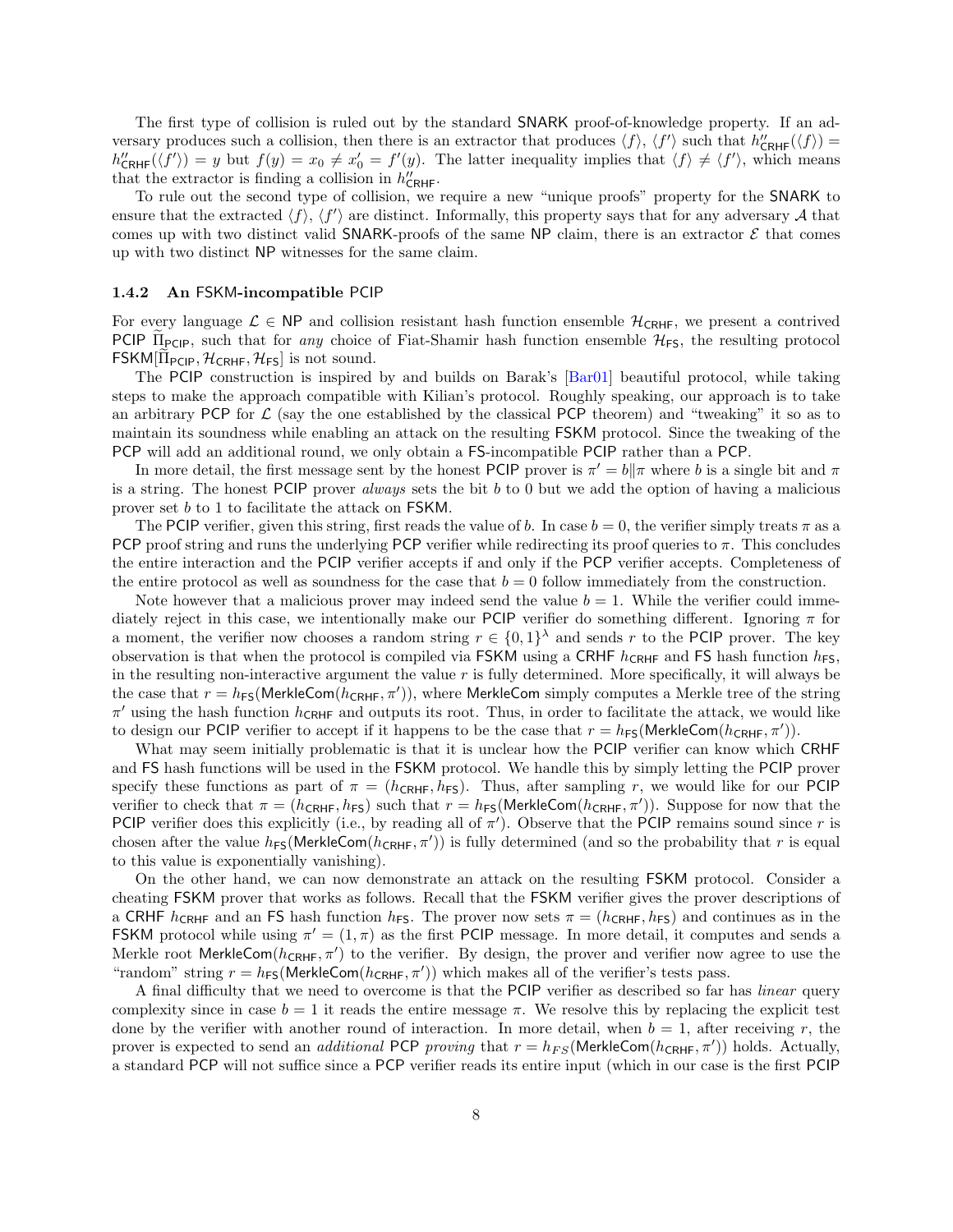message  $\pi$ ). Rather, we will use a PCP of proximity (PCPP) [\[BGH](#page-30-8)+06, [DR06\]](#page-30-9) which is a PCP in which the verifier only reads a few bits of its input and is required to reject inputs that are far from the language. To make this approach work, the prover will actually send  $\pi$  encoded under an error-correcting code. We defer further details to the technical sections.

## <span id="page-8-0"></span>1.5 Organization

In Section [2](#page-8-1) we give preliminaries. The proof of Theorem [1,](#page-4-1) via a construction of an FSKM-Incompatible CRHF is presented in Section [3.](#page-13-0) The proof of Theorem [2,](#page-4-2) via a construction of an FSKM-Incompatible PCIP is presented in Section [4.](#page-21-0) In Section [5,](#page-26-0) we give a sound instantiation of the FSKM protocol for a specific PCP for the empty language. Lastly, in Appendix [A](#page-32-0) we give the candidate construction of a SNARK with computationally unique proofs.

## <span id="page-8-1"></span>2 Preliminaries

We let  $\lambda$  denote the security parameter. Let  $[n] = \{1, \ldots, n\}$ . Throughout, we will use  $\langle P \rangle$  to denote the description of a function/machine/program P. A function  $\epsilon(\lambda)$  is said to be negligible, if for every  $c \in \mathbb{N}$  it holds that  $\epsilon(\lambda) = O(\lambda^{-c}).$ 

We let  $\mathcal{H} = {\mathcal{H}^{(\lambda)}}_{\lambda}$ , where  $\mathcal{H}^{(\lambda)} = {h : {0,1}^{n(\lambda)} \to {0,1}^{m(\lambda)}}_h$  denote a hash function ensemble, where hash functions  $h: \{0,1\}^{n(\lambda)} \to \{0,1\}^{m(\lambda)}$  are sampled as  $h \leftarrow \mathcal{H}^{(\lambda)}$ .

The relative distance between strings  $x, y \in \Sigma^{\ell}$  is  $\Delta(x, y) = |\{i \mid x_i \neq y_i\}|/\ell$ . The relative distance of a string  $x \in \Sigma^{\ell}$  from a (non-empty) set  $S \subseteq \Sigma^{\ell}$  is  $\Delta(x, S) = \min_{y \in S} (\Delta(x, y)).$ 

## <span id="page-8-2"></span>2.1 Proof Systems

In this work we adhere to the convention in which all proof systems (as well as other cryptographic primitives) are relative to a security parameter  $\lambda$  (given in unary representation to all parties) and with soundness error that is negligible in  $\lambda$ .

#### 2.1.1 Argument Systems (aka Computationally Sound Proofs)

The interaction between a prover P, on input x and security parameter  $1^{\lambda}$ , and a verifier V, with input y and the same security parameter  $\lambda$ , is denoted by  $\langle \mathcal{P}(x, \lambda) \leftrightarrow \mathcal{V}(y, \lambda) \rangle$  and includes a polynomial number of rounds in which each party sends the other a message. The interaction terminates when the verifier  $V$ decides whether to accept or reject its input y. The result of the interaction is the bit  $b \in \{0, 1\}$  returned by V indicating whether it accepted, which is denoted by  $\langle \mathcal{P}(x) \leftrightarrow \mathcal{V}(y) \rangle$ . If  $b = 1$ , then we say that V accepts.

**Definition 2.1** (Argument system). An argument system for a language  $\mathcal{L} \in \mathsf{NP}$ , with soundness error  $s : \mathbb{N} \to [0,1]$  is a pair of probabilistic polynomial-time algorithms P and V such that:

1. Completeness: If  $x \in \mathcal{L}$  and w is a corresponding witness, then for every security parameter  $\lambda$  it holds that

$$
\Pr\left[\langle \mathcal{P}(x, w, 1^{\lambda}) \leftrightarrow \mathcal{V}(x, 1^{\lambda}) \rangle = 1\right] = 1.
$$

2. Computational soundness: If  $x \notin \mathcal{L}$ , then for every probabilistic polynomial-time malicious prover  $\mathcal{P}^*$  and all sufficiently large security parameters  $\lambda$ , it holds that

$$
\Pr\left[\langle \mathcal{P}^*(x,1^{\lambda}) \leftrightarrow \mathcal{V}(x,1^{\lambda}) \rangle = 1\right] \le s(\lambda).
$$

An argument system  $(\mathcal{P}, \mathcal{V})$  is said to be *public-coin* if all messages sent by the verifier  $\mathcal{V}$  are random-coin tosses, and  $V$  does not toss any additional random coins.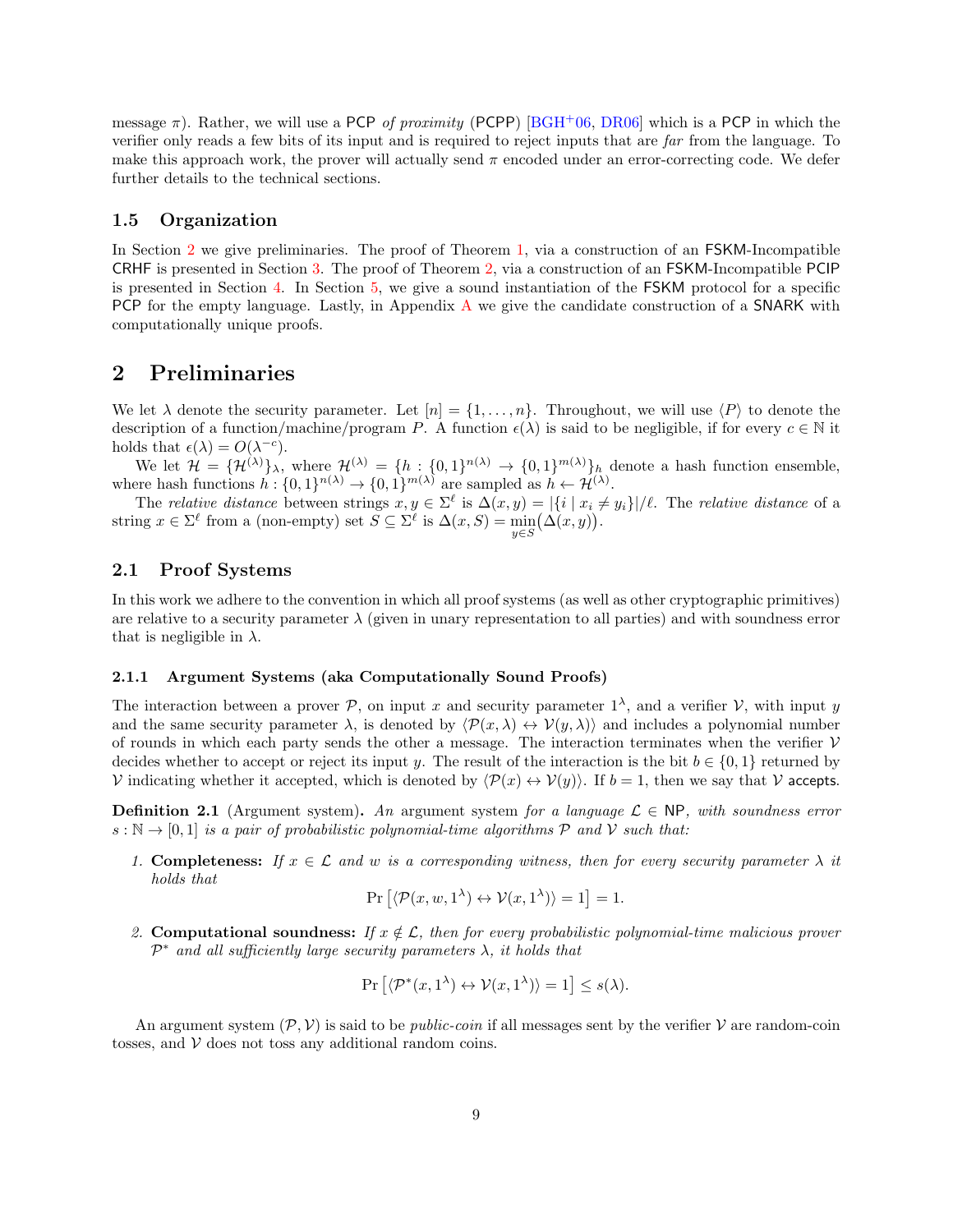#### <span id="page-9-1"></span>2.1.2 Probabilistically Checkable Proofs (PCPs)

Roughly speaking, a probabilistically checkable proof (PCP) is an encoding of an NP witness that can be verified by reading only a few of its bits. More formally:

**Definition 2.2** (Probabilistically checkable proof). A probabilistically checkable proof (PCP) for a language  $\mathcal{L} \in \mathbb{N}P$  consists of a polynomial-time algorithm P, which receives a main input x and witness w, and a probabilistic polynomial-time oracle machine V, which receives x and a security parameter  $1^{\lambda}$  as explicit inputs, and oracle access to a proof  $\pi$ . The PCP has soundness-error  $s : \mathbb{N} \to [0,1]$  if:

1. Completeness: If  $x \in \mathcal{L}$  and w is a corresponding witness, then for  $\pi = \mathcal{P}(x, w)$  and every  $\lambda$  holds that

$$
\Pr[\mathcal{V}^\pi(x, 1^\lambda) = 1] = 1.
$$

2. Soundness: If  $x \notin \mathcal{L}$ , for every proof  $\pi^*$  and security parameter  $\lambda$  it holds that

$$
\Pr[\mathcal{V}^{\pi^*}(x, 1^\lambda) = 1] < s(\lambda).
$$

In order to query  $\pi$ , the verifier V tosses  $r = r(|x|, \lambda)$  random coins and generates  $q = q(|x|, \lambda)$  queries. It will often be convenient to view V as two separate algorithms  $(\mathcal{V}_0, \mathcal{V}_1)$ . The first,  $\mathcal{V}_0(x; r)$ , runs on the instance x and randomness r and outputs the set of queries  ${q_i}_i$  that V makes to  $\pi$ . The second algorithm,  $\mathcal{V}_1(\{b_i\}_i, x; r)$ , takes the corresponding responses  $\{b_i\}_i$  as input (as well as the instance x and the same randomness  $r$  as  $V_0$ , and decides whether to accept or reject.

The following celebrated theorem by [\[ALM](#page-29-6)+98] establishes the expressive power of PCPs.

<span id="page-9-0"></span>**Theorem 2.3** (PCP theorem). Every language  $\mathcal{L} \in \mathsf{NP}$  has a PCP with soundness error  $\frac{1}{2}$ , constant query complexity, and logarithmic randomness complexity.

Note that a PCP with negligible soundness error can be easily obtained from Theorem [2.3](#page-9-0) by having the verifier generate  $\text{polylog}(\lambda)$  independent query sets.

## 2.1.3 Probabilistically Checkable Proofs of Proximity (PCPP)

In a standard PCP, the verifier is explicitly given the entire input  $x$  along with access to an oracle that encodes a "probabilistically checkable" witness. In contrast, in a PCP of proximity (PCPP) [\[BGH](#page-30-8)+06, [DR06\]](#page-30-9) the goal is for the verifier to decide without even reading the entire input. Thus, the verifier is given oracle access to the input and we count the total number of queries to both the input and the proof.

Since the verifier cannot even read the entire input, the notion of soundness in PCPP is relaxed: the verifier must only reject inputs that "far" from the language (i.e. where distance is measured in Hamming distance).

Following  $[BGH<sup>+</sup>06]$  $[BGH<sup>+</sup>06]$ , we define PCPPs with respect to *pair-languages*, which are simply a subset of  $\{0,1\}^* \times \{0,1\}^*$ . The projection of a pair-language  $\mathcal L$  on  $x$  is  $\mathcal L(x) = \{y \mid (x,y) \in \mathcal L\}.$ 

In our context, we view the first component x of a pair  $(x, y) \in \mathcal{L}$  as an explicit input for the verifier whereas the second component, y, is an *implicit* input (i.e., the verifier only has oracle access to y). We count the total number of queries to the oracle y, as well as the proof string  $\pi$ . The soundness requirement is that the verifier has to reject words in which the implicit input is far from the projection of  $\mathcal L$  onto x.

**Definition 2.4** (PCPP). A probabilistically checkable proof of proximity (PCPP) for a pair-language  $\mathcal{L} \in$ NP consists of a polynomial-time prover  $\mathcal P$  that gets as input a pair  $(x, y)$  as well as a witness w, and a probabilistic polynomial-time oracle machine  $V$  that receives x as an explicit input, oracle access to y and oracle access to a proof string  $\pi$ . The verifier also receives (explicitly) a proximity parameter  $\delta > 0$  and security parameter  $1^{\lambda}$ . The PCPP has soundness error  $s : \mathbb{N} \to [0,1]$  if for every proximity parameter  $\delta \in [0, 1]$ , security parameter  $\lambda > 0$  and input  $(x, y)$ :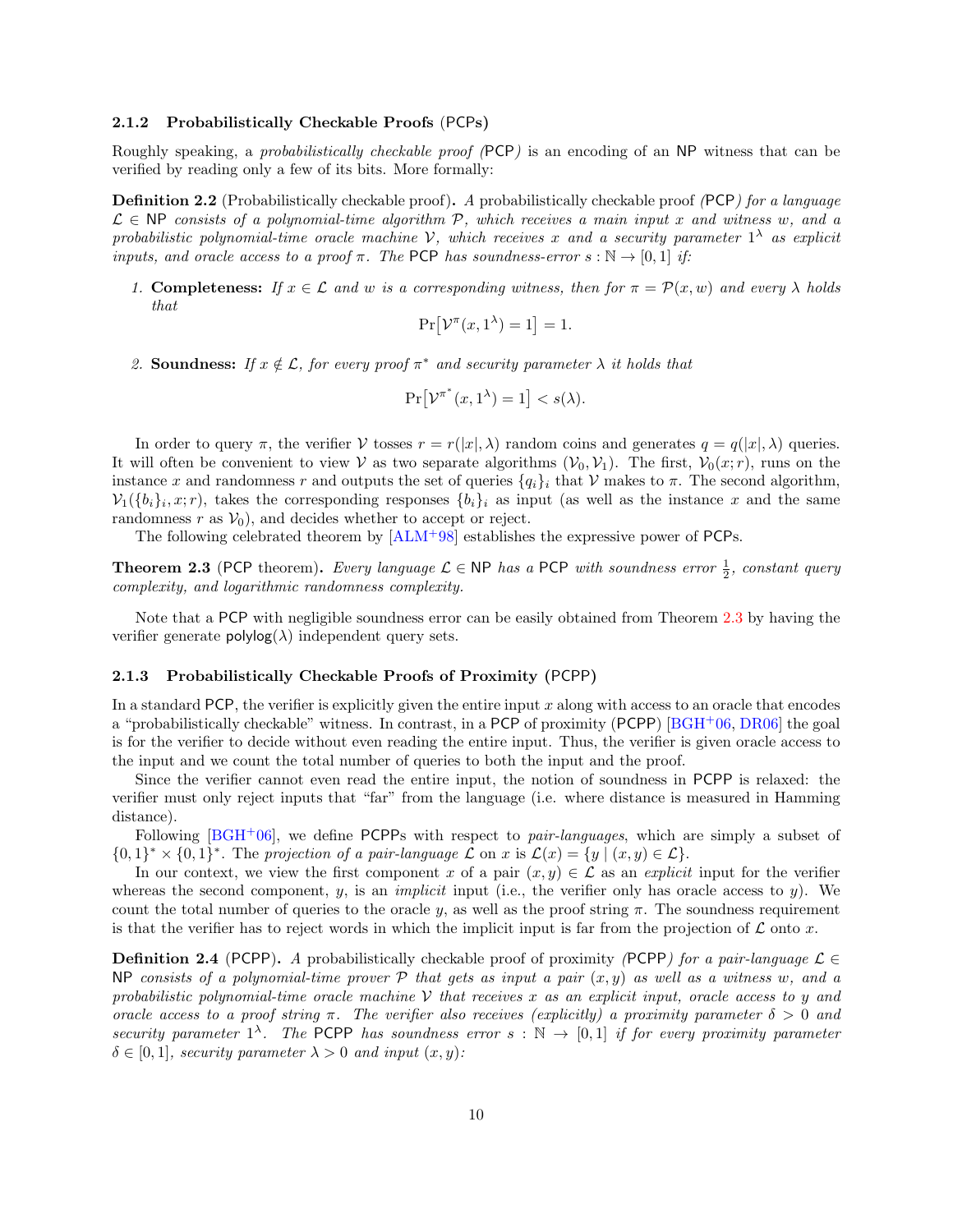1. Completeness: If  $(x, y) \in \mathcal{L}$  and w is the corresponding witness, for  $\pi = \mathcal{P}((x, y), w)$  it holds that

$$
\Pr[\mathcal{V}^{y,\pi}(x,|y|,|\pi|,1^{\lambda},\delta)=1]=1.
$$

2. Soundness: If  $\Delta(y, \mathcal{L}(x)) > \delta$  and oracle  $\pi^*$ , it holds that

$$
\Pr[\mathcal{V}^{y,\pi^*}(x,|y|,|\pi^*|,1^{\lambda},\delta)=1] < s(\lambda).
$$

The verifier V generates  $r = r(|x|, \lambda)$  random coins and makes  $q = q(|x|, \lambda)$  queries for both oracles. We omit the lengths of the implicit input y and the proof  $\pi$  from the input of the verifier when these are clear from the context.

Ben-Sasson *et al.* [\[BGH](#page-30-10)<sup>+</sup>05] give a construction of PCPP for all of NP (with a suitably efficient verifier).

<span id="page-10-1"></span>**Theorem 2.5** ([\[BGH](#page-30-10)+05]). For every language  $\mathcal{L} \in \text{NTIME}(T)$  and every constant  $\delta \in [0,1]$ , there exists a PCPP for  $\mathcal L$  with respect to proximity parameter  $\delta$ , soundness-error of  $\frac{1}{2}$  and proof length poly(T). The verifier runs in time  $\text{polylog}(T)$  and the prover runs in time  $\text{poly}(T)$  (i.e., the PCPP proof can be generated in time  $\text{poly}(T)$  given the NP witness).

#### 2.1.4 Probabilistically Checkable Interactive Proofs

Probabilistically checkable interactive proofs (PCIPs) [\[BCS16,](#page-30-3) [RRR16\]](#page-32-3) (also known as interactive oracle proofs) are generalizations of both interactive proofs and PCPs. They allow for multi-round interactions, in which the prover provides the verifier with oracle access to long proof strings, but we only count the number of bits that were actually queried by the verifier. In this work, we will only consider public-coin PCIPs.

**Definition 2.6** (Probabilistically checkable interactive proof). A probabilistically Checkable Interactive Proof (PCIP) for a language  $\mathcal{L} \in \mathsf{NP}$  consists of a pair of interactive probabilistic machines  $(\mathcal{P}, \mathcal{V})$ . The prover  $P$  is a deterministic polynomial-time algorithm, which gets as input x a witness w and a security parameter  $\lambda$ , and the verifier  $\mathcal V$  is a PPT algorithm, which gets as input x and  $\lambda$ . The interaction consists of the following 3 phases:

- 1. Communication phase: The two parties interact for  $k = k(|x|, \lambda)$  rounds, in which V only sends random strings of total length  $r = r(|x|, \lambda)$  and  $P$  sends proofs strings  $\pi_1, ..., \pi_{k(|x|,\lambda)}$ , where  $\pi_i$  is sent in the i-th round.
- 2. Query phase: In which V sends makes a total of  $q = q(|x|, \lambda)$  queries to the messages sent by P in the communication phase.
- 3. Decision phase: Based on its random messages in the communication phase, and the answers to its queries in the query phase, the verifier  $\mathcal V$  decides whether to accept or reject.

The PCIP  $(\mathcal{P}, \mathcal{V})$  has soundness  $s : \mathbb{N} \to [0, 1]$  if:

1. Completeness: If  $x \in \mathcal{L}$  and w is the corresponding witness, then for every security parameter  $\lambda$  it holds that

$$
\Pr\left[\langle \mathcal{P}(x, w, \lambda) \leftrightarrow \mathcal{V}(x, \lambda) \rangle = 1\right] = 1.
$$

2. Soundness: If  $x \notin \mathcal{L}$ , then  $\forall \mathcal{P}^*$  and security parameters  $\lambda$ , it holds that

$$
\Pr\left[\langle \mathcal{P}^*(x,\lambda) \leftrightarrow \mathcal{V}(x,\lambda) \rangle = 1\right] < s(\lambda).
$$

## <span id="page-10-0"></span>2.2 Kilian's Protocol

Before describing Kilian's protocol, we first recall the definition of collision resistant hash functions and Merkle trees.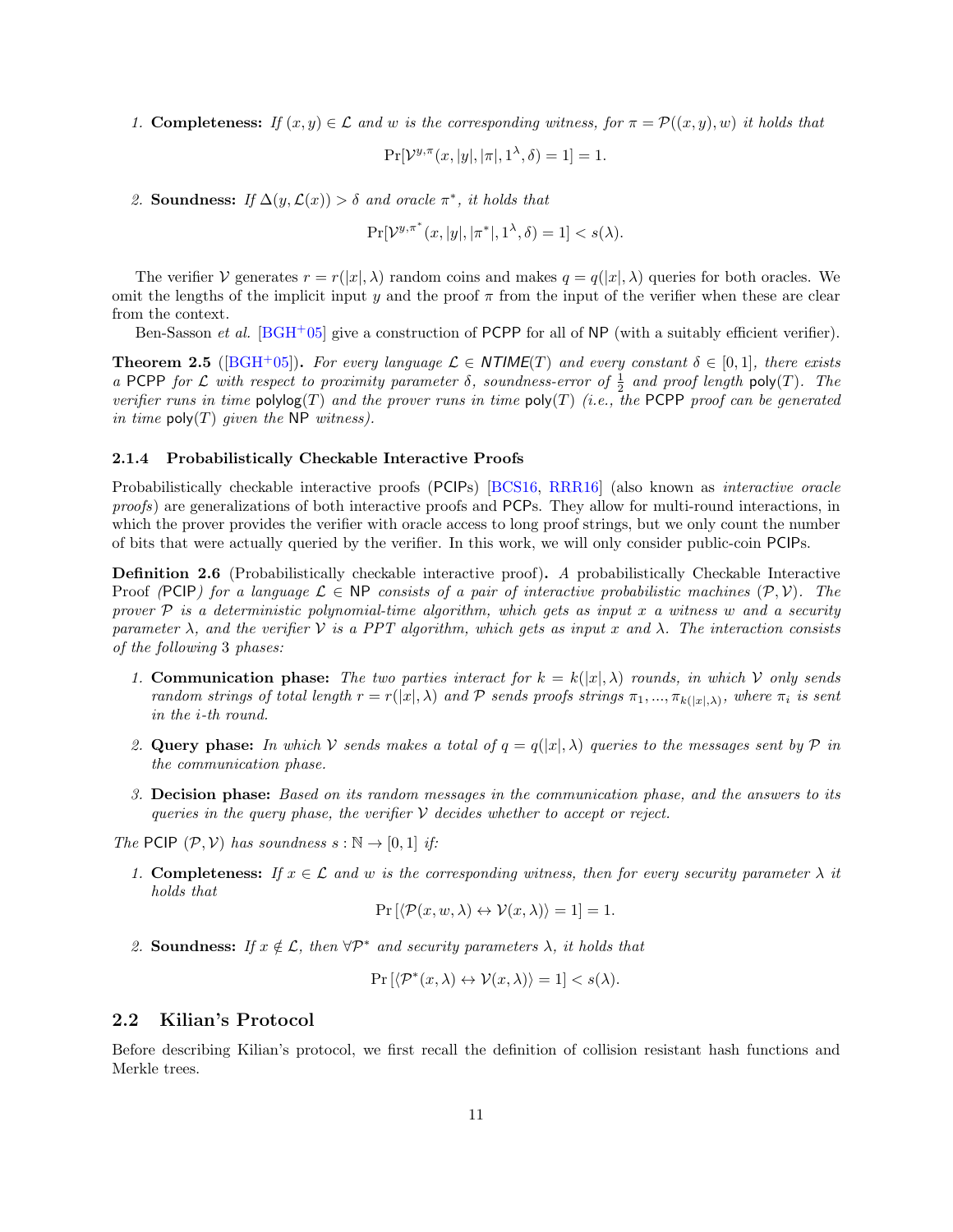#### <span id="page-11-1"></span>2.2.1 CRHF and Merkle Trees

An efficiently computable hash function ensemble  $\mathcal{H} = {\{\mathcal{H}^{(\lambda)}\}}_{\lambda}$  where  $\mathcal{H}^{(\lambda)} = {h : {0,1\}}^{2\lambda} \rightarrow {0,1\}}^{\lambda}$  is collision resistant (CRHF), if there exists a key generation algorithm Gen that on input  $1^{\lambda}$  samples h from  $\mathcal{H}^{(\lambda)}$  such that for every PPT adversary  $\mathcal A$  it holds that

$$
\Pr_{\substack{h \leftarrow \text{Gen}(1^{\lambda}) \\ (x, x') \leftarrow \mathcal{A}(h)}} [h(x) = h(x') \land x \neq x'] \leq \text{negl}(|\lambda|).
$$

**Remark 2.7.** The above definition of CRHF is sometimes referred to as a private-coin CRHF  $[HR04]$  since security is not guaranteed if the adversary sees the coins used by Gen. Nevertheless, for sake of conciseness we will sometimes avoid mentioning Gen explicitly and simply write  $h \leftarrow \mathcal{H}^{(\lambda)}$ .

We will use the following syntax to describe Merkle tree commitments, which can be built from any CRHF family  $\mathcal{H} = \{ \mathcal{H}^{(\lambda)} \}_{\lambda}$ . For each of the following algorithms, the input hash function h is drawn uniformly at random from  $\mathcal{H}^{(\lambda)}$ . For any  $d \geq 1$ , a Merkle tree commitment allows us to commit to a message  $s \in \{0,1\}^m$ where  $m \coloneqq \lambda \cdot 2^d$ . That is, we view s as  $2^d$  blocks of  $\lambda$  bits.

• MerkleCom $(h, s \in \{0,1\}^m)$ . Write s as  $(\ell_1 || \ell_2 || \dots || \ell_{2^d})$  where each  $\ell_j \in \{0,1\}^{\lambda}$ . Build a binary tree of hash evaluations, starting from the  $2^d$  leaves  $(\ell_1 || \ell_2 || \dots || \ell_{2^d})$ . Output the root com  $\in \{0,1\}^{\lambda}$  of the resulting tree.

A commitment to s can be locally opened to the reveal the bits in the ith block by revealing the siblings along the root-to-ith-leaf path:

• MerkleOpen $(h, s \in \{0,1\}^m, i \in [2^d])$ . Write s as  $(\ell_1 || \ell_2 || \dots || \ell_{2^d})$  where each  $\ell_j \in \{0,1\}^{\lambda}$ . Determine the path from  $\ell_i$  to the root in the tree of hash evaluations under h, denoted  $\{\hat{c}_j\}_{j \in [d]}$  where  $\hat{c}_d = \ell_i$ . For each  $i \in [d]$ , determine the sibling  $\mathsf{sib}_i$  of  $\hat{c}_i$ . Output open =  $\{(\hat{c}_i, \mathsf{sib}_i, p_i)\}_{i \in [d]}$  where  $p_i \in \{\mathsf{left}, \mathsf{right}\}$ <br>denotes whether  $\mathsf{sib}_i$  is a left or right sibling of  $\hat{c}_i$ . denotes whether  $\sinh i$  is a left or right sibling of  $\hat{c}_i$ .

For  $I\subseteq [2^d]$  we define MerkleOpen $(h,s\in \{0,1\}^m,I)$  as  $(\mathsf{MerkleOpen}(h,s\in \{0,1\}^m,i))_{i\in I}.$ 

These openings can easily be verified by verifying the hash computations with  $h$ :

• MerkleVer(h, com, open) first writes open as  $\{(\hat{c}_i, \mathsf{sb}_i, p_i)\}_{i \in [d]}$ . Let  $\hat{c}_0 = \text{com}$ . For each  $i \in [d]$ , check<br>that  $b(\hat{c}_i | \hat{c}_i) = \hat{c}_i$ , if  $p_i = |\hat{c}_i|$  or that  $b(\hat{c}_i | \hat{c}_i | \hat{c}_i) = \hat{c}_i$ , if  $p_i = \text{$ that  $h(\textsf{sib}_i|\hat{c}_i) = \hat{c}_{i-1}$  if  $p_i = \textsf{left}$  or that  $h(\hat{c}_i|\textsf{sib}_i) = \hat{c}_{i-1}$  if  $p_i = \textsf{right}$ . Output 1 (accept) if all checks pass, otherwise output 0.

#### 2.2.2 Kilian's Protocol

While Kilian's original protocol relied on PCPs, a natural generalization to PCIPs was suggested by Ben-Sasson et al. [\[BCS16\]](#page-30-3). This extension proceeds by having the prover repeatedly commit to each of its oracles (rather than sending the entire oracle). At the end of the interaction, the verifier can specify which locations to open and the prover can use the Merkle tree structure to succinctly decommit to these specific locations.

<span id="page-11-0"></span>**Construction 2.8.** Let  $(\mathcal{P}, \mathcal{V})$  be a public-coin k-round PCIP for  $\mathcal{L} \in \mathbb{NP}$ . Consider the following argument system for L, denoted by  $(\mathcal{P}', \mathcal{V}') =$  Kilian $[(\mathcal{P}, \mathcal{V}), \mathcal{H}]$ , as described in Fig. [1,](#page-12-1) w.r.t. a CRHF H.

**Theorem 2.9** (Kilian's protocol). If  $(P, V)$  is a PCIP and H is a CRHF family, then Construction [2.8](#page-11-0) is a computationally sound argument system with negligible soundness error, communication complexity  $poly(\lambda, \log|x|)$ . The verifier runs in time  $O(|x| \cdot poly(\lambda, \log|x|))$  and the prover runs in time  $poly(|x|, |w|, \lambda)$ .

Completeness follows from the correctness of the Merkle tree commitment scheme and the completeness of the PCIP for  $\mathcal{L}$ .

Soundness follows from the binding property of the commitment scheme and the soundness of the PCP. Note that the soundness of the PCIP was not enough on its own, as without committing to the PCIP proof strings, the prover could have engineered proof strings to make the verifier accept according to its queries.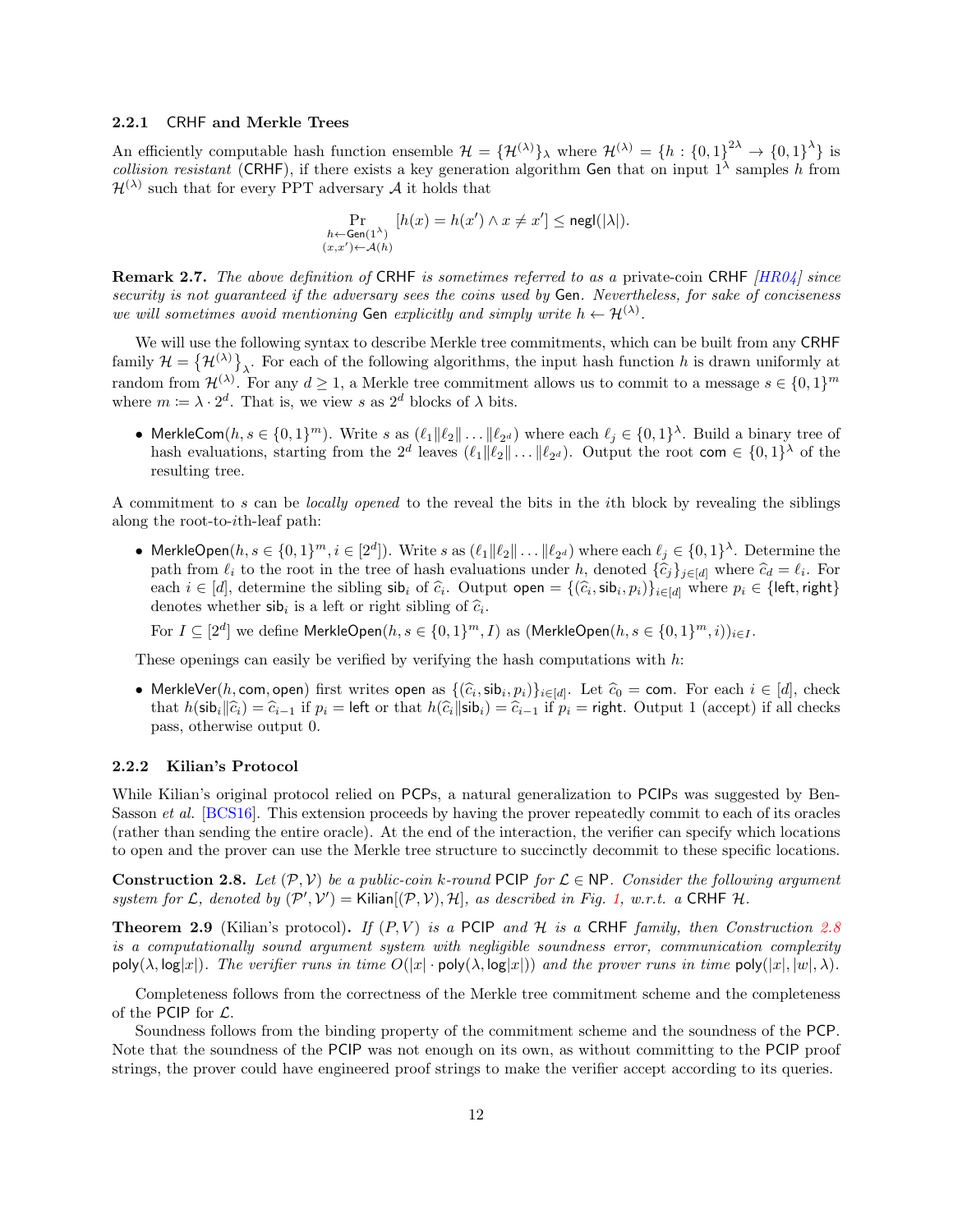Protocol 1: Kilian's protocol

Common input:  $x, 1^{\lambda}$ 

Prover's auxiliary input: w

- 1 V' generates a hash function  $h \leftarrow H^{(\lambda)}$  and sends h to  $\mathcal{P}'$ .
- 2 for  $j = 1, ..., k$  do
- 3 | P' sends com<sub>j</sub> = MerkleCom $(h, \pi_j)$ , where  $\pi_j$  is the message sent by P in  $(\mathcal{P}(x, w, 1^{\lambda}), \mathcal{V}(x, 1^{\lambda}))$  on the j-th round.
- 4  $\mathcal{V}'$  sends  $r_j$ , where  $r_j$  is the message sent by  $\mathcal{V}$  on the j-th round of  $(\mathcal{P}(x, w, 1^\lambda), \mathcal{V}(x, 1^\lambda)).$
- $\mathfrak{p}=\mathcal{P}'$  sends  $\mathsf{open}_j$  to  $\mathcal{V}'$  where  $\mathsf{open}_j=\mathsf{MerkleOpen}(h,\pi_j,Q_j),$  where  $Q_j$  is the set of queries generated by  $V$  on round j with randomness  $r_j$ .
- 6  $\big|$   $\mathcal{V}'$  computes  $v_j \in \{0,1\}$  where  $v_j = \mathsf{MerkleVer}(\tilde{h}, \mathsf{com}_j, \mathsf{open}_j).$
- 7 end
- $8 \mathcal{V}$  accepts if and only if  $\bigwedge$  $\bigwedge_{j} y_{j} = 1$  and  $\mathcal{V}(x, \{b_{1}^{i_{1}}\}_{i_{1}}, ..., \{b_{k}^{i_{k}}\}_{i_{k}}) = 1$ , where  $\left\{b_{j}^{i_{j}}\right\}$ is the set result of the queries revealed in  $open_j$ .

<span id="page-12-1"></span>Figure 1: Kilian's protocol.

## <span id="page-12-0"></span>2.3 Fiat-Shamir

### 2.3.1 The Fiat-Shamir Heuristic

The Fiat-Shamir heuristic [\[FS86\]](#page-30-11) is a method for reducing the number of rounds in public-coin interactive proofs. Loosely speaking, the idea is that instead of having the verifier send their random coins, the prover uses a hash function in order to generate the verifier's randomness.

**Definition 2.10** (Fiat-Shamir transform). Let  $\mathcal{H}_{\textsf{FS}} = \left\{ \mathcal{H}_{\textsf{FS}}^{(\lambda)} : \left\{0,1\right\}^* \to \left\{0,1\right\}^* \right\}$  $\lambda \in \mathbb{N}$  be a hash-function ensemble,  $\Pi = (\mathcal{P}, \mathcal{V})$  be a public-coin protocol, and

$$
(\alpha_1, \beta_1, ..., \alpha_m, \beta_m)
$$

be the set of exchanged messages between  $(\mathcal{P}, \mathcal{V})$ , where  $\{\alpha_i\}_{i=1}^m$  are messages sent by the prover and  $\{\beta_i\}_{i=1}^m$ the messages sent by the verifier. The Fiat-Shamir transform of  $\Pi$ , denoted by  $(\mathcal{P}_{FS}, \mathcal{V}_{FS}) = FS[\Pi, \mathcal{H}_{FS}]$  is defined in Fig. [2.](#page-12-2)

| <b>Protocol 2:</b> Fiat-Shamir transform |  |
|------------------------------------------|--|
|------------------------------------------|--|

- Common input:  $x, 1^{\lambda}$ Prover's auxiliary input: w
- 1  $V_{FS}$  generates a key  $h_{FS} \leftarrow H_{FS}^{(\lambda)}$  and sends it to  $P_{FS}$ .
- $2 \mathcal{P}_{FS}$  sends the following, all in a *single* message

$$
\alpha_1, \ \beta_1 = h_{\mathsf{FS}}(\tau_1), \ \alpha_2, \ \beta_2 = h_{\mathsf{FS}}(\tau_2), ..., \alpha_m, \ \beta_m = h_{\mathsf{FS}}(\tau_m)
$$

where  $\tau_i = (\alpha_1 || \beta_1 || \dots || \alpha_i)$  is the transcript thus far. 3  $V_{FS}$  checks that  $\forall i \in [m] : \beta_i = h_{FS}(\tau_i)$ , and accepts iff  $\mathcal{V}(x, \alpha_1, \beta_1, ..., \alpha_m, \beta_m)$  accepts.

<span id="page-12-2"></span>Figure 2: The Fiat-Shamir transform.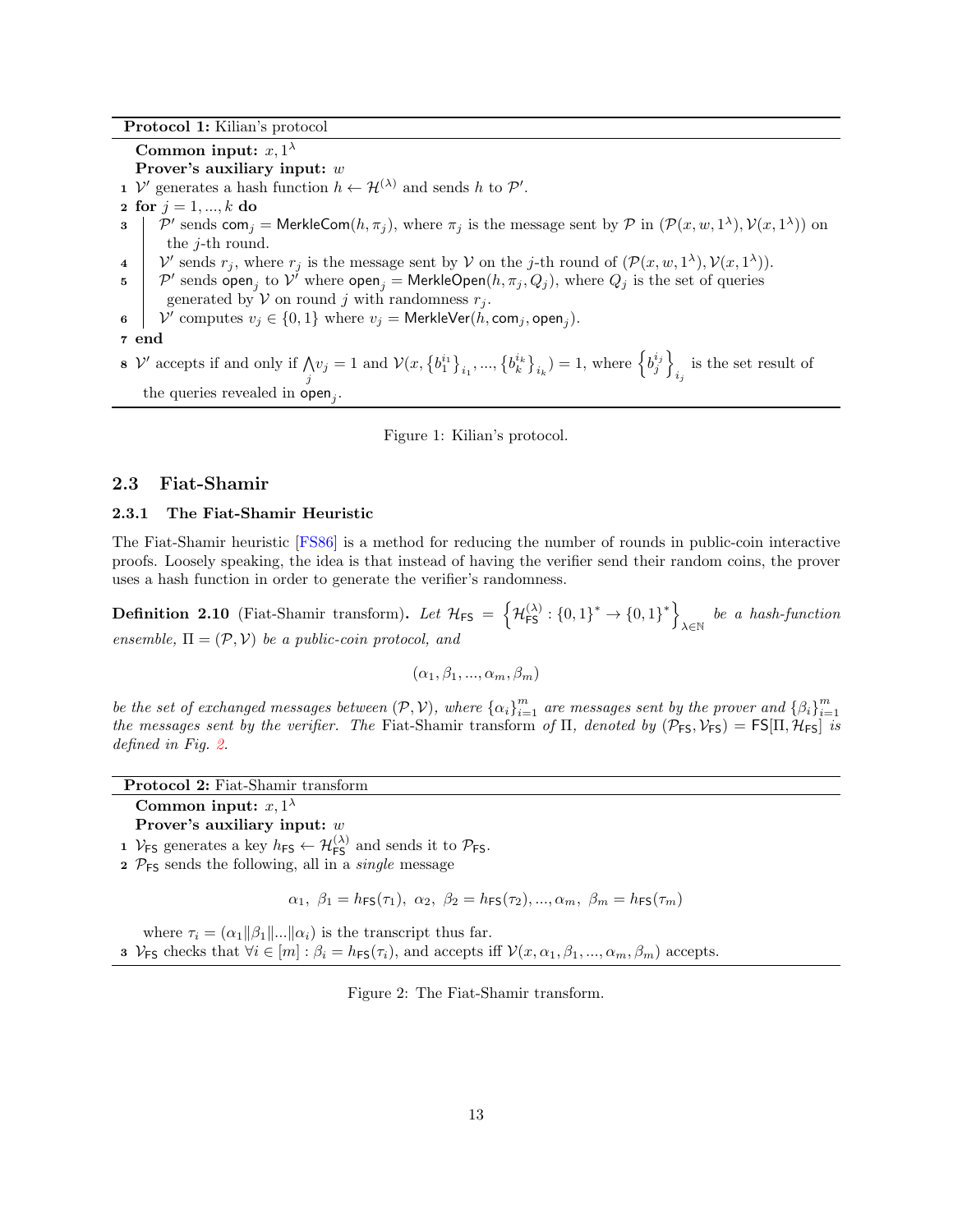#### <span id="page-13-2"></span>2.3.2 The FSKM Protocol

The FSKM protocol is obtained by applying the Fiat-Shamir transform to Kilian's protocol (or rather to its extension to PCIPs), to create succinct non-interactive argument systems for NP.

Recall that the FSKM protocol emulates Kilian's protocol, and replaces the verifier's randomness with the application of a FS hash function on the transcript thus far. Regardless of whether it is applied on a PCP or PCIP, the FSKM protocol is a two-round argument system.

Definition 2.11 (FSKM Protocol). Given a PCIP Π, a CRHF ensemble HCRHF, and FS hash function ensemble  $\mathcal{H}_{FS}$ , we define

 $\mathsf{FSKM}[\Pi, \mathcal{H}_{\mathsf{CRHF}}, \mathcal{H}_{\mathsf{FS}}] \triangleq \mathsf{FS}\left[\mathsf{Kilian}\left[\Pi, \mathcal{H}_{\mathsf{CRHF}}\right], \mathcal{H}_{\mathsf{FS}}\right].$ 

## <span id="page-13-0"></span>3 An FSKM-Incompatible CRHF

In this section, we obtain our first main result by constructing a specific CRHF family  $\mathcal{H}_{\text{CRHF}}$ , for which, loosely speaking, FSKM is not sound. Our CRHF will make use of a *publicly-verifiable succinct non-interactive* argument of knowledge (pv-SNARK) with an additional "unique proofs" property that we formalize in Section [3.1.1.](#page-14-1) For completeness, we start by providing some background on SNARKs.

## <span id="page-13-1"></span>3.1 Background on SNARKs

We first define the *universal relation* [\[BG08\]](#page-30-12) relative to *random-access machines*.

**Definition 3.1** (Universal Relation). The universal relation is the set  $\mathcal{R}_{\mathcal{U}}$  of instance-witness pairs  $(y, w)$  =  $((\langle M \rangle, x, t), w)$ , where  $|y|, |w| \leq t$  and  $\langle M \rangle$  is the description of a random-access machine M, such that M accepts  $(x, w)$  after at most t steps. We denote by  $\mathcal{L}_U$  the universal language corresponding to  $\mathcal{R}_U$ .

We next define publicly-verifiable succinct non-interactive arguments of knowledge (pv-SNARKs), following  $[BCCT13]$ . The following definition is taken verbatim from Bitansky *et al.*  $[BCCT13]$ , and for more in-depth discussion on SNARKs we refer the reader to [\[BCCT13\]](#page-29-8).

<span id="page-13-3"></span>**Definition 3.2** (pv-SNARKs). A triple of algorithms  $(\mathcal{G}, \mathcal{P}, \mathcal{V})$ , where  $\mathcal{G}$  is probabilistic and  $\mathcal{V}$  is deterministic, is a pv-SNARK if the following conditions are satisfied:

• Completeness: For every large enough security parameter  $\lambda \in \mathbb{N}$ , every time bound  $B \in \mathbb{N}$ , and every instance-witness pair  $(y, w) = ((\langle M \rangle, x, t), w) \in \mathcal{R}_{\mathcal{U}}$  with  $t \leq B$ ,

$$
\Pr\left[\mathcal{V}(\mathsf{crs}, y, \pi) = 1: \begin{array}{c} \mathsf{crs} \leftarrow \mathcal{G}(1^\lambda, B) \\ \pi \leftarrow \mathcal{P}(\mathsf{crs}, y, w) \end{array}\right] = 1.
$$

• Adaptive Proof of Knowledge: For every polynomial-sized prover  $\mathcal{P}^*$  there exists a polynomial-sized extractor  $\mathcal{E}_{\mathcal{P}^*}$  such that for every auxiliary input  $z \in \{0,1\}^{\text{poly}(\lambda)}$ , every time bound  $B \in \mathbb{N}$ ,

$$
\Pr\left[\begin{array}{ccc} \mathcal{V}(\mathsf{crs},y,\pi)=1 & \mathsf{crs} \leftarrow \mathcal{G}(1^\lambda,B) \\ (y,w) \notin \mathcal{R}_\mathcal{U} & \colon & (y,\pi) \leftarrow \mathcal{P}^*(z,\mathsf{crs}) \\ w \leftarrow \mathcal{E}_{\mathcal{P}^*}(z,\mathsf{crs}) \end{array}\right] \leq \mathsf{negl}(\lambda),
$$

• Efficiency: There exists a universal polynomial p such that, for every large enough security parameter  $\lambda \in \mathbb{N}$ , every time bound  $B \in \mathbb{N}$ , and every instance  $y = (\langle M \rangle, x, t)$  with  $t \leq B$ ,

,

- the generator 
$$
\mathcal{G}(1^{\lambda},B)
$$
 runs in time  $\begin{cases} p(\lambda + B) & \text{for a preprocessing SNARK} \\ p(\lambda + \log(B)) & \text{for a fully-sucicity SNARK} \end{cases}$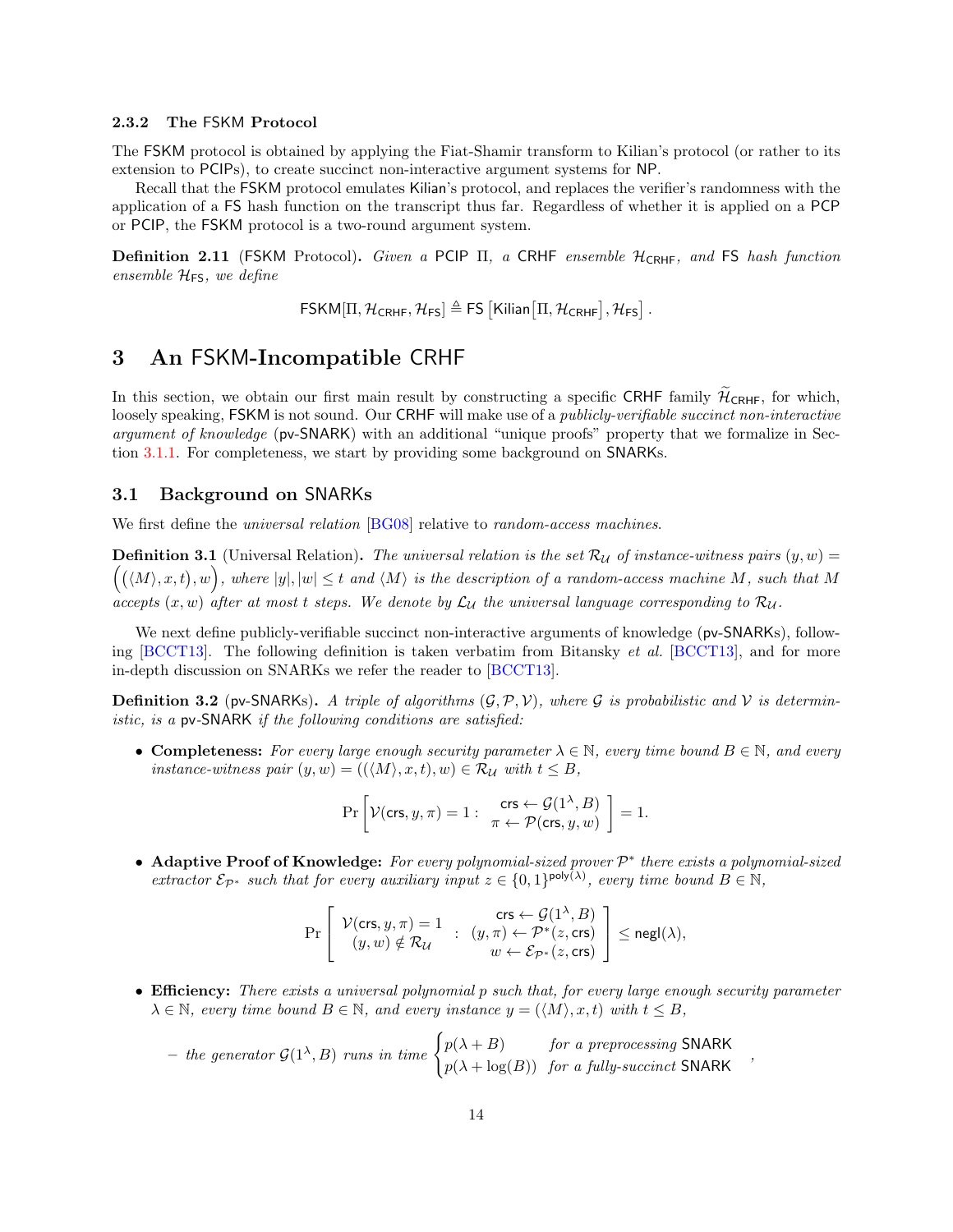– the prover <sup>P</sup>(crs, y, w) runs in time ( p(λ + |M| + |x| + t + B) for a preprocessing SNARK  $p(\lambda + |M| + |x| + t + \log(B))$  for a fully-succinct SNARK

,

- the verifier  $V(\text{crs}, y, \pi)$  runs in time  $p(\lambda + |M| + |x| + \log(B))$
- and an honestly generated proof has size  $p(\lambda + \log(B)).$

Note that in a fully-succinct **SNARK**, we can remove the time bound by, e.g., setting  $B = \lambda^{\log(\lambda)}$ . Then G will run in time  $p(\lambda)$ , an honestly generated proof will have size  $p(\lambda)$ , and so on.

#### <span id="page-14-1"></span>3.1.1 Computationally Unique SNARKs

In this work we introduce a new security property of **SNARK**s which we refer to as *computationally unique* proofs (which can be thought of as a particular computational variant of unambiguous proofs [\[RRR16\]](#page-32-3)). The requirement here is that if a computationally bounded prover P can generate two valid proofs  $\pi_1 \neq \pi_2$  for the same instance y, it must be possible to extract from  $P$  two distinct witnesses  $w_1 \neq w_2$  for y.

<span id="page-14-3"></span>Definition 3.3 (SNARKs with computationally unique proofs). A SNARK with computationally unique proofs is defined as in Definition [3.2,](#page-13-3) but with one additional requirement:

• Computationally Unique Proofs: For every polynomial-sized adversary A<sup>\*</sup>, there exists a polynomialsized "extractor"  $\mathcal{E}_{\mathcal{A}^*}$  such that for every auxiliary input  $z \in \{0,1\}^{\text{poly}(k)}$ , every time bound  $B \in \mathbb{N}$ ,

$$
\Pr\left[\begin{matrix}\n\mathcal{V}(\text{crs}, y, \pi_1) = 1 & \text{crs} \leftarrow \mathcal{G}(1^\lambda, B) \\
\mathcal{V}(\text{crs}, y, \pi_2) = 1 & \text{crs} \leftarrow \mathcal{G}(1^\lambda, B) \\
\pi_1 \neq \pi_2 & \text{crs} \leftarrow \mathcal{G}(1^\lambda, B) \\
\pi_1 \neq \pi_2 & \text{crs} \leftarrow \mathcal{G}(1^\lambda, B) \\
\text{crs} \leftarrow \mathcal{G}(1^\lambda, B) \\
\text{crs} \leftarrow \mathcal{G}(1^\lambda, B) \\
\text{crs} \leftarrow \mathcal{G}(1^\lambda, B) \\
\text{crs} \leftarrow \mathcal{G}(1^\lambda, B) \\
\text{crs} \leftarrow \mathcal{G}(1^\lambda, B) \\
\text{crs} \leftarrow \mathcal{G}(1^\lambda, B) \\
\text{crs} \leftarrow \mathcal{G}(1^\lambda, B) \\
\text{crs} \leftarrow \mathcal{G}(1^\lambda, B) \\
\text{crs} \leftarrow \mathcal{G}(1^\lambda, B) \\
\text{crs} \leftarrow \mathcal{G}(1^\lambda, B) \\
\text{crs} \leftarrow \mathcal{G}(1^\lambda, B) \\
\text{crs} \leftarrow \mathcal{G}(1^\lambda, B) \\
\text{crs} \leftarrow \mathcal{G}(1^\lambda, B) \\
\text{crs} \leftarrow \mathcal{G}(1^\lambda, B) \\
\text{crs} \leftarrow \mathcal{G}(1^\lambda, B) \\
\text{crs} \leftarrow \mathcal{G}(1^\lambda, B) \\
\text{crs} \leftarrow \mathcal{G}(1^\lambda, B) \\
\text{crs} \leftarrow \mathcal{G}(1^\lambda, B) \\
\text{crs} \leftarrow \mathcal{G}(1^\lambda, B) \\
\text{crs} \leftarrow \mathcal{G}(1^\lambda, B) \\
\text{crs} \leftarrow \mathcal{G}(1^\lambda, B) \\
\text{crs} \leftarrow \mathcal{G}(1^\lambda, B) \\
\text{crs} \leftarrow \mathcal{G}(1^\lambda, B) \\
\text{crs} \leftarrow \mathcal{G}(1^\lambda, B) \\
\text{crs} \leftarrow \mathcal{G}(1^\lambda, B) \\
\text{crs} \leftarrow \mathcal{G}(1^\lambda, B) \\
\text{crs} \leftarrow \mathcal
$$

In Appendix [A,](#page-32-0) we prove that a preprocessing  $pv\text{-SNARK}$  constructed in Bitansky *et al.* [\[BCI](#page-29-7)+13] from a knowledge of exponent assumption satisfies our notion of computationally unique proofs. We then show that the generic transformation of [\[BCCT13\]](#page-29-8) from a preprocessing pv-SNARK to fully-succinct pv-SNARK maintains the computationally unique proofs property. Thus, we obtain a fully-succinct pv-SNARK with computationally unique proofs from a knowledge of exponent assumption (and additionally the existence of exponentially-secure one-way functions to address a subtlety in the definition of adaptive proof of knowledge).

## <span id="page-14-0"></span>3.2 An FSKM-Incompatible CRHF

To formally state our result, we first define a trivial PCP-based 2-message protocol — a protocol that, intuitively, should not be sound. Jumping ahead, at a high level, our main result shows that there exists a collision-resistant hash family  $\mathcal{H}_{\text{CRHF}}$  such that for any  $\Pi_{\text{PCP}}$  and any  $\mathcal{H}_{\text{FS}}$ , the corresponding FSKM protocol is no more secure than the corresponding trivial protocol.

The first message of the trivial protocol will be a random string r drawn from some distribution  $S$ , which will serve as  $V_{\text{PCP}}$ 's randomness. The prover takes r as input and outputs a PCP proof  $\pi$  that will be then verified by  $\mathcal{V}_{PCP}$  using randomness r. Intuitively, since a cheating prover is aware of the verifier's randomness. it can answer queries adaptively, so we do not expect the trivial protocol to be sound.

Suppose we have some PCP  $\Pi_{PCP} = (\mathcal{P}_{PCP}, \mathcal{V}_{PCP})$ . It will be convenient for us to split the verifier  $\mathcal{V}_{PCP}$ into two algorithms:  $\mathcal{V}_{PCP}^{(0)}$  (which outputs the set of query locations) and  $\mathcal{V}_{PCP}^{(1)}$  (which decides whether or not to accept after seeing the prover responses).

<span id="page-14-2"></span>**Construction 3.4** (Trivial Protocol). Let Trivial $[\Pi_{PCP}, S] = (\mathcal{P}_{Triial}, \mathcal{V}_{Triial})$  be the following 2-message protocol, for some PCP  $\Pi_{\text{PCP}} = (\mathcal{P}_{\text{PCP}}, \mathcal{V}_{\text{PCP}}^{(0)}, \mathcal{V}_{\text{PCP}}^{(1)})$  for a language  $\mathcal{L}$ , and some sampling algorithm S. The verifier  $V_{\text{Trivial}}$  generates a random string r from S and sends r to the prover. The prover  $\mathcal{P}_{\text{Trivial}}$ , on input  $(x, w, r)$  for  $x \in \mathcal{L}$  runs  $\mathcal{V}_{PCP}^{(0)}(x; r)$  to obtain a set of query locations  $\{q_i\}_i$ . P<sub>Trivial</sub> then computes  $b_i \leftarrow$  $\mathcal{P}_{\textsf{PCP}}(x,w,q_i)$  for each i and sends  $\{b_i\}$  to the verifier  $\mathcal{V}_{\textsf{Trivial}}$ . The verifier  $\mathcal{V}_{\textsf{Trivial}}$  computes  $\mathcal{V}_{\textsf{PCP}}^{(0)}(x;r) = \{q_i\}_i$ and accepts if and only if  $\mathcal{V}_{\text{PCP}}^{(1)}(x, \{(q_i, b_i)\}_i; r)$  accepts.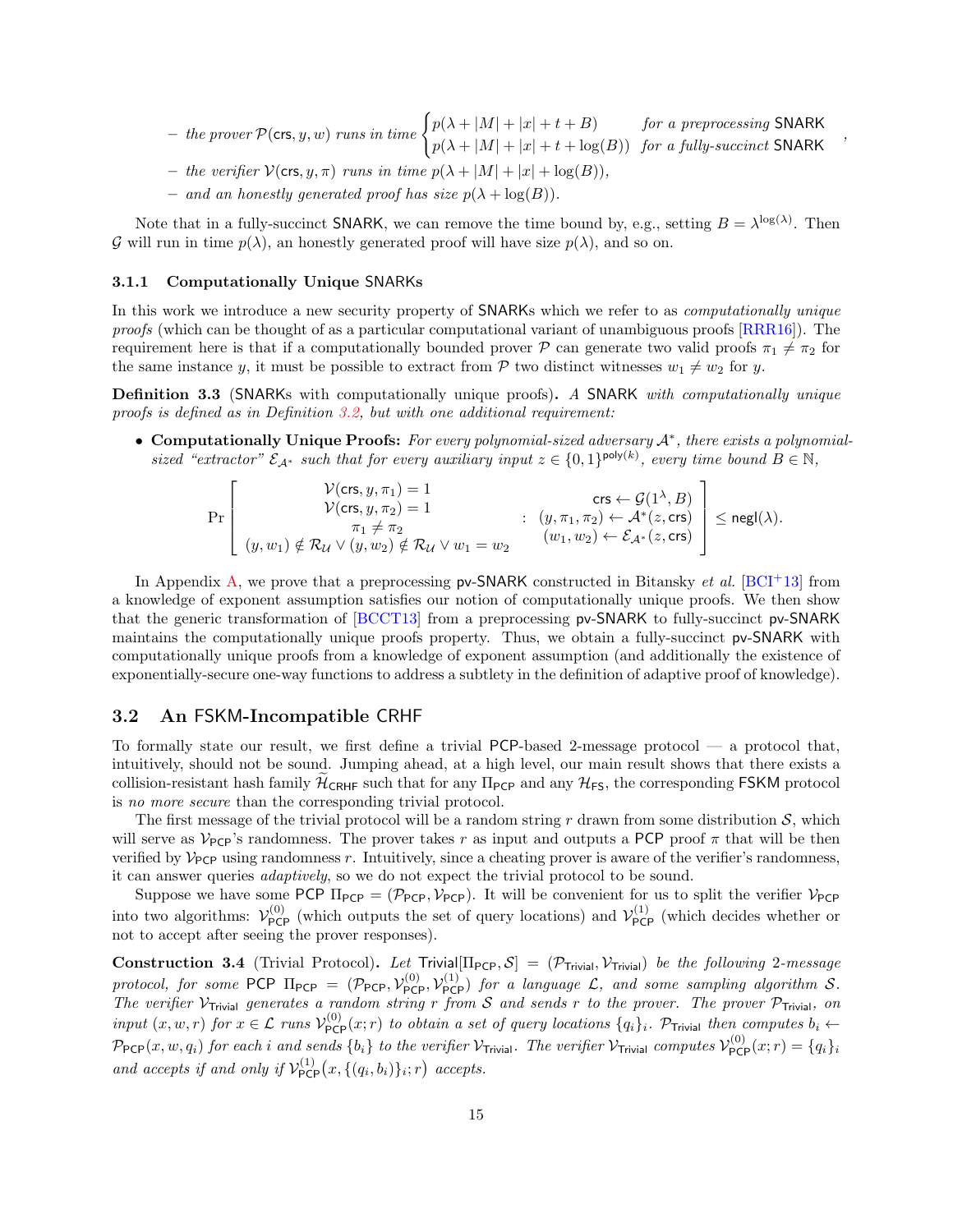In what follows, we will sometimes view  $\mathcal S$  as an algorithm that explicitly takes its randomness u as input, and outputs  $r = \mathcal{S}(u)$ .

For non-contrived choices of a PCP and sampling algorithm we do not expect Construction [3.4](#page-14-2) to be sound. For example, consider Håstad's PCP [Hås01] in which the verifier queries 3 bits of the proof and checks whether their parity is some known fixed value b. Soundness of the trivial protocol can now be violated by having the prover send the answers  $(0, 0, b)$ .<sup>[5](#page-15-1)</sup>

Recall (see Section [2.3.2\)](#page-13-2) that  $FSKM[\Pi_{PCP}, \mathcal{H}_{CRHF}, \mathcal{H}_{FS}]$  denotes the 2-message argument that results from applying the Fiat-Shamir transform with hash function ensemble  $\mathcal{H}_{FS}$  to Kilian  $\Pi_{PCP}$ ,  $\mathcal{H}_{CRHF}$ .

The main theorem of this section is the following.

<span id="page-15-0"></span>Theorem 3.5. Assume the existence of a fully-succinct pv-SNARK with computationally unique proofs, where honestly generated proofs have size at most  $p(\lambda)$ , and collision resistant hash functions. Define  $m := 2\lambda \cdot p(\lambda)$ . Then, there exists a collision resistant hash family  $\widetilde{\mathcal{H}}_{\text{CRHF}} = \left\{ \widetilde{\mathcal{H}}_{\text{CRHF}}^{(\lambda)} : \{0,1\}^{2m} \to \{0,1\}^m \right\}$  $\lambda \in \mathbb{N}$  such that for any PCP  $\Pi_{PCP} = (\mathcal{P}_{PCP}, \mathcal{V}_{PCP})$  with proof length at most  $2^{\lambda}$ , and any hash function ensemble  $\mathcal{H}_{FS}$ , if  $FSKM[\Pi_{PCP}, \mathcal{H}_{CRHF}, \mathcal{H}_{FS}]$  is computationally sound, then Trivial $[\Pi_{PCP}, \mathcal{H}_{FS}]$  is computationally sound.

We believe that for natural choices of PCPs, the trivial protocol will not be sound which, by Theorem [3.5,](#page-15-0) means that the corresponding FSKM protocol is not sound. However, actually proving that the trivial protocol is not sound seems to be difficult in case the sampling algorithm generates a peculiar distribution of random strings.[6](#page-15-2)

Nevertheless, we can exhibit a specific (trivial) PCP for which the trivial protocol is provably not sound. The immediate implication is that for every FS hash function, there exists a PCP and a bounded size CRHF for which soundness of the corresponding FSKM is violated. This is formalized in the following corollary.

<span id="page-15-3"></span>Corollary 3.6. Assume the existence of a fully-succinct pv-SNARK with computationally unique proofs. There exists a language  $\mathcal{L} \in \mathbb{NP}$ , a PCP for  $\mathcal{L}$  (with polylog( $\lambda$ ) query complexity) and a fixed polynomial  $p(\cdot)$  such that for all efficiently computable hash function ensembles  $H$ <sub>FS</sub>, there exists a CRHF ensemble  $\mathcal{H}_{\mathsf{CRHF}} = \left\{\mathcal{H}_{\mathsf{CRHF}}^{(\lambda)}: \{0, 1\}^{2s(\lambda)} \rightarrow \{0, 1\}^{s(\lambda)}\right\}$ with  $s(\lambda) \le p(\lambda)$ , such that FSKM[ $\Pi$ <sub>PCP</sub>,  $\mathcal{H}_{CRHF}$ ,  $\mathcal{H}_{FS}$ ] is not sound.

We first prove Corollary [3.6](#page-15-3) and then go back to the main part — proving Theorem [3.5.](#page-15-0)

Proof of Corollary [3.6.](#page-15-3) We exhibit a contrived PCP  $\Pi_{\emptyset}$  for the empty language for which the statement holds. Specifically, consider a PCP verifier that samples at random  $r \in \{0,1\}^{\log^2(\lambda)}$  and checks whether the log<sup>2</sup>( $\lambda$ )-long prefix of the proof is exactly equal to r (by making log<sup>2</sup>( $\lambda$ ) queries).

Completeness holds vacuously, and this PCP is sound since the proof must be specified before  $r$  was sampled. However, the protocol Trivial $[\Pi_{\emptyset}, \mathcal{H}_{FS}]$  for any sampler  $\mathcal{H}_{FS}$  is clearly not sound, since the cheating prover receives the verifier randomness  $r$  as input and simply returns  $r$  as its proof.  $\Box$ 

In Section [5,](#page-26-0) we actually give a secure instantiation of FSKM for a variant of the PCP  $\Pi_{\emptyset}$  that was used to prove Corollary [4.3.](#page-24-0) This does not contradict our impossibility, which only rules out security of FSKM with a *generic* CRHF. In particular, our instantiation requires the collision-resistant hash function to also be somewhere statistically binding [\[HW15a\]](#page-31-10). Unfortunately, we do not know how to instantiate the FSKM protocol to construct an argument scheme for a non-trivial language.

The remainder of this section will be devoted to a proof of Theorem [3.5.](#page-15-0) As described in Section [1.4,](#page-5-1) our strategy centers on a carefully-designed hash function family  $\mathcal{H}_{CRHF}$ , built using two CRHFs and a fully-succinct pv-SNARK with computationally unique proofs (Definition [3.3\)](#page-14-3). The result then follows immediately from combining Lemma [3.7,](#page-19-1) which states that  $\mathcal{H}_{CRHF}$  is a CRHF family, and Lemma [3.8,](#page-20-0) which establishes the soundness implication.

<span id="page-15-1"></span> $5$ Note that Håstad's PCP only has constant soundness. Nevertheless, the attack can be generalized to the sequential repetition of Håstad's PCP as long as the sampler  $S$  generates random query sets.

<span id="page-15-2"></span><sup>&</sup>lt;sup>6</sup>One would assume that a random choice of FS hash function from the collection would produce a uniformly random string for the verifier. However, since we want to deal with *arbitrary* candidate FS hash functions, we cannot assume that this is the case.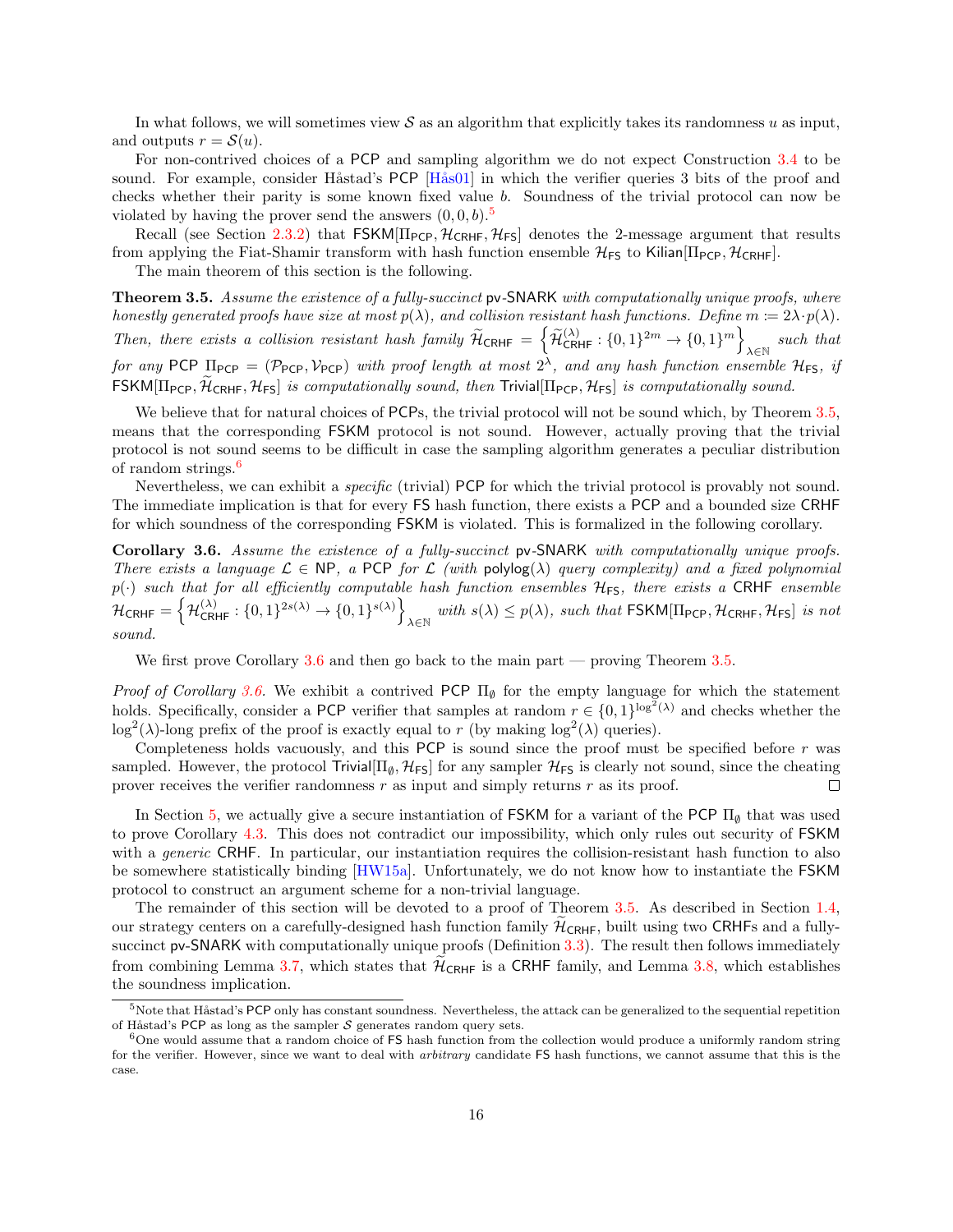## <span id="page-16-0"></span>3.3 CRHF Construction

Throughout this construction we will use the notation from the statement of Theorem [3.5;](#page-15-0) recall that  $p(\lambda)$  is a bound on the proof size of our pv-SNARK,  $m := 2\lambda \cdot p(\lambda)$ , and  $c > 0$  is an arbitrary constant independent of  $p(\lambda)$ .

We prove Theorem [3.5](#page-15-0) by carefully constructing a CRHF family  $\widetilde{\mathcal{H}}_{\text{CRHF}} = {\{\widetilde{\mathcal{H}}_{\text{CRHF}}^{(\lambda)} : \{0,1\}^{2m} \to \{0,1\}^m\}}_{\lambda \in \mathbb{N}}.$ Our construction requires the following:

- A fully-succinct pv-SNARK  $\mathcal{S} = (\mathcal{G}, \mathcal{P}, \mathcal{V})$  with computationally unique proofs (Definition [3.3\)](#page-14-3), where honestly generated proofs have size exactly  $p(\lambda)$  (assume that shorter proofs are appropriately padded with zeros).
- A CRHF family  $\mathcal{H}_{\mathsf{rt}} = {\{\mathcal{H}_{\mathsf{rt}}^{(\lambda)} : \{0,1\}^* \to \{0,1\}^{m/2-\lambda-\log(\lambda)-2}\}}_{\lambda \in \mathbb{N}}.$
- A CRHF family  $\mathcal{H}_{\text{tree}} = {\{\mathcal{H}_{\text{tree}}^{(\lambda)} : \{0,1\}^{2m} \to \{0,1\}^{m-2}\}}_{\lambda \in \mathbb{N}}.$

Construction Overview. Before giving the full details of the construction, we continue the discussion from Section [1.4.1](#page-5-2) and explain the various aspects of our CRHF. Essentially, our goal is to design a CRHF  $H_{\text{CRHF}}$  such that for any PCP  $\Pi_{\text{PCP}} = (\mathcal{P}_{\text{PCP}}, \mathcal{V}_{\text{PCP}})$  and  $\mathcal{H}_{\text{FS}}$ , an adversary  $\mathcal{A}_{\text{Trivial}}$  that breaks the soundness of Trivial $[\Pi_{PCP}, \mathcal{H}_{FS}]$  enables a cheating prover  $\mathcal{P}^*$  to break the soundness of  $FSKM[\Pi_{PCP}, \mathcal{H}_{CRIF}, \mathcal{H}_{FS}]$ . Recall that in the Trivial  $[\Pi_{\text{PCP}}, \mathcal{S}]$  protocol,  $\mathcal{V}_{\text{PCP}}$ 's randomness r is fixed to be the output of sampling algorithm S. Letting S explicitly take its randomness u as input, we can write  $r = \mathcal{S}(u)$ . In order to break soundness, the adversary  $\mathcal{A}_{\text{Trivial}}$  must produce a statement x and a series of answer bits  $\{b_i\}_i$  such that  $\mathcal{V}_{\text{PCP}}^{(0)}(x; r) = \{q_i\}_i$ and  $\mathcal{V}_{\text{PCP}}^{(1)}(x,\{(q_i,b_i)\}_i;r)$  accepts. So, in the Trivial  $[\Pi_{\text{PCP}},\mathcal{H}_{\text{FS}}]$ , protocol, the verifier's randomness is fixed to be  $h_{FS}(u)$ , for a uniformly random u, and  $h_{FS} \leftarrow H_{FS}$ . On the other hand, in the FSKM protocol,  $V_{PCP}$ 's randomness is computed by applying  $h_{FS}$  to the prover's Merkle hash, which we denote by rt.

Thus, in order to enable  $\mathcal{P}^*$  to make use of  $\mathcal{A}_{\text{Trivial}}$ 's functionality, we would like to design  $\mathcal{H}_{\text{CRHF}}$  in such a way that allows  $\mathcal{P}^*$  to produce a uniformly random commitment rt, which it can then later open to an arbitrary PCP proof string  $\pi$  of its choice. If this were possible,  $\mathcal{P}^*$  could feed  $r = h_{FS}(\mathsf{rt})$  to  $\mathcal{A}_{\text{Trivial}}$ , and  $\mathcal{A}_{\text{Trivial}}$ will return some x and  $\{b_i\}_i$ . The prover  $\mathcal{P}^*$  could then compute query locations  $\{q_i\}_i = \mathcal{V}_{\text{PCP}}(x; r)$  with the guarantee that  $V_{\text{PCP}}(x, \{(q_i, b_i)\}_i; r)$  will accept. Thus, to violate the soundness of  $\text{FSKM}[\Pi_{\text{PCP}}, \mathcal{H}_{\text{CRHF}}, \mathcal{H}_{\text{FS}}]$ , we would only need that rt is a valid commitment to the proof string  $\pi$  that contains the bit  $b_i$  at location  $q_i$ , for each i (and is 0 elsewhere). We denote this string by  $\pi^{\{(q_i, b_i)\}_i}$ .

Unfortunately, designing  $\widetilde{\mathcal{H}}_{\text{CRHF}}$  such that rt will be a valid commitment to any such  $\pi^{\{(q_i,b_i)\}_i}$  will clearly violate collision resistance. Instead, we will determine the value of the cheating prover's commitment based on the Fiat-Shamir hash function  $h_{FS}$ . In particular, we will hash its description  $\langle h_{FS} \rangle$ , using a collision resistant hash function  $h_{\mathsf{rt}}$ ,<sup>[7](#page-16-1)</sup> to obtain a string  $\alpha$ . We then form the commitment rt by XORing  $\alpha$  with a uniformly random string  $\mathcal{F}_{rt}$  that will be fixed in the hash key of  $\tilde{h}_{CRHF}$ . That is, we set  $rt = \mathcal{F}_{rt} \oplus h_{rt}(\langle h_{FS} \rangle) = \mathcal{F}_{rt} \oplus \alpha$ .

We allow  $\mathcal{P}^*$  to produce rt as a valid commitment to the proof string  $\pi^{\{(q_i,b_i)\}}$  by augmenting  $\widetilde{\mathcal{H}}_{\text{CRHF}}$  with the ability to recognize and behave differently on "special" inputs, which will correspond to the right-most path of hash computations in  $\mathcal{P}^*$ 's Merkle tree. The rest of the tree will hash  $\pi^{\{(q_i,b_i)\}_i}$  with standard Merkle hashing using some collision resistant hash function  $h_{\text{tree}}$ . However, the special path will allow  $\mathcal{P}^*$  to "bubble up" the value of  $\alpha$ , from a leaf up to the root, at which point it triggers  $\tilde{h}_{CRHF}$  to output the root  $\mathcal{S}_{rt} \oplus \alpha$ . The input to a hash computation along this path consists of two parts (left, right), where left corresponds to the Merkle hash of (a substring of)  $\pi^{\{(q_i, b_i)\}_i}$ , and right contains  $\alpha$  and some other information. This additional information includes a depth parameter d and a succinct proof of knowledge of some  $h_{FS}$  such that  $h_{FS}(\$_{\mathsf{rt}}\oplus\alpha)=r$ ,  $\mathcal{A}_{\mathsf{Trivial}}(r)=(x,\lbrace b_i \rbrace_i)$ ,  $\mathcal{V}_{\mathsf{PCP}}^{(0)}(x;r)=\lbrace q_i \rbrace_i$ , and  $\mathcal{V}_{\mathsf{PCP}}^{(1)}(x,\lbrace (q_i,b_i) \rbrace_i;r)$  accepts. At a high level, collision resistance of our construction follows from the fact that as long as the SNARK has computationally

<span id="page-16-1"></span><sup>&</sup>lt;sup>7</sup>Looking ahead, the function  $h_{\text{rt}}$  will play a crucial role in the proof of the collision resistance of  $\widetilde{\mathcal{H}}_{\text{CRHF}}$ , as finding certain types of collisions for  $\widetilde{\mathcal{H}}_{CRHF}$  will imply the ability to find collisions for  $\mathcal{H}_{rt}$ .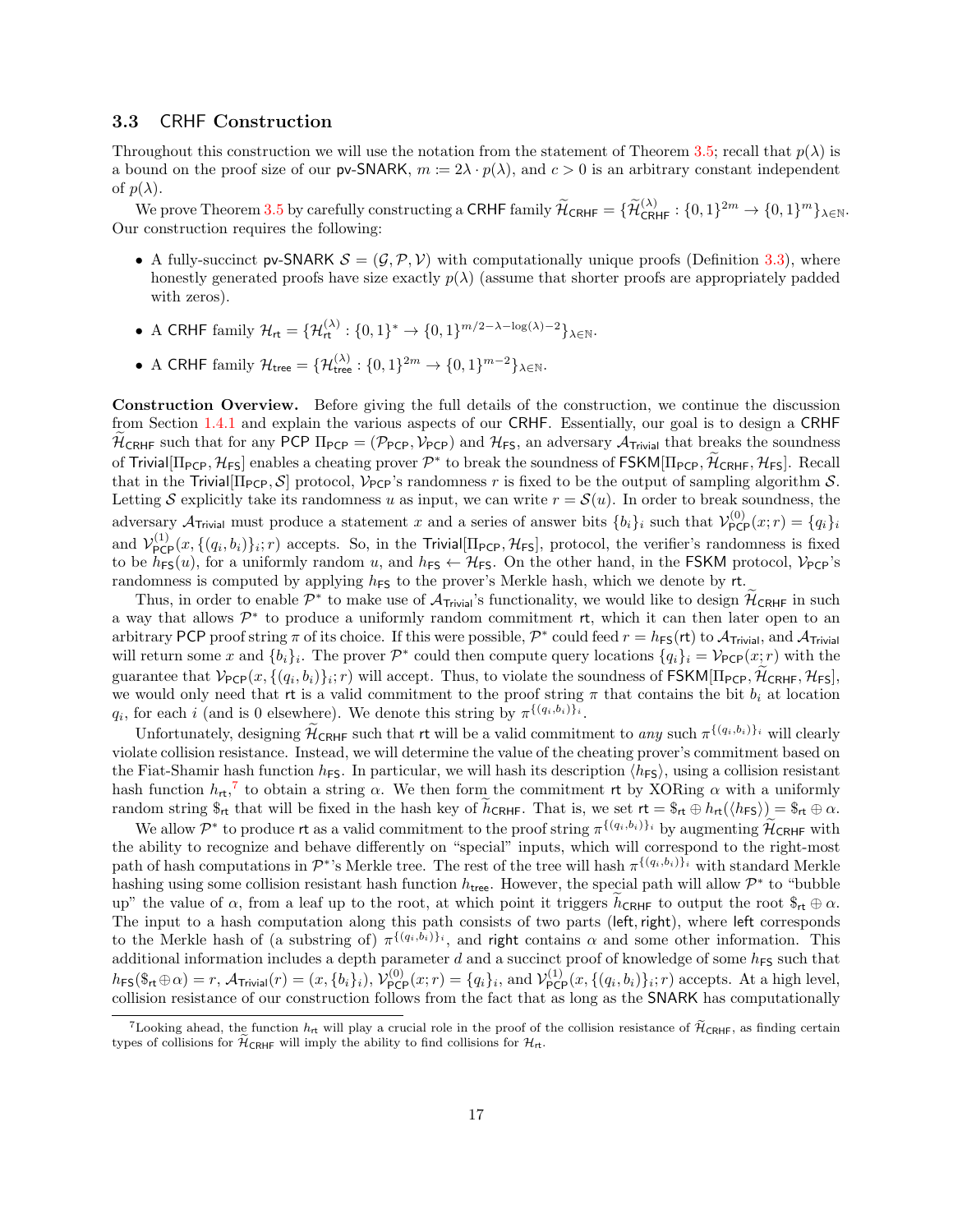unique proofs, finding a collision among "special" inputs implies the knowledge of two different  $\langle h_{\text{FS}}^{(1)} \rangle, \langle h_{\text{FS}}^{(2)} \rangle$ that hash to the same  $\alpha$  under  $h_{\rm rt}$  (which we had assumed to be collision resistant).

In order to clearly differentiate the hash outputs (which will be useful for showing collision resistance), we introduce three distinct 2-bit prefixes  $\text{pre}_{\text{rt}}$ ,  $\text{pre}_{\text{path}}$ , and  $\text{pre}_{\text{tree}}$ , where  $\text{pre}_{\text{rt}}$  prefixes the special root computed by a cheating prover, pre<sub>path</sub> prefixes any node on the right-most special path, and pre<sub>tree</sub> prefixes any internal node in the rest of the Merkle tree computed by  $h_{\text{tree}}$ . We will also draw a uniform  $\mathcal{S}_{\text{path}}$  to include in special path inputs, in order to ensure that with overwhelming probability, non-special inputs are not accidentally parsed as special inputs. Finally, we include a set of Merkle commitments under  $h_{\text{tree}}$  to all zero strings of varying lengths, which will be useful for efficiently generating particular nodes in the Merkle tree of  $\pi^{\{(q_i,b_i)\}_i}$ .

## <span id="page-17-0"></span>3.4 CRHF Key Generation.

We sample a hash function  $\widetilde{h}_{\text{CRHF}} \leftarrow \widetilde{\mathcal{H}}_{\text{CRHF}}^{(\lambda)}$  as follows.

- 1. Sample uniformly random  $\mathcal{F}_{rt} \leftarrow \{0,1\}^m$ .
	- Let pre<sub>rt</sub> denote the first two bits of  $\mathcal{F}_{rt}$ .
	- Define  $\mathsf{pre}_{\mathsf{tree}} \coloneqq \mathsf{pre}_{\mathsf{rt}} \oplus 10$  and  $\mathsf{pre}_{\mathsf{path}} \coloneqq \mathsf{pre}_{\mathsf{rt}} \oplus 01$ .
- 2. Sample uniformly random  $\varphi_{\text{path}} \leftarrow \{0, 1\}^{\lambda}$ .
- 3. Sample  $h_{\mathsf{rt}} \leftarrow \mathcal{H}_{\mathsf{rt}}^{(\lambda)}$  and  $h_{\mathsf{tree}} \leftarrow \mathcal{H}_{\mathsf{tree}}^{(\lambda)}$ .
- 4. Define  $h'_{\text{tree}}: \{0,1\}^{2m} \to \{0,1\}^m$  such that  $h'_{\text{tree}}(x) = (\text{pre}_{\text{tree}}||h_{\text{tree}}(x)).$
- 5. Sample  $\mathsf{crs} \leftarrow \mathcal{G}(1^{\lambda}).$
- 6. For each  $j \in [\lambda]$ , compute  $\mathsf{com}_j^{(\mathsf{zero})} = \mathsf{MerkleCom}(h'_{\mathsf{tree}}, 0^{m \cdot 2^j}).$
- 7. Output

$$
(\$_{\mathsf{rt}},\$_{\mathsf{path}},\mathsf{pre}_{\mathsf{tree}},\mathsf{pre}_{\mathsf{path}},h_{\mathsf{rt}},h'_{\mathsf{tree}},\mathsf{crs},\{\mathsf{com}^{(\mathsf{zero})}_j\}_{j\in[\lambda]}),
$$

as the description (hash key) of  $\tilde{h}_{CRHF}$ .

#### 3.4.1 CRHF Evaluation

Before we describe how to compute  $\hat{h}_{CRHF}(x)$ , we need to introduce some specialized notation and definitions.

**Notation.** We will assume without loss of generality that  $m = 2^{m'}$  is a power of 2, and that the PCP  $\Pi_{\text{PCP}}$  in fact has proof length bounded by  $2^{\lambda} - m$ . Throughout,  $\{(q_i, b_i)\}_i$  will denote a set of (index, bit) pairs (representing PCP query/response pairs) where for each i,  $q_i \in [2^{\lambda} - m]$  and  $b_i \in \{0, 1\}$ . We assume without loss of generality that no index appears more than once.

For any set  $\{(q_i, b_i)\}_i$  satisfying these conditions, we let  $\pi^{\{(q_i, b_i)\}_i}$  denote the length  $2^{\lambda} - m$  bitstring defined bit-wise for each  $j\in [2^\lambda-m]$  as:

$$
(\pi^{\{(q_i,b_i)\}_i})_j := \begin{cases} b & \text{if } (j,b) \in \{(q_i,b_i)\}_i, \\ 0 & \text{else.} \end{cases}
$$

In other words,  $\pi^{\{(q_i,b_i)\}_i}$  is a PCP proof string that consists of the responses in  $\{(q_i,b_i)\}_i$  and 0s everywhere else.

We divide  $\pi^{\{(q_i,b_i)\}_i}$  into  $2^{\lambda-m'}-1$  words  $\ell_k$  of  $m=2^{m'}$  bits each, i.e.  $\pi^{\{(q_i,b_i)\}_i} = (\ell_1||\ell_2|| \dots ||\ell_{2^{\lambda-m'}-1}),$ where each word  $\ell_k$  is in  $\{0, 1\}^m$ . Next, group the words as follows. The first  $2^{\lambda-m'-1}$  words will form the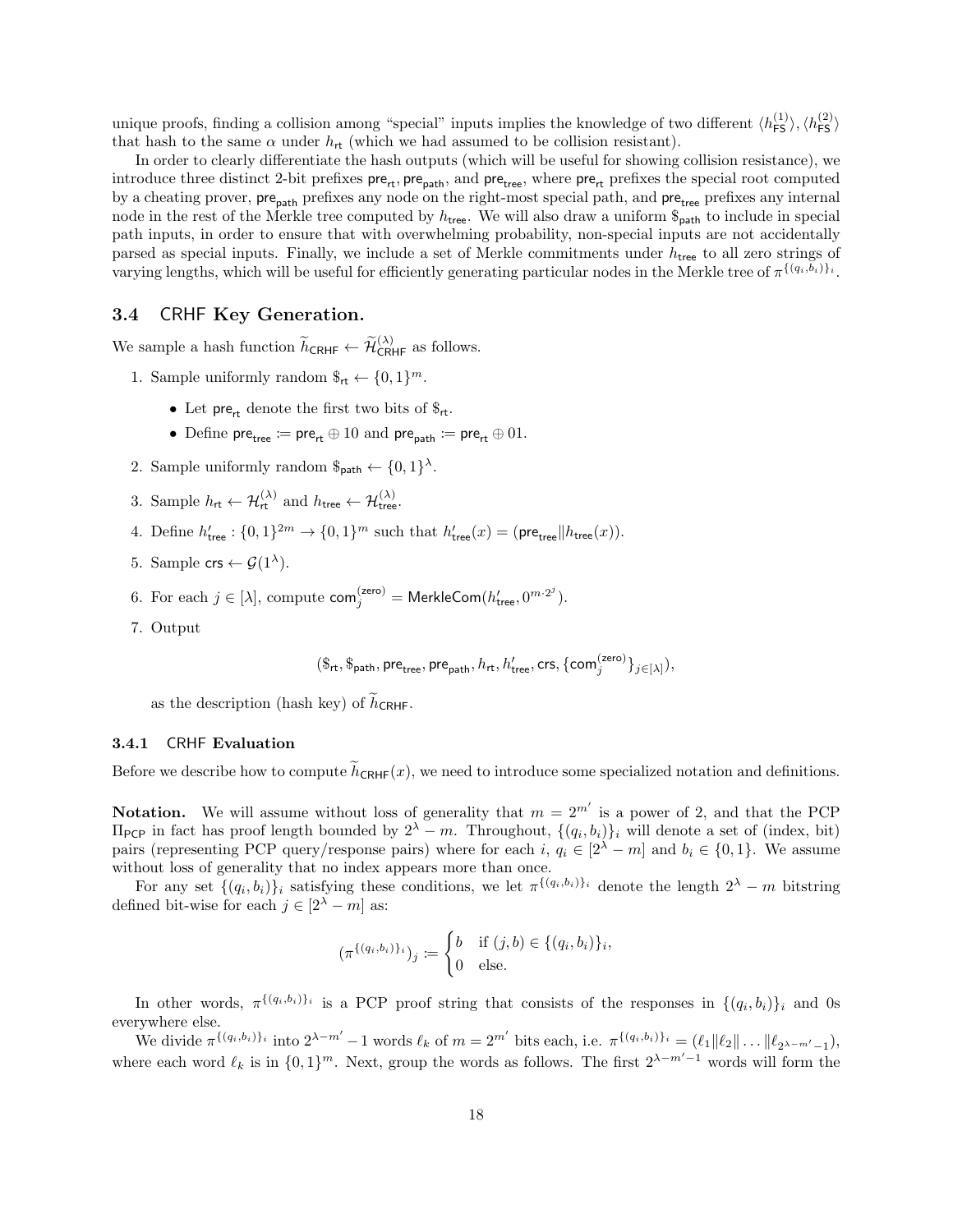first block  $L_1$ , the next  $2^{\lambda-m'-2}$  words will form the second block  $L_2$ , and so on until the last block only consists of only 1 word. We can now write  $\pi^{\{(q_i,b_i)\}_i}$  as

$$
(L_1||...||L_{\lambda-m'}) := ((\ell_1||...||\ell_{2^{\lambda-m'-1}})||((\ell_{2^{\lambda-m'-1}+1}||...||\ell_{2^{\lambda-m'-1}+2^{\lambda-m'-2}})||...||((\ell_{2^{\lambda-m'}-1})),
$$

where the j<sup>th</sup> block  $L_j$  is exactly twice the length of the  $(j + 1)$ <sup>th</sup> block  $L_{j+1}$ .

We define the helper functions  $t(q)$  and  $s(q)$  for any  $q \in [2^{\lambda} - m]$  so that the qth bit in  $\pi^{\{(q_i, b_i)\}_i}$  is the  $t(q)$ th bit in block  $L_{s(q)}$ .

Now define

- block-com $(h'_{\text{tree}}, \{(q_i, b_i)\}_i, j) \coloneqq \textsf{MerkleCom}(h'_{\text{tree}}, L_j), \text{ and}$
- block-open $(h'_{\text{tree}}, \{(q_i, b_i)\}_i, i) \coloneqq \text{MerkleOpen}(h'_{\text{tree}}, L_{s(q_i)}, t(q_i)).$

Note that given  $\{\mathsf{com}_j^{(\mathsf{zero})}\}_{j\in[\lambda]},$  if  $|\{(q_i,b_i)\}_i|= \mathsf{poly}(\lambda),$  it is easy to compute block-com $(h'_{\mathsf{tree}},\{(q_i,b_i)\}_i,j)$ and block-open $(h'_{\sf tree}, \{(q_i^{\prime}, b_i)\}_i, i)$  in time poly $(\lambda).$ 

**Language.** We also define a language  $\mathcal{L}_{\mathcal{S}_{rt},h_{rt},h'_{tree}}$  based on  $\mathcal{S}_{rt},h_{rt}$ , and  $h'_{tree}$  (all given in the CRHF description  $\hat{h}_{\text{CRHF}}$ . Throughout, we use  $\text{bit}_{\lambda}(j)$  to denote the log( $\lambda$ )-bit binary representation of an integer  $j$ .

 $\mathcal{L}_{\mathcal{S}_{\text{rt}},h_{\text{rt}},h'_{\text{tree}}}$  will be defined by relation  $\mathcal{R}_{\mathcal{S}_{\text{rt}},h_{\text{rt}},h'_{\text{tree}}}$ , which consists of all (instance, witness) pairs of the form

$$
\Big((\alpha \|\textsf{bit}_{\lambda}(j)\|\textsf{sib}), (\langle \mathit{h}_{\textsf{FS}} \rangle \|\langle \mathcal{A}_{\textsf{Trivial}} \rangle \|\langle \mathcal{V}_{\textsf{PCP}} \rangle )\Big),
$$

which satisfy all of the following conditions:

- 1.  $\langle h_{FS} \rangle$  and  $\langle A_{Trivial} \rangle$  can be parsed as descriptions of the (deterministic) circuits  $h_{FS}$  and  $A_{Trivial}$ . When used in the proof of Lemma [3.7,](#page-19-1)  $h_{FS}$  will correspond to the Fiat-Shamir hash function  $h_{FS} \leftarrow H_{FS}$ , and  $\mathcal{A}_{\text{Trivial}}$  will correspond to the adversary breaking the soundness of Trivial  $[\Pi_{\text{PCP}}, \mathcal{H}_{\text{FS}}]$ .
- 2.  $\langle V_{PCP} \rangle$  can be parsed as the description of a two-part PCP verifier  $\mathcal{V}_{PCP}^{(0)}$ ,  $\mathcal{V}_{PCP}^{(1)}$ , where  $\mathcal{V}_{PCP}^{(0)}$  outputs a set of query locations, and  $\mathcal{V}_{PCP}^{(1)}$  takes the query responses and outputs a bit indicating accept/reject (see the discussion in Section [2.1.2\)](#page-9-1).
- 3.  $\alpha = h_{\mathsf{rt}}(\langle h_{\mathsf{FS}} \rangle || \langle \mathcal{A}_{\mathsf{Trivial}} \rangle || \langle \mathcal{V}_{\mathsf{PCP}} \rangle).$
- 4. sib = block-com $(h'_{\text{tree}}, \{(q_i, b_i)\}_i, j)$  where j is the integer represented by  $\text{bit}_{\lambda}(j)$ , and for

 $r := h_{\textsf{FS}}(\textsf{rt})$  where  $\textsf{rt} := \$_{\textsf{rt}} \oplus (0^{\lambda + \log(\lambda) + 2} || \alpha || 0^{m/2}),$ 

 $\{(q_i, b_i)\}_i$  satisfies the requirements

- $\mathcal{A}_{\text{Trivial}}(r) = x, \{b_i\}_i,$
- $\mathcal{V}_{\mathsf{PCP}}^{(0)}(x;r) = \{q_i\}_i,$
- $\mathcal{V}_{\text{PCP}}^{(1)}(x, \{b_i\}_i; r) = 1.$

Since  $\alpha$  is the result of applying the CRHF  $h_{rt}$  to the witness  $\langle h_{FS} \rangle || \langle A_{Triivial} \rangle || \langle \mathcal{V}_{PC} \rangle$ , an efficient adversary will only be able to find a single witness corresponding to any given  $\alpha$ . The string  $\alpha$  fully determines rt and r, which also determines  $\{(q_i, b_i)\}_i$  (where  $\{q_i\}$  is the set of PCP indices that  $\mathcal{V}_{\text{PCP}}$  would check when running on randomness r, and  $\{b_i\}_i$  are the PCP responses output by  $\mathcal{A}_{\text{Trivial}}$  which cause  $\mathcal{V}_{\text{PCP}}$  to accept). This specifies a unique "cheating" PCP proof string consisting of 0's in almost every position, except with  $b_i$ 's in indices corresponding to the  $q_i$ 's. sib then corresponds to the label of the off-path node at level j for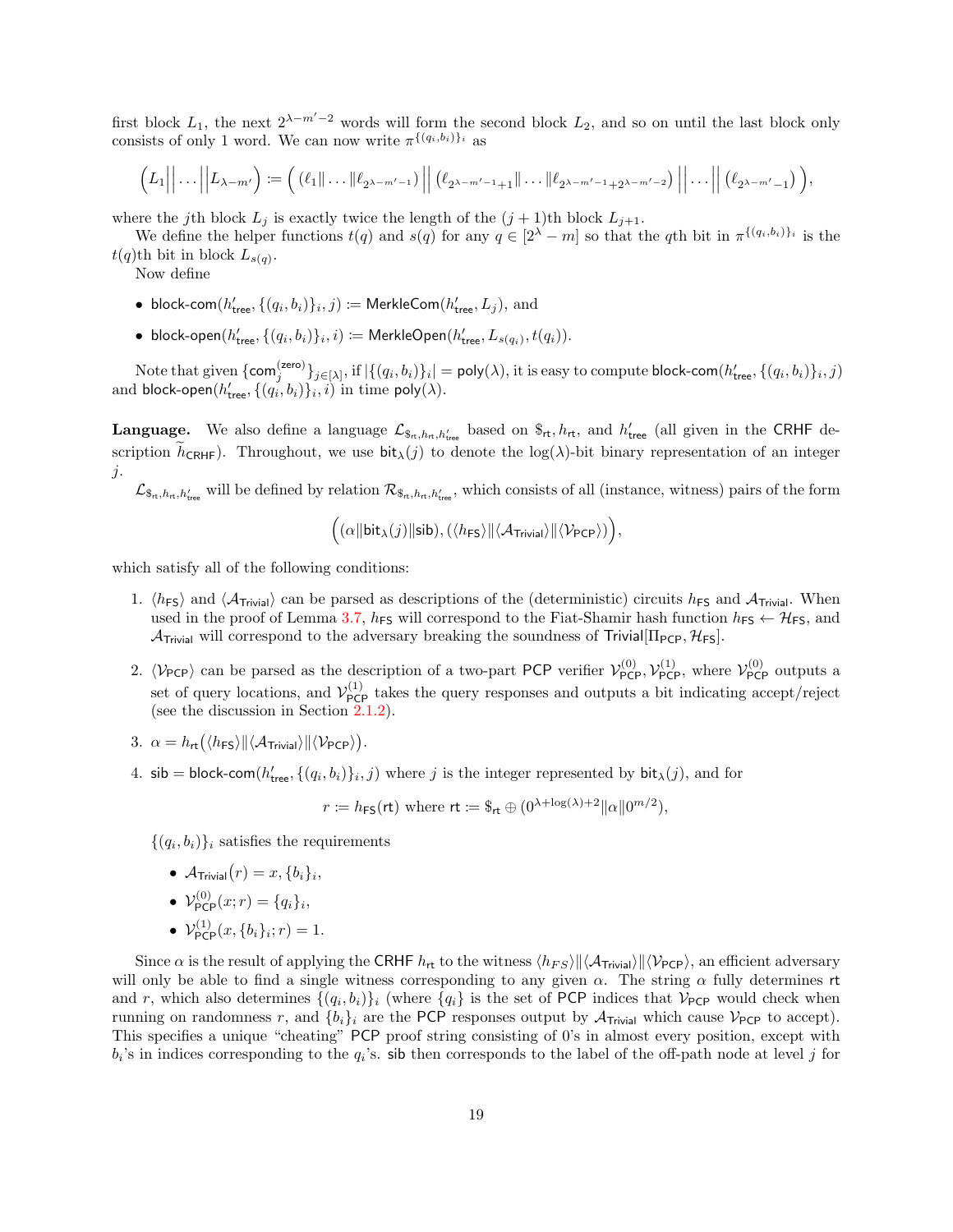the rightmost root-to-leaf path in the Merkle tree, and is obtained by applying  $h'_{\text{tree}}$  to this cheating PCP proof string.

In the proof of Lemma [3.8,](#page-20-0) we will rely on the fact that for any j and any witness  $\langle h_{FS} \rangle || \langle \mathcal{A}_{Triivial} \rangle || \langle \mathcal{V}_{PCP} \rangle$ , a cheating prover can efficiently compute  $\alpha$ , sib such that  $((\alpha \|\text{bit}_{\lambda}(j)\|\text{sil}),(\langle h_{FS} \rangle \| \langle \mathcal{A}_{\text{Trivial}} \rangle \| \langle \mathcal{V}_{PCP} \rangle))$  is in the relation (by simply applying  $h_{FS}$ ,  $A_{Triivial}$ ,  $\mathcal{V}_{PCP}^{(0)}$ ,  $h'_{tree}$  in the specified way). In the proof of Lemma [3.7,](#page-19-1) we use the fact that for each  $(\alpha, j)$  pair, an efficient adversary can only find one (sib, w) pair such that  $((\alpha \|\text{bit}_{\lambda}(j)\|\text{sib}), w)$  is in the relation (due to the collision-resistance of  $h_{\text{rt}}$ ).

**Hash Computation.** Parse input  $x \in \{0,1\}^{2m}$  as

$$
\left(\text{sib }\big\|\ (\text{pre} \|\$\|\text{bit}_{\lambda}(j)\|\alpha)\ \big\|\ (\pi_1\|\ldots\|\pi_j\|z)\right),
$$

where

- sib  $\in \{0, 1\}^m$ ,
- (pre $\|$\|$ bit $_{\lambda}(j)\|$ α) ∈ {0, 1}<sup>m/2</sup> (pre ∈ {0, 1}<sup>2</sup>, \$ ∈ {0, 1}<sup>λ</sup>, bit $_{\lambda}(j)$  ∈ {0, 1}<sup>log(λ)</sup>, and α ∈ {0, 1}<sup>m/2−λ−log(λ)−2),</sup>
- and  $(\pi_1 \| \dots \| \pi_j \| z) \in \{0, 1\}^{m/2}$   $(\pi_i \in \{0, 1\}^{p(\lambda)}$  and  $z \in \{0, 1\}^{m/2 jp(\lambda)}).$

If pre = pre<sub>path</sub>,  $\$\ =\$\$ <sub>path</sub>, and  $z=0^{m/2-jp(\lambda)}$ , run the SNARK verifier for language  $\mathcal{L}_{\$\pi, h_{\text{rt}}, h'_{\text{tree}}}$  on  $(\tau, (\alpha||\text{bit}_{\lambda}(j)||\text{si}b), \pi_j)$ . If  $j \geq 1$  and the verifier accepts, then

• if  $j \geq 2$ , output

$$
\left( (\mathsf{pre}_{\mathsf{path}} \| \mathsf{\$}_{\mathsf{path}} \| \mathsf{bit}_{\lambda}(j-1) \| \alpha) \right) \mid (\pi_1 \| \dots \| \pi_{j-1} \| 0^{m/2-(j-1)p(\lambda)}) \right) \in \{0,1\}^m,
$$

• and if  $j = 1$ , output

$$
\left(\mathbf{S}_{\mathrm{rt}}\oplus (0^{\lambda+\log(\lambda)+2}\|\alpha\| 0^{m/2})\right)\in\{0,1\}^m.
$$

Otherwise, if the input does not parse as above, or the verifier does not accept, output  $h'_{\text{tree}}(x)$ .

## <span id="page-19-0"></span>3.5 Proof of Theorem [3.5](#page-15-0)

<span id="page-19-1"></span>**Lemma 3.7.** Assuming  $\mathcal{H}_{\text{rt}}$  and  $\mathcal{H}_{\text{tree}}$  are CRHF families and that  $\mathcal{S} = (\mathcal{G}, \mathcal{P}, \mathcal{V})$  is a fully-succinct SNARK with computationally unique proofs, then the above construction of  $\widetilde{\mathcal{H}}_{\text{CRHF}}$  is a CRHF family.

*Proof.* Every hash function output begins with  $pre_{tree}$ ,  $pre_{path}$ , or  $pre_{rt}$ . We show separately that an adversary cannot find a collision for an image with each of these three prefixes.

First, an adversary that finds a collision whose image begins with pre<sub>tree</sub> immediately breaks the collisionresistance of  $\mathcal{H}_{\text{tree}}$ .

Next, consider the case where the adversary produces a collision whose image begins with pre<sub>path</sub>. In full generality, the image point can be written as,

$$
\left((\mathsf{pre}_{\mathsf{path}}\|\mathsf{\$}_{\mathsf{path}}\|\mathsf{bit}_{\lambda}(j-1)\|\alpha)\right)\left\|\ (\pi_1\|\ldots\|\pi_{j-1}\|0^{m/2-(j-1)p(\lambda)})\right),
$$

for some  $j \in [\lambda]$ . The collision must therefore be of the form

$$
\begin{aligned} &\left(\text{sib}^{(1)}~\middle\vert\right|~(\text{pre}_{\text{path}}\Vert\mathbb{S}_{\text{path}}\Vert\text{bit}_{\lambda}(j)\Vert\alpha)~\middle\vert\right|~(\pi_1\Vert\ldots\Vert\pi_{j-1}\Vert\pi_j^{(1)}\Vert 0^{m/2-jp(\lambda)})\Big),\\ &\left(\text{sib}^{(2)}~\middle\vert\right|~(\text{pre}_{\text{path}}\Vert\mathbb{S}_{\text{path}}\Vert\text{bit}_{\lambda}(j)\Vert\alpha)~\middle\vert\right|~(\pi_1\Vert\ldots\Vert\pi_{j-1}\Vert\pi_j^{(2)}\Vert 0^{m/2-jp(\lambda)})\Big), \end{aligned}
$$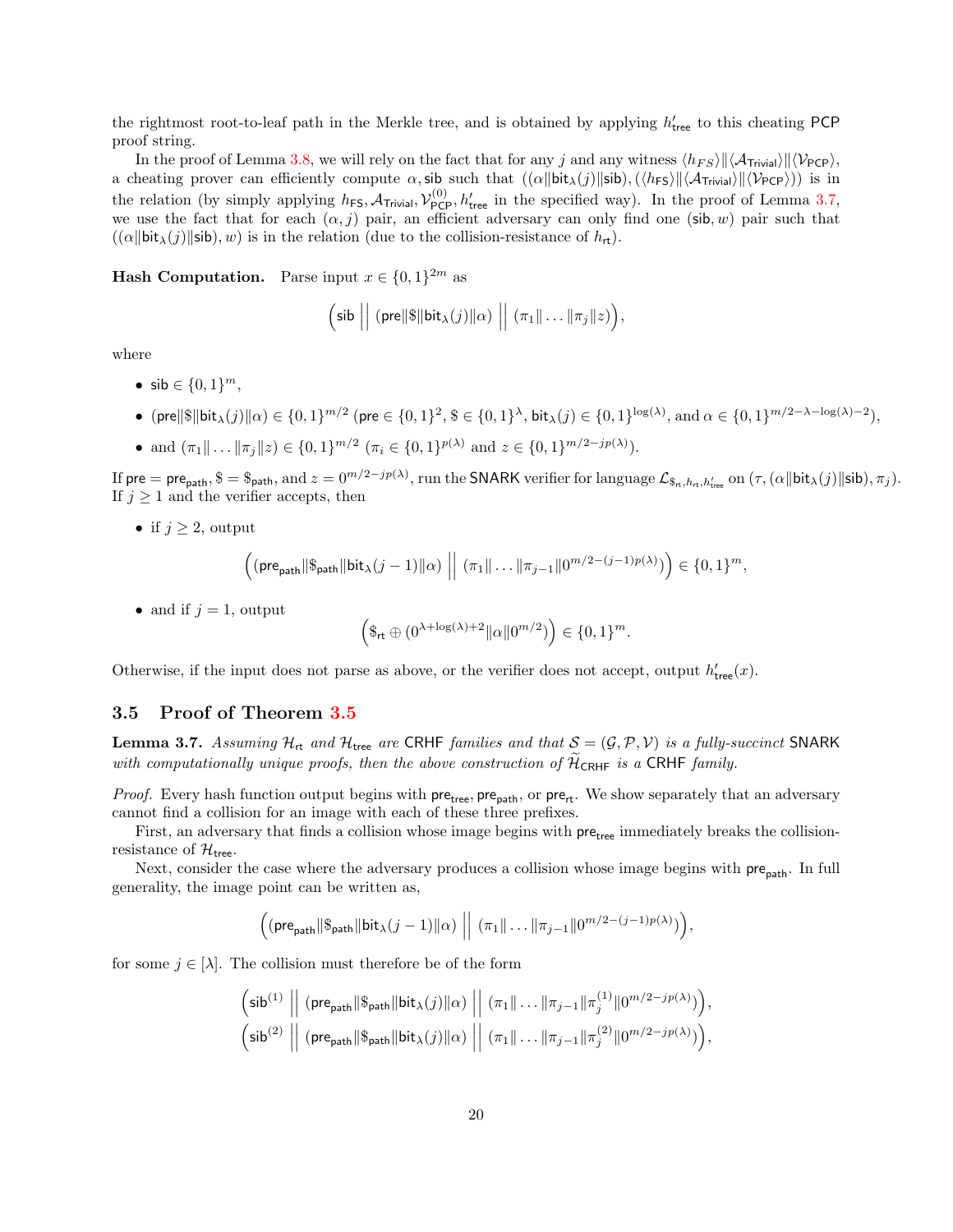where  $(\mathsf{sib}^{(1)}, \pi_j^{(1)}) \neq (\mathsf{sib}^{(2)}, \pi_j^{(2)})$ , and the SNARK verifier accepts  $\pi_j^{(1)}$  as a proof that  $(\alpha \|\mathsf{bit}_\lambda(j)\|\mathsf{sib}^{(1)}) \in$  $\mathcal{L}_{\mathcal{S}_{\text{rt}},h_{\text{rt}},h'_{\text{tree}}}$  and accepts  $\pi_j^{(2)}$  as a proof that  $(\alpha \|\text{bit}_{\lambda}(j)\|\text{silb}^{(2)}) \in \mathcal{L}_{\mathcal{S}_{\text{rt}},h_{\text{rt}},h'_{\text{tree}}}$ .

Suppose that  $\sin^{(1)} \neq \sin^{(2)}$ . We can view the adversary as a prover  $\mathcal{P}^*$  that produces proofs for two different instances  $(\alpha \|\text{bit}_{\lambda}(j)\|\text{sib}^{(1)})$  and  $(\alpha \|\text{bit}_{\lambda}(j)\|\text{sib}^{(2)})$ , and can thus run the SNARK extractor  $\mathcal{E}_{\mathcal{P}^*}$  twice to produce two valid witnesses  $w_1 = (\langle h_{\text{FS}}^{(1)} \rangle, \langle A_{\text{Trivial}}^{(1)} \rangle, \langle V_{\text{PCP}}^{(1)} \rangle)$  and  $w_2 = (\langle h_{\text{FS}}^{(2)} \rangle, \langle A_{\text{Trivial}}^{(2)} \rangle, \langle V_{\text{PCP}}^{(2)} \rangle)$ . It must be the case that  $w_1 \neq w_2$  since given  $\alpha, j$ , and a single witness  $w = (\langle h_{FS} \rangle, \langle A_{Trivial} \rangle, \langle \mathcal{V}_{PCP} \rangle)$ , there is only one possible sib that would satisfy the relation  $\mathcal{R}_{\$_{n},h_{n},h'_{tree}}$  (by definition). Thus  $\mathcal{E}_{\mathcal{P}^*}$  produces  $w_1 \neq w_2$  such that  $h_{\mathsf{rt}}(w_1) = \alpha = h_{\mathsf{rt}}(w_2)$ , breaking the collision resistance of  $\mathcal{H}_{\mathsf{rt}}$ .

We must therefore have  $\sin^{(1)} = \sin^{(2)} \text{ but } \pi_j^{(1)} \neq \pi_j^{(2)}$ . But then the adversary can be viewed as a prover  $\mathcal{P}^*$  that produces two different accepting proofs for the same statement. Since S has computationally unique proofs,  $\mathcal{E}_{\mathcal{P}^*}$  also produces  $w_1 \neq w_2$  such that  $h_{\mathsf{rt}}(w_1) = \alpha = h_{\mathsf{rt}}(w_2)$ , which breaks the collision resistance of  $\mathcal{H}_{\mathsf{rt}}$ .

The last case to consider is when the adversary produces a collision whose image begins with  $pre<sub>rt</sub>$ . The collision must be of the form

$$
\begin{aligned} &\left(\text{sib}^{(1)}~\middle\vert\right~\left(\text{pre}_{\text{path}}\Vert\$_{\text{path}}\Vert\text{bit}_{\lambda}(1)\Vert\alpha\right)~\middle\vert\right|~(\pi^{(1)}\Vert 0^{m/2-p(\lambda)})\Big),\\ &\left(\text{sib}^{(2)}~\middle\vert\right|~\left(\text{pre}_{\text{path}}\Vert\$_{\text{path}}\Vert\text{bit}_{\lambda}(1)\Vert\alpha\right)~\middle\vert\right|~(\pi^{(2)}\Vert 0^{m/2-p(\lambda)})\Big), \end{aligned}
$$

where  $(\sin^{(1)}, \pi^{(1)}) \neq (\sin^{(2)}, \pi^{(2)})$ . Exactly the same argument strategy used for the previous case applies here.  $\Box$ 

<span id="page-20-0"></span>**Lemma 3.8.** For any PCP  $\Pi_{PCP} = (\mathcal{P}_{PCP}, \mathcal{V}_{PCP})$  and  $\mathcal{H}_{FS}$ , if Trivial  $[\Pi_{PCP}, \mathcal{H}_{FS}]$  is not sound, then  $FSKM[\Pi_{PCP}, \mathcal{H}_{CRHF}, \mathcal{H}_{FS}]$  is not sound.

*Proof.* By assumption, there exists a deterministic (by fixing the best randomness) poly-time  $A_{Triial}$ , such that on input  $r = h_{FS}(u)$  for  $h_{FS} \leftarrow H_{FS}$  and uniform  $u$ ,  $\mathcal A$  outputs  $x, \{b_i\}_i$  such that  $\mathcal V_{PCP}^{(0)}(x; r) = \{q_i\}_i$ , and  $\mathcal{V}_{\text{PCP}}^{(1)}(x, \{(q_i, b_i)\}_i; r)$  accepts with noticeable probability.

The prover  $\mathcal{P}^*$  that violates soundness of  $\mathsf{FSKM}[\Pi_{\mathsf{PCP}}, \widetilde{\mathcal{H}}_{\mathsf{CRHF}}, \mathcal{H}_{\mathsf{FS}}]$  takes as input

$$
\widetilde{h}_{\text{CRHF}} = (\$_{\text{rt}},\$_{\text{path}},\text{pre}_{\text{tree}},\text{pre}_{\text{path}},h_{\text{rt}},h'_{\text{tree}},\text{crs},\{\text{com}^{(\text{zero})}_j\}_{j\in[\lambda]}),
$$

and  $\langle h_{\text{FS}} \rangle$ .  $\mathcal{P}^*$  does the following.

- 1. Compute  $\alpha = h_{\mathsf{rt}}(\langle h_{\mathsf{FS}} \rangle || \langle \mathcal{A}_{\mathsf{Trivial}} \rangle || \langle \mathcal{V}_{\mathsf{PCP}} \rangle).$
- 2. Compute  $\mathsf{rt} = \mathsf{S}_{\mathsf{rt}} \oplus (0^{\lambda + \log(\lambda) + 2} ||\alpha|| 0^{m/2}).$
- 3. Compute  $r = h_{FS}(\text{rt})$ .
- 4. Run  $\mathcal{A}_{\text{Trivial}}$  on r to produce  $x, \{b_i\}_i$ .
- 5. Compute  $\{q_i\}_i = \mathcal{V}_{\text{PCP}}^{(0)}(x; r)$ .
- 6. Compute  $\{\textsf{sib}_j = \textsf{block-com}(h'_{\textsf{tree}}, \{(q_i, b_i)\}_i, j)\}_{j \in [\lambda m']}$  and  $\{\textsf{open}'_i = \textsf{open}(h'_{\textsf{tree}}, \{(q_i, b_i)\}_i, i)\}_i$
- 7. For each  $j \in [\lambda m']$ , compute  $\pi_j = \mathcal{P}(\mathsf{crs}, \alpha \|\mathsf{bit}_\lambda(j)\|\mathsf{sib}_j), (\langle h_{\mathsf{FS}}\rangle\|\langle\mathcal{A}\rangle\|\langle\mathcal{V}_{\mathsf{PCP}}\rangle))$ , where  $\mathcal P$  is the SNARK prover.
- 8. For each i, let  $d_i$  be the highest level reached by the partial opening  $open'_i$ . Complete each opening

$$
\left\{\mathsf{open}_i=\mathsf{open}'_i\cup\left\{\mathsf{sib}_j,\left((\mathsf{pre}_{\mathsf{path}}\|\mathbb{S}_{\mathsf{path}}\|\mathsf{bit}_\lambda(j)\|\alpha)\ \Big|\ \Big|\ (\pi_1\|\ldots\|\pi_j\|0\ldots0)\right)\right\}_{j\in[d_i-1]}\right\}_i.
$$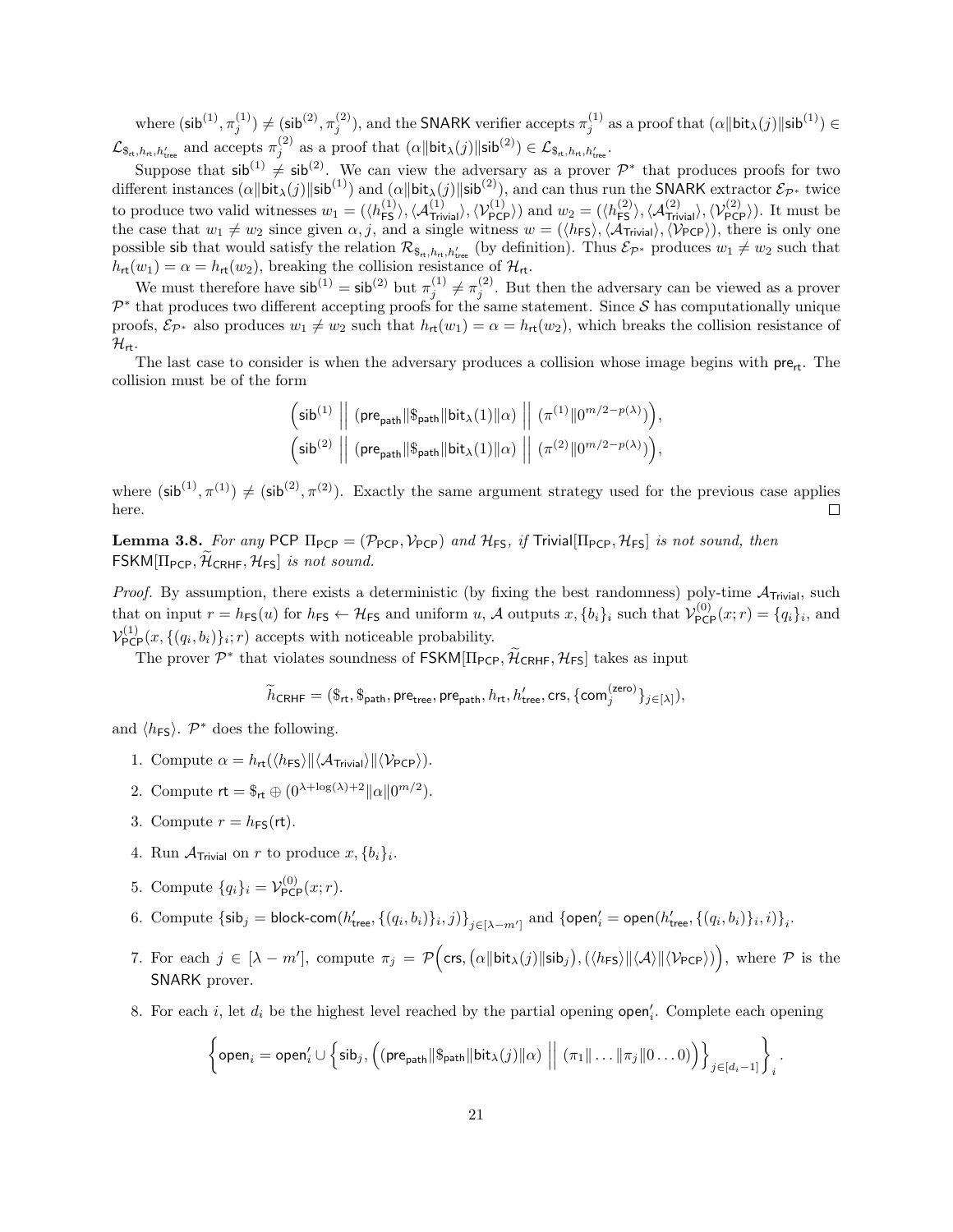9. Output  $\left(\mathsf{rt}, r, \{\mathsf{open}_i\}_i\right)$  as an argument that  $x \in \mathcal{L}$ .

By definition of  $A_{Triivial}$  (noting that rt is a uniformly random string), the verifier will accept this argument with noticeable probability as long as the Merkle openings are valid. By definition of  $\tilde{\mathcal{H}}_{\text{CRHF}}$ , we know that the second part of each opening  $open_i \setminus open'_i$  will verify properly, since each input will parse with the special structure and contain valid SNARK proofs. The only remaining difficulty is that an input in  $open'_i$  (where all hashes are computed by  $h'_{\text{tree}}$ ) might accidentally parse with the special structure, meaning that the verifier would not use  $h'_{\text{tree}}$  to check consistency. However, this is only possible at a leaf, since all hashes at higher levels will start with  $pre<sub>tree</sub>$ . Moreover, since  $\mathcal{S}_{path}$  is chosen uniformly at random, the probability of a wrong parse at any given leaf is at most  $1/2^{\lambda}$ . Thus, by a union bound, the verifier will fail to accept with probability at most  $\text{poly}(\lambda)/2^{\lambda} = \text{negl}(\lambda)$ . □

## <span id="page-21-0"></span>4 An FSKM-Incompatible PCIP

In this section we show that for every language in NP there exists a probabilistically checkable interactive proof such that for every Fiat-Shamir hash function and every collision-resistant hash function, the resulting FSKM protocol is not sound.

<span id="page-21-2"></span>**Theorem 4.1.** Let  $\mathcal{L} \in \mathbb{NP}$ . There exists a PCIP  $\Pi$  for  $\mathcal{L}$  with negligible soundness error such that for every collision resistant hash function family  $H_{\text{CRHF}}$  and every Fiat-Shamir hash function family  $H_{\text{FS}}$ , the protocol  $\mathsf{FSKM}[\Pi, \mathcal{H}_{\mathsf{CRHF}}, \mathcal{H}_{\mathsf{FS}}]$  is not sound.

As a matter of fact, our attack breaks soundness of  $FSKM[\Pi, \mathcal{H}_{CRHF}, \mathcal{H}_{FS}]$  in an extremely strong sense — it is a poly $(n, \lambda)$ -time attack that causes the verifier to accept any input  $x \notin \mathcal{L}$ , with probability 1.

## <span id="page-21-1"></span>4.1 Proof of Theorem [4.1](#page-21-2)

Let  $\mathcal{L} \in \mathsf{NP}$  and let  $\mathcal{H}_{\mathsf{CRHF}} = \left\{ \mathcal{H}_{\mathsf{CRHF}}^{(\lambda)} \right\}_{\lambda}, \, \mathcal{H}_{\mathsf{CRHF}}^{(\lambda)} = \left\{ h_{\mathsf{CRHF}} : \{0,1\}^{2\lambda} \to \{0,1\}^{\lambda} \right\}$  be a collision resistant hash family. The proof will take the following steps.

- 1. First, we construct a sound PCIP  $(\mathcal{P}, \mathcal{V})$  for L. The PCIP will be constructed in a contrived manner (to facilitate the attack in Step 3). This step is done in Section [4.1.1.](#page-21-3)
- 2. We briefly describe the argument system  $(\mathcal{P}_{\text{Kilian}}, \mathcal{V}_{\text{Kilian}}) =$  Kilian  $[\text{PCIP}, \mathcal{H}_{\text{CRHF}}]$ . Its soundness follows from [\[Kil88,](#page-31-11) [BCS16\]](#page-30-3) (since we are instantiating Kilian's protocol with a sound PCIP and a CRHF). This step is done in Section [4.1.2.](#page-24-1)
- 3. Finally, for every hash family  $H_{FS}$ , we present the protocol FSKM[PCIP,  $H_{CRHF}$ ,  $H_{FS}$ ] and show an attack that causes the verifier to accept every possible input  $x \notin \mathcal{L}$  with probability 1. This last step is done in Section [4.1.3.](#page-24-2)

### <span id="page-21-3"></span>4.1.1 A Contrived PCIP for  $\mathcal L$

We next construct our  $PCIP$  ( $\mathcal{P}, \mathcal{V}$ ) for the language  $\mathcal{L}$ . Before doing so, we first set up some tools that we be used in the construction.

Some Useful Ingredients. Since  $\mathcal{L} \in \mathsf{NP}$ , by the PCP Theorem (Theorem [2.3\)](#page-9-0), there exists a PCP  $(\mathcal{P}_\mathcal{L}, \mathcal{V}_\mathcal{L})$  for  $\mathcal L$  with soundness error  $\epsilon_{\mathcal{L}}(\lambda) = \text{neg}(\lambda)$ , query complexity  $q_\mathcal{L} = \text{polylog}(\lambda)$  and randomness complexity  $r_{\mathcal{L}} = \text{poly}(\log(n), \log(\lambda)).$ 

Recall that MerkleCom $(h, s)$  is the Merkle tree root generated from s using the hash function h (see Section [2.2.1\)](#page-11-1). Let  $C$  be an efficiently computable and decodable error correcting code ensemble with constant rate and constant  $\delta_0 > 0$  relative distance (for more background on codes and the fact that such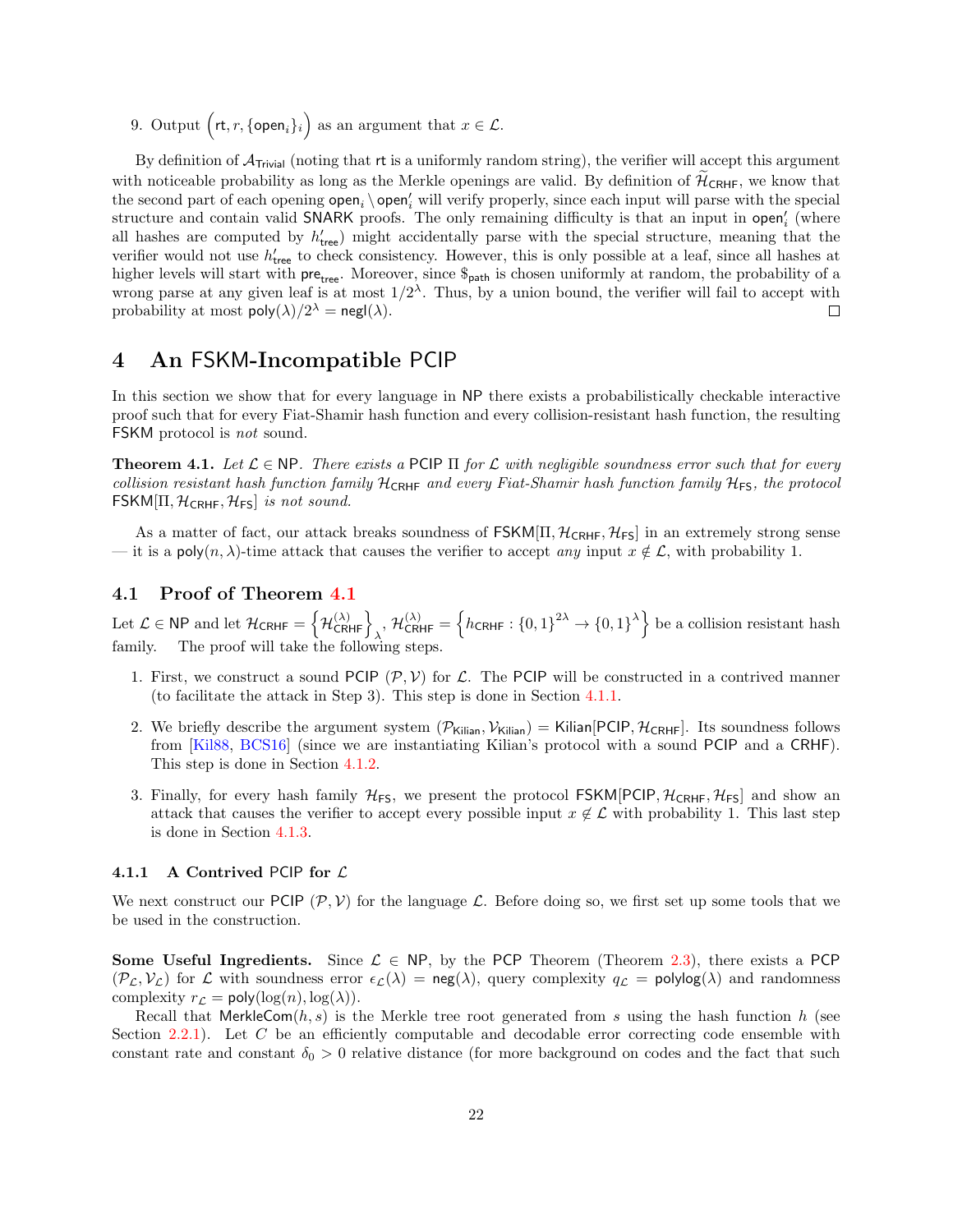codes exist, see Appendix [B](#page-40-0) and specifically Theorem [B.3\)](#page-40-1). We define an auxiliary pair language  $\mathcal{L}'$  as follows:

> $\mathcal{L}$  $\mathcal{L}$  $\mathsf{I}$

$$
\mathcal{L}' = \left\{ \left( r, \pi = C\big(\langle h_{\mathsf{CRHF}} \rangle \|\langle h_{\mathsf{FS}} \rangle\big) \right) : \begin{array}{l} r \in \{0,1\}^{\lambda}, \\ \langle h_{\mathsf{CRHF}} \rangle \text{ and } \langle h_{\mathsf{FS}} \rangle \text{ are Boolean circuits, and} \\ h_{\mathsf{FS}} \left( \mathsf{MerkleCom}(h_{\mathsf{CRHF}}, (1\|\pi)) \right) = r \end{array} \right\}
$$

In other words,  $\mathcal{L}' \subseteq \{0,1\}^* \times \{0,1\}^*$  is a pair language, in which the first part of the input r is a binary string of length  $\lambda$  (which will be the security parameter in the upcoming PCIP), and the second part of the input  $\pi$  is an encoding under C of two Boolean circuits. Jumping ahead, the first circuit  $h_{\text{CRHF}}$  will play the part of the CRHF used in Kilian's protocol, while the circuit  $h_{FS}$  will be the FS hash function. For such  $(r, \pi)$ , it holds that  $(r, \pi) \in \mathcal{L}'$  if and only if  $h_{FS}(\text{MerkleCom}(h_{CRHF}, (1\|\pi))) = r$ .

Observe that  $\mathcal{L}'$  can be decided by a polynomial time Turing machine (i.e., polynomial in the input length  $|r| + |\pi|$ ). Therefore, by Theorem [2.5](#page-10-1) there exists a PCPP proof-system for  $\mathcal{L}'$ , denoted by  $(\mathcal{P}_{\mathcal{L}'}, \mathcal{V}_{\mathcal{L}'})$  such that for input  $(r, \pi)$  and every proximity parameter  $\delta > 0$ , the soundness error is  $\epsilon_{\mathcal{L}'}(\lambda) = \text{neg}(\lambda)$ , query complexity  $q_{\mathcal{L}'} = \text{poly}(\log(\lambda), \frac{1}{\delta})$  and randomness complexity  $r_{\mathcal{L}'} = \text{poly}(\log(\lambda), \log(t)/\delta)$ , where  $t = |r| + |\pi|$ . Furthermore, the prover  $\mathcal{P}_{\mathcal{L}'}$  runs in time  $\mathsf{poly}(t, \log(\lambda))$ , and  $\mathcal{V}_{\mathcal{L}'}$  runs in time  $\mathsf{poly}(\log(t), \log(\lambda), \frac{1}{\delta})$ .

PCIP for  $\mathcal{L}$ . With these tools in hand, we are ready to present the PCIP. Intuitively (and as hinted on in Section [1.4\)](#page-5-1), the verifier  $\mathcal V$  will accept input x in one of two possible scenarios: The first scenario (denoted by having the prover initially send a bit  $b = 0$ ), is that the prover provides V with an honest PCP proof for  $x \in \mathcal{L}$ , thus allowing the honest prover P to convince the verifier with probability 1. The second scenario (denoted by having the prover send  $b = 1$ ), is that the prover manages to pass the following test (which will act as a backdoor once we compile the PCIP with FSKM):

The prover  $P$  is required to send a description of a Fiat-Shamir hash function  $h_{FS}$  which manages to accurately predict  $r_1$ , the random coins of V, which have yet to be sampled. A cheating PCIP prover has  $2^{-|r_1|} = \text{negl}(\lambda)$  probability of passing the challenge.

In contrast, once the FSKM transform is applied, the challenge becomes easy to beat. A malicious prover will simply commit to the FS hash function provided by the verifier, as described in the FSKM transform. Therefore, the malicious prover will be able to predict the randomness of the verifier, thus passing the test.

In order to make the number of queries by  $\mathcal V$  polylogarithmic in  $\lambda$ , we shall have the prover send its messages via an error-correcting code and run a PCPP checking that the verifier would have accepted had it explicitly read all of  $\pi_1$ .

The PCIP  $(\mathcal{P}, \mathcal{V})$  is formally described in Fig. [3.](#page-23-0) In the protocol we use the convention that messages received by the verifier from the prover, which might be maliciously crafted, are denoted with a tilde.

We emphasize that while the *honest* prover always sends  $b = 0$  and  $\pi_2$  as the empty string, a cheating prover might not. Indeed, we added the possibility of sending different values here as a kind of backdoor. As we shall show, this backdoor does not violate the soundness of  $(\mathcal{P}, \mathcal{V})$  as a PCIP (see Lemma [4.2\)](#page-22-0) but completely breaks the soundness of the construction after applying Kilian and Fiat-Shamir (see Corollary [4.3\)](#page-24-0).

#### <span id="page-22-0"></span>**Lemma 4.2.** The protocol  $(\mathcal{P}, \mathcal{V})$  is a PCIP for L with negligible soundness error.

Proof. We show that the protocol satisfies the required complexity restrictions and that completeness and soundness hold.

**Complexity.** The verifier  $V$  first reads b. This means that 1 bit is queried, in addition to the bits queried by both of the verifiers  $V_c$  and  $V_{c'}$ .<sup>[8](#page-22-1)</sup> Therefore the total query complexity is  $O(q_c + q_{c'})$  = polylog( $\lambda$ ).

The verifier V only uses randomness to simulate  $V_{\mathcal{L}}$  and  $V_{\mathcal{L}'}$ , therefore its randomness complexity is  $O(r_{\mathcal{L}} + r_{\mathcal{L'}}) = \text{polylog}(n, \lambda).$ 

Both verifiers  $V_L$  and  $V_{L'}$  run in time polylog(n,  $\lambda$ ) and so V runs in time polylog(n,  $\lambda$ ) as well. The prover P also runs in time  $\mathsf{poly}(n, \log(\lambda))$ , as simulating  $\mathcal{P}_\mathcal{L}(x, w, 1^\lambda)$  takes time  $\mathsf{poly}(n, \log(\lambda))$ .

<span id="page-22-1"></span> $8$ The verifier can be easily made non-adaptive by having it make both query sets and (at most) doubling its query complexity.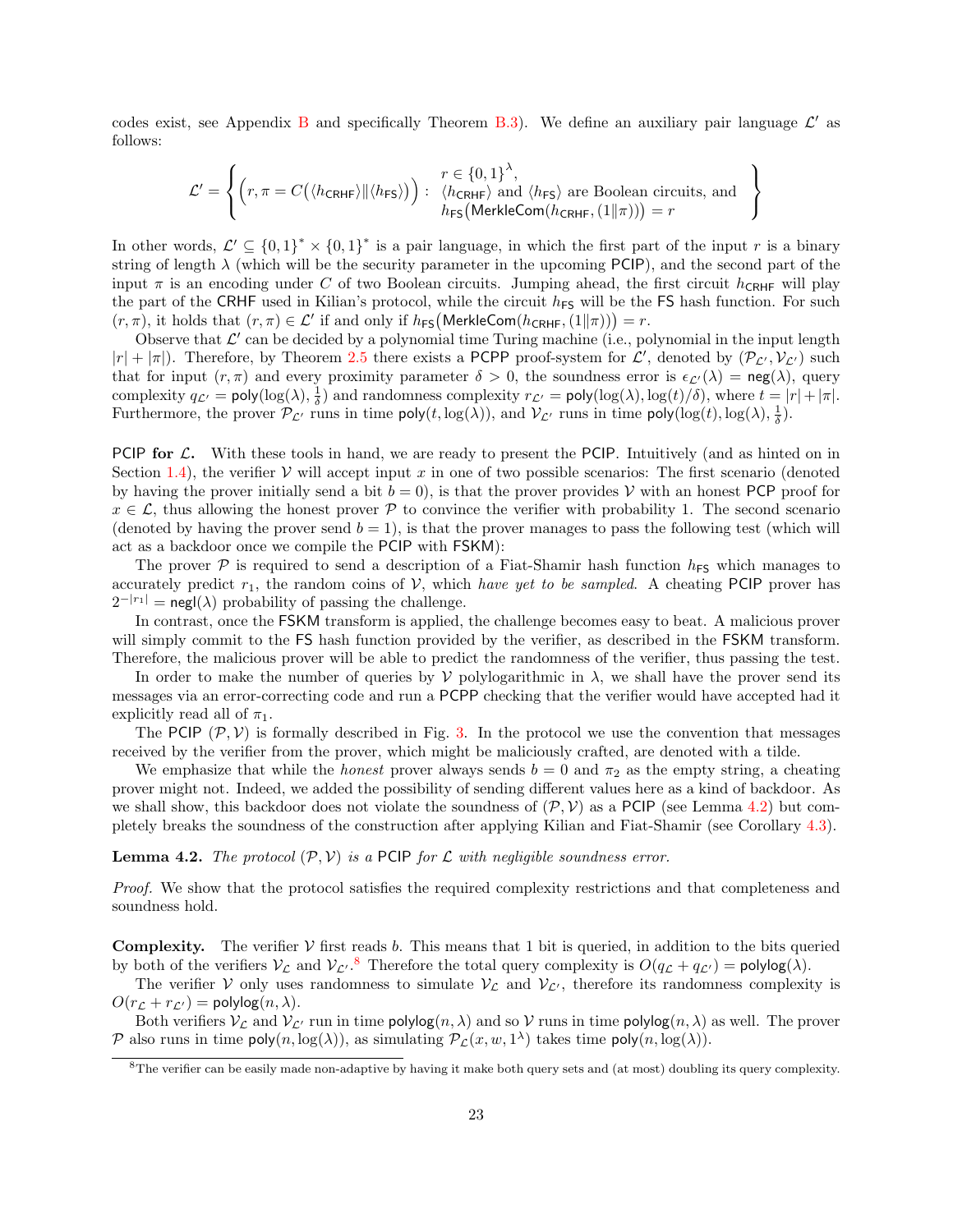### Protocol 3: PCIP for  $\mathcal{L} \in \mathsf{NP}$

**Common input:** Input  $x \in \{0,1\}^n$  and security parameter  $1^{\lambda}$ **Prover's auxiliary input:** Witness  $w$ 

- 1 P sends  $(b||\pi_1)$ , where  $b = 0$  and  $\pi_1 = \mathcal{P}_\mathcal{L}(x, w)$  is the PCP proof.
- 2 V receives  $(\tilde{b}||\tilde{\pi}_1)$ , where  $\tilde{b} \in \{0,1\}$ . If  $\tilde{b} = 0$ , V generates  $r_1 \in_R \{0,1\}^{r_{\mathcal{L}}}$  (i.e., randomness for the PCP verifier  $V_{\mathcal{L}}$  $V_{\mathcal{L}}$  $V_{\mathcal{L}}$ ). Otherwise, (i.e.,  $b = 1$ ) V chooses uniformly  $r_1 \in_R \{0,1\}^{\lambda}$ .
- **3**  $V$  sends  $r_1$  to  $P$ .
- 4 P sends an empty string  $\pi_2$ .
- 5 V receives the string  $\tilde{\pi}_2$ .
- **6** If  $b = 0$ , then  $V \text{ runs } V_L^{\tilde{\pi}_1}(x, 1^{\lambda})$ , and accepts iff  $V_L$  accepted.
- 7 Otherwise, (i.e.,  $b = 1$ ) the verifier  $V$  runs  $V^{\tilde{\pi}_1, \tilde{\pi}_2}_{\mathcal{L}'}(r_1, 1^{\lambda}, \delta_0/2)$ , where  $\tilde{\pi}_1$  is used as the implicit input,  $\tilde{\pi}_2$  is used as the proof, and  $\delta_0/2$  is the proximity parameter. The verifier V accepts iff  $V_{\mathcal{L}'}$  accepted.

<span id="page-23-0"></span>Figure 3: 
$$
(\mathcal{P}, \mathcal{V})
$$
 a PCIP for  $\mathcal{L}$ .

**Completeness.** Let  $x \in \mathcal{L}$ . By the completeness of the PCP  $(\mathcal{P}_\mathcal{L}, \mathcal{V}_\mathcal{L})$  for  $\pi_1 = \mathcal{P}_\mathcal{L}(x, w, 1^\lambda)$  it holds that  $Pr[\mathcal{V}_L^{\pi_1}(x,1^{\lambda})=1]=1.$  By construction, since  $\mathcal{V}_L$  accepts, the verifier  $\mathcal{V}$  will also accept.

**Soundness.** Let  $x \notin \mathcal{L}$  and  $\mathcal{P}^*$  be a malicious prover. Without loss of generality we can assume that  $\mathcal{P}^*$ is deterministic (by fixing the best possible choice of random string). Denote the first message sent by  $\mathcal{P}^*$ on input x by  $(\tilde{b}, \tilde{\pi}_1)$ , where  $b \in \{0, 1\}$ .

Assume first that  $\tilde{b} = 0$ . Note that since  $\mathcal{P}^*$  provides  $\tilde{\pi}_1$  before V sends its queries, by the soundness of the PCP  $(\mathcal{P}_\mathcal{L}, \mathcal{V}_\mathcal{L})$  and the fact that  $x \notin \mathcal{L}$ , it holds that

$$
\Pr\left[\mathcal{V}_\mathcal{L}^{\tilde{\pi}_1}(x,1^\lambda)=1\right]=\mathsf{negl}(\lambda),
$$

and so in this case  $V$  accepts with negligible probability as required.

Consider now the case that  $b = 1$ . We now further distinguish between two cases. First, let us assume that  $\Delta(\tilde{\pi}_1, C) \ge \delta_0/2$ , where recall that  $\delta_0$  is the relative distance of the code C. Given  $r_1$ , by the definition of  $\mathcal{L}'$ , the projection of  $\mathcal{L}'$  on  $r_1$  is

$$
\mathcal{L}'(r_1) = \Big\{\pi \text{ s.t. } \pi = C(\langle h_{\mathsf{CRHF}} \rangle || \langle h_{\mathsf{FS}} \rangle) \text{ and } h_{\mathsf{FS}}(\mathsf{com}) = r_1, \text{ for } \mathsf{com} = \mathsf{MerkleCom}(h_{\mathsf{CRHF}}, (1||\pi)) \Big\}.
$$

In particular,  $\mathcal{L}'(r_1) \subseteq C$ , which means that  $\Delta(\tilde{\pi}_1, \mathcal{L}'(r_1)) \geq \Delta(\tilde{\pi}_1, C) \geq \delta_0/2$ . Therefore, by the soundness of  $(\mathcal{P}_{\mathcal{L}'}, \mathcal{V}_{\mathcal{L}'})$ , it holds that

$$
\Pr\left[V_{\mathcal{L}'}^{\tilde{\pi}_1,\tilde{\pi}_2}(r_1,1^{\lambda},\delta_0/2)=1\right]=\mathsf{negl}(\lambda),
$$

as desired.

Thus, we may now assume that  $\Delta(\tilde{\pi}_1, C) < \delta_0/2$ . Since C has relative distance  $\delta_0$ , there exists a *unique* codeword  $w \in C$  such that  $\Delta(\tilde{\pi}_1, w) < \delta_0/2$ .

The codeword w can be parsed as  $w = C(\langle h_{\text{CRHF}} \rangle || \langle h_{\text{FS}} \rangle)$  for  $\langle h_{\text{CRHF}} \rangle$  the circuit description of a CRHF and  $\langle h_{FS} \rangle$  the circuit description of a FS hash function. Let com = MerkleCom( $h_{CRHF}$ , (1|w)). The probability that the malicious adversary  $\mathcal{P}^*$  can choose  $h_{FS}$  such that  $h_{FS}(com) = r_1$ , before  $r_1$  was even sampled is  $2^{-|r_1|} = 2^{-\lambda}$ . Assuming  $h_{FS}(\text{com}) \neq r_1$ , by the relative distance of the code C it holds that  $\Delta(\tilde{\pi}_1, \mathcal{L}'(r_1)) \geq$  $\Delta(C(\langle h_{\text{CRHF}} \rangle || \langle h_{\text{FS}} \rangle), \mathcal{L}'(r_1)) \ge \delta_0 > \delta_0/2$ . Therefore, by the soundness of  $(\mathcal{P}_{\mathcal{L}'}, \mathcal{V}_{\mathcal{L}'})$  it holds that

$$
\Pr\left[\mathcal{V}_{\mathcal{L}'}^{\tilde{\pi}_1, \tilde{\pi}_2}(r_1, 1^{\lambda}, \delta_0/2) = 1 | h_{\mathsf{FS}}(\mathsf{com}) \neq r_1\right] = \mathsf{negl}(\lambda).
$$

<span id="page-23-1"></span><sup>&</sup>lt;sup>a</sup>Formally, for the protocol to be public coin, we need  $r_1$  to be completely random and not depend on prior messages. This can be achieved by first having the prover send  $b$  in a separate message, which the verifier will then query (thus learning the value of b), and having the verifier pad  $r_1$  to be of length max  $\{r_{\mathcal{L}}, \lambda\}$ . Indeed, we only make this distinction to highlight the different role played by  $r_1$  when  $b = 0$  and when  $b = 1$ .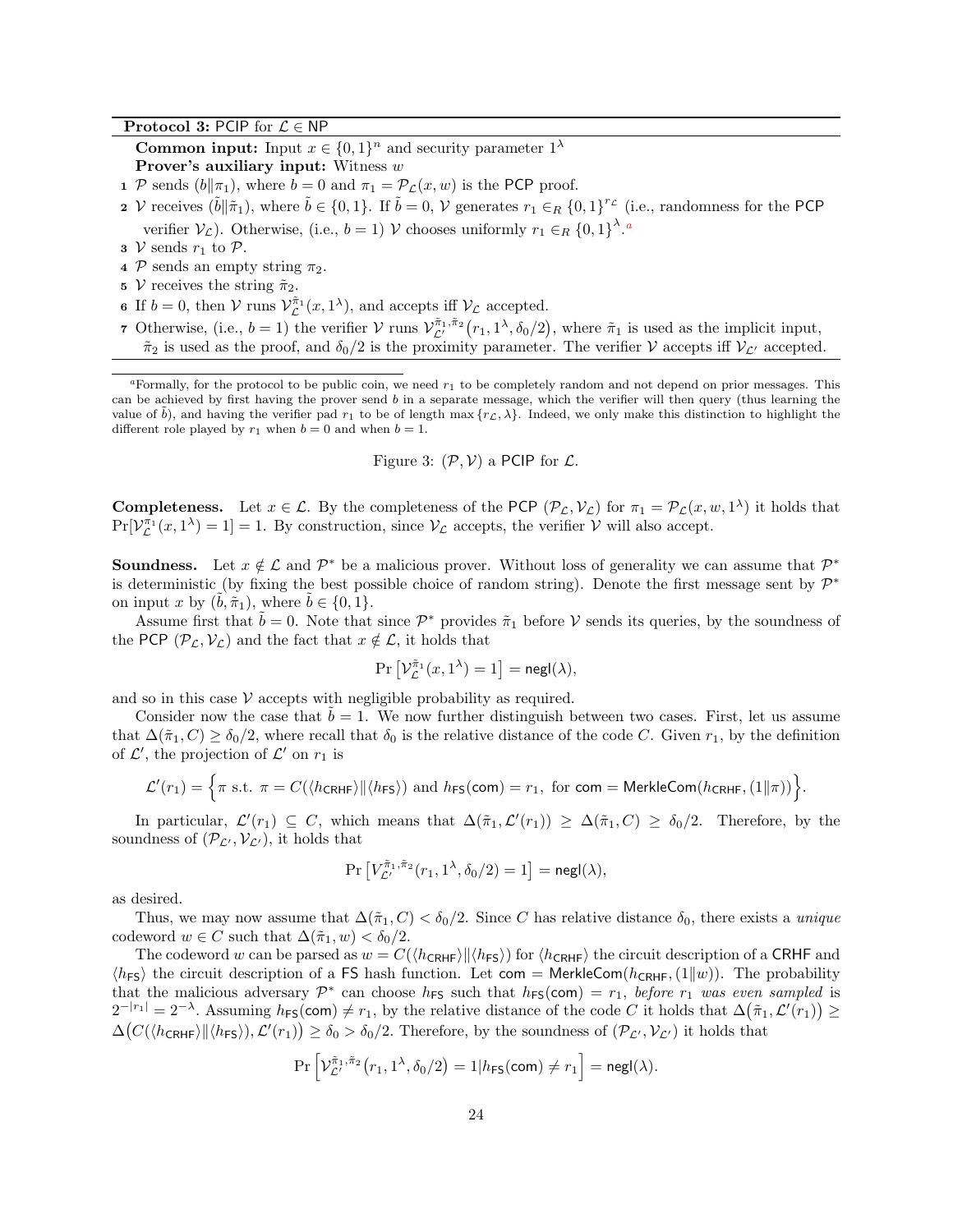**Protocol 4:** Kilian of  $(\mathcal{P}, \mathcal{V})$ 

**Common input:** Input  $x \in \{0,1\}^n$  and security parameter  $1^{\lambda}$ **Prover's auxiliary input:** Witness  $w$ 

1  $V_{\text{Kilian}}$  generates a hash function  $h_{\text{CRHF}} \leftarrow \mathcal{H}_{\text{CRHF}}^{(\lambda)}$  and sends  $\langle h_{\text{CRHF}} \rangle$  to  $\mathcal{P}_{\text{Kilian}}$ .

- 2  $\mathcal{P}_{\text{Kilian}}$  sends com<sub>1</sub> = MerkleCom $(h_{\text{CRHF}}, (b\|\pi_1)),$  where  $b = 0$  and  $\pi_1 = \mathcal{P}_\mathcal{L}(x, w)$ .
- 3  $V_{\text{Kilian}}$  generates  $r_1$  as defined by  $V$ , and sends  $r_1$  to  $P_{\text{Kilian}}$ .
- 4 P<sub>Kilian</sub> reveals the queried values, by sending  $open_1 =$  MerkleOpen( $h_{CRHF}, \pi_1, Q_1$ ), where  $Q_1$  is the set of queries generated by the verifier  $\mathcal V$  with input x randomness  $r_1$ .
- 5  $P_{\text{Kilian}}$  sends com<sub>2</sub> = MerkleCom( $h_{\text{CRHF}}, \pi_2$ ) where  $\pi_2$  is an empty string.
- 6  $V_{\text{Kilian}}$  sends  $r_2$  as described by  $V$ .
- 7  $\mathcal{P}_{\text{Kilian}}$  sends open<sub>2</sub> = MerkleOpen( $h_{\text{CRHF}}, \pi_2, Q_2$ ), where  $Q_2$  is the set of queries generated by the verifier  $V$  with explicit input  $r_1$  and randomness  $r_2$ .
- 8  $\mathcal{V}_{\mathsf{Kilian}}$  first computes  $v_j = \mathsf{MerkleVer}(h_{\mathsf{CRHF}},\mathsf{com}_j,\mathsf{open}_j)$  for  $j \in \{1,2\}.$  If  $v_1 \wedge v_2 \neq 1,$  then  $\mathcal{V}_{\mathsf{Kilian}}$ rejects.

 $\mathcal{V}_{\mathsf{Kilian}}$  extracts the following values from the openings open<sub>1</sub> and open<sub>2</sub>:

- $\tilde{b}$  the first bit of  $(\tilde{b}||\tilde{\pi}_1)$ , as committed to in com<sub>1</sub>, and revealed in open<sub>1</sub>.
- $\bullet$   $\left\{b_1^{(i_1)}\right\}$ the answers to the queries to  $\tilde{\pi_1}$ , as specified by  $r_1$ , and revealed in open<sub>1</sub>.
- $\bullet$   $\left\{b_2^{(i_2)}\right\}$ the answers to the queries to  $\tilde{\pi}_2$ , as specified by  $r_2$ , and revealed in open<sub>2</sub>.

If  $\tilde{b} = 0$ , then  $\mathcal{V}_{\mathcal{K}}$  ilian emulates  $\mathcal{V}_{\mathcal{L}}(x, 1^{\lambda})$  provided the answers  $\{b_1^{i_1}\}_{i_1}$  to the queries in  $Q_1$ , and accepts if and only if  $V_{\mathcal{L}}$  accepted.

Otherwise, (for  $\tilde{b} = 1$ )  $\mathcal{V}_{\text{Kilian}}$  emulates  $\mathcal{V}_{\mathcal{L}'}(r_1, 1^{\lambda}, \delta_0/2)$  provided the answers  $\{b_1^{i_1}\}_{i_1}, \{b_2^{i_2}\}_{i_2}$  to the queries in  $Q_1$  and queries in  $Q_2$ , respectively, and accepts if and only if  $V_{\mathcal{L}'}$  accepted.

<span id="page-24-3"></span>Figure 4: ( $\mathcal{P}_{\text{Kilian}}$ ,  $\mathcal{V}_{\text{Kilian}}$ ), an argument system for  $\mathcal{L}$ .

Hence, by the soundness of  $(\mathcal{P}_{\mathcal{L}'}, \mathcal{V}_{\mathcal{L}'})$ 

$$
\Pr[\mathcal{V}_{\mathcal{L}'}^{\tilde{\pi}_1, \tilde{\pi}_2}(r_1, 1^{\lambda}, \delta_0/2)] = 1] \le \Pr[\mathcal{V}_{\mathcal{L}'}^{\tilde{\pi}_1, \tilde{\pi}_2}(r_1, 1^{\lambda}, \delta_0/2)] = 1 | h_{\text{FS}}(\text{com}) = r_1] \cdot \Pr[h_{\text{FS}}(\text{com}) = r_1] + \Pr[\mathcal{V}_{\mathcal{L}}^{\tilde{\pi}_1, \tilde{\pi}_2}(r_1, 1^{\lambda}, \delta_0/2)] = 1 | h_{\text{FS}}(\text{com}) \ne r_1] \cdot \Pr[h_{\text{FS}}(\text{com}) \ne r_1] \le 1 \cdot 2^{-\lambda} + \text{negl}(\lambda) \cdot 1
$$
  
= negl(\lambda).

Thus, in all cases the verifier  $V$  has a negligible probability of accepting.

 $\Box$ 

### <span id="page-24-1"></span>4.1.2 Applying Kilian's Protocol to  $(\mathcal{P}, \mathcal{V})$

As our next step (the second step in the outline), we present the protocol resulting from applying Kilian's protocol to the PCIP  $(\mathcal{P}, \mathcal{V})$ . The resulting protocol  $(\mathcal{P}_{\text{Kilian}}, \mathcal{V}_{\text{Kilian}})$  is presented in Fig. [4.](#page-24-3)

Ben-Sasson et al. [\[BCS16\]](#page-30-3) showed that applying Kilian's protocol to any sound PCIP results in a sound interactive argument. Thus, we obtain the following result as an immediate corollary of Lemma [4.2:](#page-22-0)

<span id="page-24-0"></span>Corollary 4.3. The argument system  $(\mathcal{P}_{\text{Kilian}}, \mathcal{V}_{\text{Kilian}})$  has negligible soundness error.

#### <span id="page-24-2"></span>4.1.3 Attack on Fiat-Shamir of  $(\mathcal{P}_{\text{Kilian}}, \mathcal{V}_{\text{Kilian}})$

Lastly, consider ( $\mathcal{P}_{FS}$ ,  $\mathcal{V}_{FS}$ ), as presented in Fig. [5,](#page-25-0) the result of applying Fiat-Shamir to the previous protocol for hash function ensemble  $\mathcal{H}_{\texttt{FS}} = \left\{ \mathcal{H}_{\texttt{FS}}^{(\lambda)} \right\}_{\lambda}$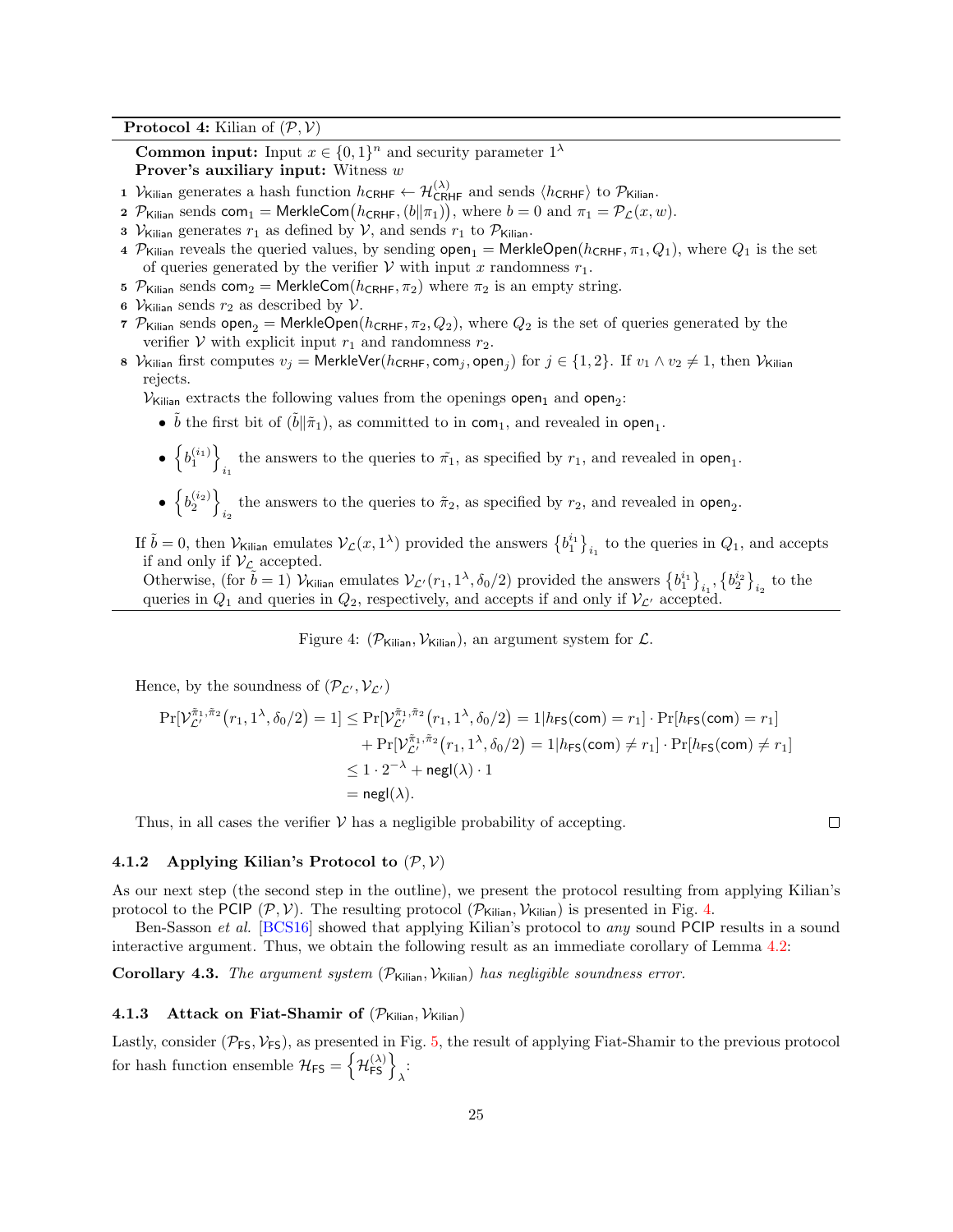### Protocol 5: FSKM for  $\mathcal{L} \in \mathsf{NP}$

**Common input:** Input  $x \in \{0,1\}^n$  and security parameter  $1^{\lambda}$ **Prover's auxiliary input:** Witness  $w$ 

1  $V_{FS}$  generates hash functions  $h_{CRHF} \leftarrow H_{CRHF}^{(\lambda)}$  and  $h_{FS} \leftarrow H_{FS}^{(\lambda)}$  and sends their description to  $P_{FS}$ .

- 2  $P_{FS}$  sends the following in a single message:
- s com<sub>1</sub> = MerkleCom( $h_{\text{CRHF}}, (b||\pi_1)$ ), where  $b = 0$  and  $\pi_1 = \mathcal{P}_\mathcal{L}(x, w, 1^\lambda)$ .
- 4  $r_1 = h_{FS}(\text{com}_1).$
- 5 open<sub>1</sub> = MerkleOpen( $h_{CRHF}$ ,  $(b||\pi_1)$ ,  $Q_1$ ), where  $Q_1$  is the set of queries generated by the verifier  $V$ with input  $x$  randomness  $r_1$ .
- 6 com<sub>2</sub> = MerkleCom( $h_{\text{CRHF}}, \pi_2$ ), where  $\pi_2$  is an empty string.
- 7  $r_2 = h_{FS}(\text{com}_1 || r_1 || \text{open}_1 || \text{com}_2).$
- s open<sub>2</sub> = MerkleOpen( $h_{\text{CRHF}}, \pi_2, Q_2$ ), where  $Q_2$  is the set of queries generated by the verifier V with explicit input  $r_1$  and randomness  $r_2$ .
- 9  $V_{FS}$  first checks that  $r_1 = h_{FS}(com_1)$  and  $r_2 = h_{FS}(com_1 || r_1 || open_1 || com_2)$ , if not, it rejects.

 $\mathcal{V}_{FS}$  computes  $v_j =$  MerkleVer( $h_{CRHF}$ , com<sub>j</sub>, open<sub>j</sub>) for  $j \in \{1,2\}$ . If  $v_1 \wedge v_2 \neq 1$ , then  $\mathcal{V}_{FS}$  rejects. Lastly,  $V_{FS}$  extracts the following values from the openings open<sub>1</sub> and open<sub>2</sub>:

- $\tilde{b}$  the first bit of  $(\tilde{b}||\tilde{\pi}_1)$ , as committed to in com<sub>1</sub>, and revealed in open<sub>1</sub>.
- $\bullet$   $\{b_1^{i_1}\}_i$  the answers to the queries to  $\tilde{\pi}_1$ , as specified by  $r_1$ , and revealed in open<sub>1</sub>.
- $\left\{b_2^{i_2}\right\}_{i_2}$  the answers to the queries to  $\tilde{\pi}_2$ , as specified by  $r_2$ , and revealed in open<sub>2</sub>.

If  $\tilde{b} = 0$ , then  $\mathcal{V}_{FS}$  emulates  $\mathcal{V}_{\mathcal{L}}(x, 1^{\lambda})$  provided the answers  $\{b_1^{i_1}\}_{i_1}$  to the queries in  $Q_1$ , and accepts if and only if  $V_{\mathcal{L}}$  accepted.

Otherwise, (for  $\tilde{b} = 1$ )  $V_{FS}$  emulates  $V_{\mathcal{L}'}(r_1, 1^{\lambda}, \delta_0/2)$  provided the answers  $\{b_1^{i_1}\}_{i_1}, \{b_2^{i_2}\}_{i_2}$  to the queries in  $Q_1$  and  $Q_2$ , respectively, and accepts if and only if  $V_{\mathcal{L}'}$  accepted.

<span id="page-25-0"></span>Figure 5: Fiat-Shamir of  $(\mathcal{P}_{\text{Kilian}}, \mathcal{V}_{\text{Kilian}})$ .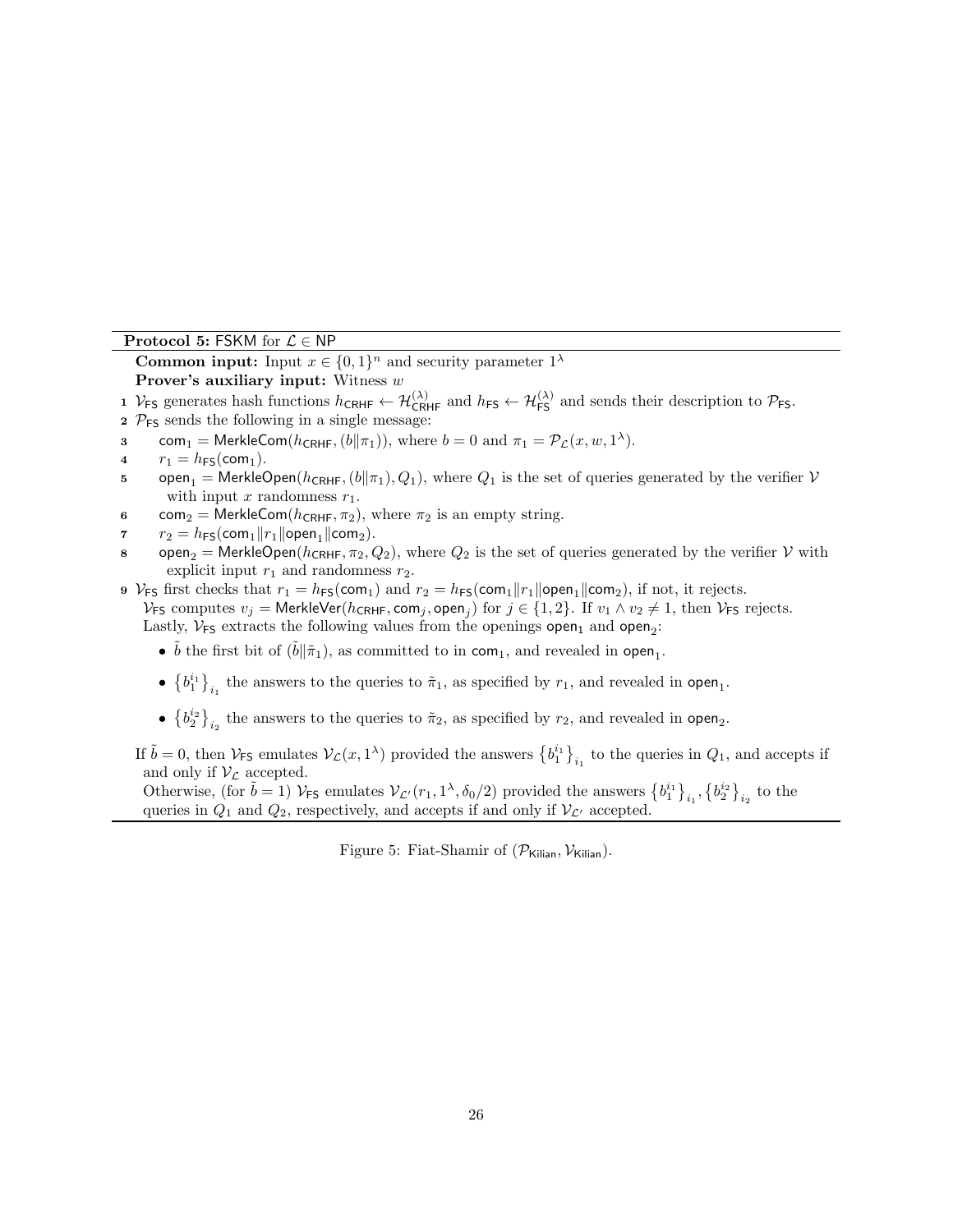**Lemma 4.4.** There exists a malicious prover  $\mathcal{P}^*$  such that for every input  $x \in \{0,1\}^n$  and security parameter  $\lambda$ , it holds that  $\mathcal{P}^*$  runs in time poly $(n, \lambda)$  and

$$
\Pr\left[\langle \mathcal{P}^*(x,1^{\lambda}) \leftrightarrow \mathcal{V}_{\mathsf{FS}}(x,1^{\lambda}) \rangle = 1\right] = 1.
$$

*Proof.* Let  $x \in \{0,1\}^n$  and  $\lambda$  be a security parameter. Consider the following construction of a malicious prover  $\mathcal{P}^*$ :

- 1. Upon receiving  $\langle h_{\text{CRHF}} \rangle$  and  $\langle h_{\text{FS}} \rangle$  from  $V_{\text{FS}}$ , the prover  $\mathcal{P}^*$  computes  $\pi_1 = C(\langle h_{\text{CRHF}} \rangle || \langle h_{\text{FS}} \rangle)$ . The prover  $\mathcal{P}^*$  sends com<sub>1</sub> = MerkleCom $(h_{\text{CRHF}}, (b||\pi_1)),$  with  $b = 1$  (indeed  $b = 1$  indicated that we are using the "backdoor").
- 2.  $\mathcal{P}^*$  generates  $r_1 = h_{FS}(\text{com}_1)$  in accordance with the Fiat-Shamir transform.
- 3.  $\mathcal{P}^*$  reveals the first commitment by sending  $\mathsf{open}_1 = \mathsf{MerkleOpen}(h_{\mathsf{CRHF}},(1\|\pi_1), r_1)$ .
- 4. For the second message,  $\mathcal{P}^*$  sets  $\pi_2 = \mathcal{P}_{\mathcal{L}'}((r_1, \pi_1), 1^{\lambda}).$
- 5. Once more, by the Fiat-Shamir transform,  $r_2 = h_{FS}(\text{com}_1 || r_1 || \text{open}_1 || \text{com}_2)$ .
- 6.  $\mathcal{P}^*$  reveals the second commitment by sending  $\mathsf{open}_2 = \mathsf{MerkleOpen}(h_{\mathsf{CRHF}}, \pi_2, r_2)$ .

Note that  $r_1 = h_{FS}(\text{com}_1), r_2 = h_{FS}(\text{com}_1 || r_1 || \text{open}_1 || \text{com}_2)$  as  $P^*$  generated randomness according to the FS transform, and that  $v_1 = v_2 = 1$  as  $P^*$  performs the decommitments honestly.

Since  $\pi_1 = C(\langle h_{\text{CRHF}} \rangle || \langle h_{\text{FS}} \rangle)$ , and for com<sub>1</sub> = MerkleCom( $h_{\text{CRHF}}(1,\pi)$ ) it holds that  $h_{\text{FS}}(\text{com}_1)$  =  $r_1$ , it implies that  $(r_1, \pi_1) \in \mathcal{L}'$ . Therefore, by the completeness of  $(\mathcal{P}_{\mathcal{L}'}, \mathcal{V}_{\mathcal{L}'})$  and the choice of  $\pi_2 =$  $\mathcal{P}_{\mathcal{L}'}((r_1,\pi_1),1^{\lambda}),$  it holds that

$$
\Pr[\mathcal{V}_{\mathcal{L}'}^{\tilde{\pi}_1, \tilde{\pi}_2}(r_1, 1^{\lambda}, \delta_0/2) = 1] = 1
$$

which by the definition of  $V_{FS}$  implies that

$$
\Pr[\langle \mathcal{P}^*(x, 1^{\lambda}) \leftrightarrow \mathcal{V}_{\mathsf{FS}}(x, 1^{\lambda}) \rangle = 1] = 1.
$$

Observe that both  $|\langle h_{\text{CRHF}} \rangle| = \text{poly}(n, \lambda)$  and  $|\langle h_{\text{FS}} \rangle| = \text{poly}(n, \lambda)$ . Therefore, by the efficient encoding of C, the computation of  $C(\langle h_{\text{CRHF}} \rangle || \langle h_{\text{FS}} \rangle)$  takes poly $(n, \lambda)$  time. The protocols MerkleCom and MerkleOpen both take  $\text{poly}(n, \lambda)$  time. Lastly, the emulation of  $\mathcal{P}_{\mathcal{L}'}$  can also be performed in time  $\text{poly}(n, \lambda)$ .

Therefore, the malicious prover  $\mathcal{P}^*$  runs in time poly $(n, \lambda)$ , convincing the prover  $\mathcal{V}_{FS}$  to accept any input x with probability 1.

 $\Box$ 

## <span id="page-26-0"></span>5 A Secure Fiat-Shamir Hash Function for a Trivial PCP

In this section we show that the FSKM protocol *can* be securely instantiated (based on standard assumptions), albeit only for a trivial PCP. We start by introducing the tools that we will use in the construction.

## <span id="page-26-1"></span>5.1 Technical Tools: Correlation Intractability and Somewhere Statistically Binding Hashing

The following definitions are taken verbatim from  $[CCH<sup>+</sup>19]$  $[CCH<sup>+</sup>19]$ .

**Definition 5.1** (Correlation Intractability). For a given relation ensemble  $R = \{ \mathcal{R}_\lambda \subseteq \{0,1\}^{n(\lambda)} \times \{0,1\}^{m(\lambda)} \}$ , a hash family  $\mathcal{H} = {\mathcal{H}_{\lambda}: \{0,1\}^{s(\lambda)} \times \{0,1\}^{n(\lambda)} \rightarrow \{0,1\}^{m(\lambda)}\}$  is said to be  $\delta$ -correlation intractable for R if for every polynomial-size adversary A,

$$
\Pr_{h \leftarrow \mathcal{H}_{\lambda}, x \leftarrow \mathcal{A}(h)} [(x, h(x)) \in R] = O(\delta(\lambda)).
$$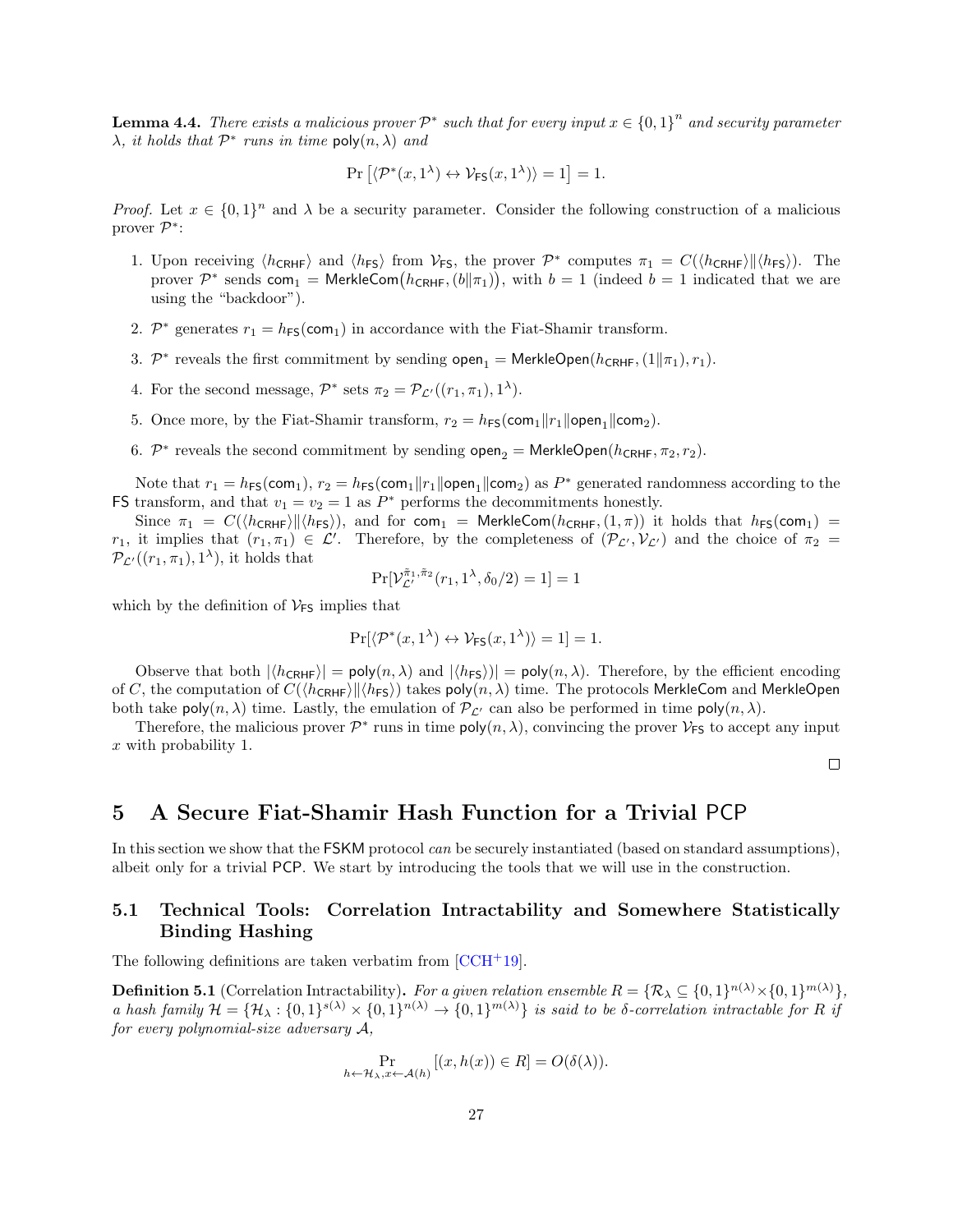**Definition 5.2** (Sparsity). For any relation ensemble  $R = \{R_{\lambda} \subseteq \{0,1\}^{n(\lambda)} \times \{0,1\}^{m(\lambda)}\}$ , we say that R is  $\rho(\cdot)$ -sparse if for  $\lambda \in \mathbb{N}$  and any  $x \in \{0,1\}^{n(\lambda)}$ ,

$$
\Pr_{y \leftarrow \{0,1\}^{m(\lambda)}}[(x,y) \in R] \le \rho(\lambda).
$$

**Definition 5.3** (Efficiently Searchable Relation). We say that a relation ensemble R is efficiently searchable if there exists a poly( $\lambda$ )-time function  $f = f_R : \{0,1\}^* \to \{0,1\}^*$  that for any input x, if  $(x, y) \in R$ , then  $y = f(x)$ ; that is,  $f(x)$  is the unique y such that  $(x, y) \in R$ , provided such a y exists.

**Definition 5.4** (Efficiently Sampleable Relation). We say that a relation ensemble R is efficiently sampleable if there exists a poly( $\lambda$ )-time algorithm Samp $(x; r)$  such that for any  $(x^*, y^*) \in R$ ,

$$
\Pr_r[\mathsf{Samp}(x^*; r) = y^*] = |\{y \in \{0, 1\}^m : (x^*, y) \in R\}|^{-1}.
$$

It is shown in [\[CCH](#page-30-7)+19] that correlation intractability for efficiently searchable relations directly implies correlation intractability for efficiently sampleable relations for which every input  $x$  has at most polynomially many outputs y for which  $(x, y) \in R$ .

Peikert and Shiehian [\[PS19\]](#page-32-7) recently constructed a correlation intractability hash family for any efficiently searchable relation, assuming LWE with suitable polynomial approximation factors.

**Definition 5.5** (SSB Hash [\[HW15a\]](#page-31-10)). A somewhere statistically binding hash *(SSB) consists of polynomial* time algorithms  $H_{\text{SSB}} = (\text{Gen}_{\text{SSB}}, \text{Eval}_{\text{SSB}}, \text{Open}_{\text{SSB}}, \text{Verify}_{\text{SSB}})$  along with a block alphabet  $\Sigma = \{0, 1\}^{\ell_{blk}},$ output size  $\ell_{hash}$  and opening size  $\ell_{opn}$ , where  $\ell_{blk}(\lambda), \ell_{hash}(\lambda), \ell_{opn}(\lambda)$  are some fixed polynomials in the security parameter. The algorithms have the following syntax:

- $h_{\text{SSB}} \leftarrow \text{Gen}_{\text{SSB}}(1^{\lambda}, L, i)$  takes as input an integer  $L \leq 2^{\lambda}$  and index  $i \in \{0, \ldots, L-1\}$  (both of these are in binary) and outputs a public hashing key  $h_{\text{SSB}}$ .
- Eval( $h_{\text{SSB}}(x)$  is a deterministic polynomial time algorithm that takes the hash key hssn and input  $x = (x[0], \ldots, x[L-1]) \in \Sigma^L$  and outputs  $y \in \{0,1\}^{\ell_{hash}}$ .
- $\pi \leftarrow \text{Open}_{\text{SSB}}(h_{\text{SSB}}, x, j)$ : Given the hash key  $h_{\text{SSB}}$ ,  $x \in \Sigma^L$ , and an index  $j \in \{0, \ldots, L-1\}$ , creates an opening  $\pi \in \{0,1\}^{opn}$ .
- Verify<sub>SSB</sub> $(h_{\text{SSB}}, y, j, u, \pi)$ : Given a hash key h<sub>SSB</sub> and  $y \in \{0, 1\}^{\ell_{hash}}$ , an integer index  $j \in \{0, ..., L-1\}$ , a value  $u \in \Sigma$  and an opening  $\pi \in \{0,1\}^{\ell_{opn}}$ , outputs a decision  $\in$  {accept, reject}. This is intended to verify that a pre-image x of  $y = \text{Eval}(h_{\text{SSB}}, x)$  has  $x[j] = u$ .

We require the following properties:

Correctness: For any integers  $L \leq 2^{\lambda}$  and  $i, j \in \{0, ..., L-1\}$ , and  $h_{\text{SSB}} \leftarrow \text{Gen}_{\text{SSB}}(1^{\lambda}, L, i), x \in \Sigma^{L}, \pi \leftarrow \Sigma^{L}$  $Open_{SSB}(h_{SSB}, x, j)$ : we have Verify<sub>SSB</sub>(h<sub>SSB</sub>, Eval(h<sub>SSB</sub>, x), j, x[j],  $\pi$ ) = accept.

**Index Hiding:** We consider the following game between an attacker  $A$  and a challenger:

- The attacker  $\mathcal{A}(1^{\lambda})$  chooses an integer L and two indices  $i_0, i_1 \in \{0, \ldots, L-1\}$ .
- The challenger chooses a bit  $b \leftarrow \{0, 1\}$  and sets  $h_{\text{SSB}} \leftarrow \text{Gen}_{\text{SSB}}(1^{\lambda}, L, i_b)$ .
- The attacker  $A$  gets  $h_{\text{SSB}}$  and outputs a bit  $b'$ .

We require that for any polynomial time attacker A we have  $|\Pr[b = b'] - \frac{1}{2}| \leq \mathsf{negl}(\lambda)$  in the above game.

Somewhere Statistically Binding: We say that  $h_{\text{SSB}}$  is statistically binding for an index i if there do not exist any values  $y, u \neq u', \pi, \pi'$  s.t. Verify<sub>SSB</sub>( $h_{\text{SSB}}, y, i, u, \pi$ ) = Verify<sub>SSB</sub>( $h_{\text{SSB}}, y, i, u', \pi'$ ) = accept. We require that for any integers  $L \leq 2^{\lambda}, i \in \{0, \ldots, L-1\}$ , the key  $h_{\text{SSB}} \leftarrow \text{Gen}_{\text{SSB}}(1^{\lambda}, L, i)$  is statistically binding for i.

Hubáček and Wichs [\[HW15a\]](#page-31-10) construct an SSB hash from an FHE scheme  $\mathcal{E} = (FHE.$ Gen, FHE.Enc, FHE.Dec, FHE.Eval). We will not give all the details of the construction here, and instead just note that for an  $h_{\text{SSB}}$  generated with index i, the value of  $Eval(h_{SSB}, x)$  is FHE.Enc<sub>sk</sub> $(x[i])$ , where the FHE key pair (pk, sk) is drawn during SSB key generation.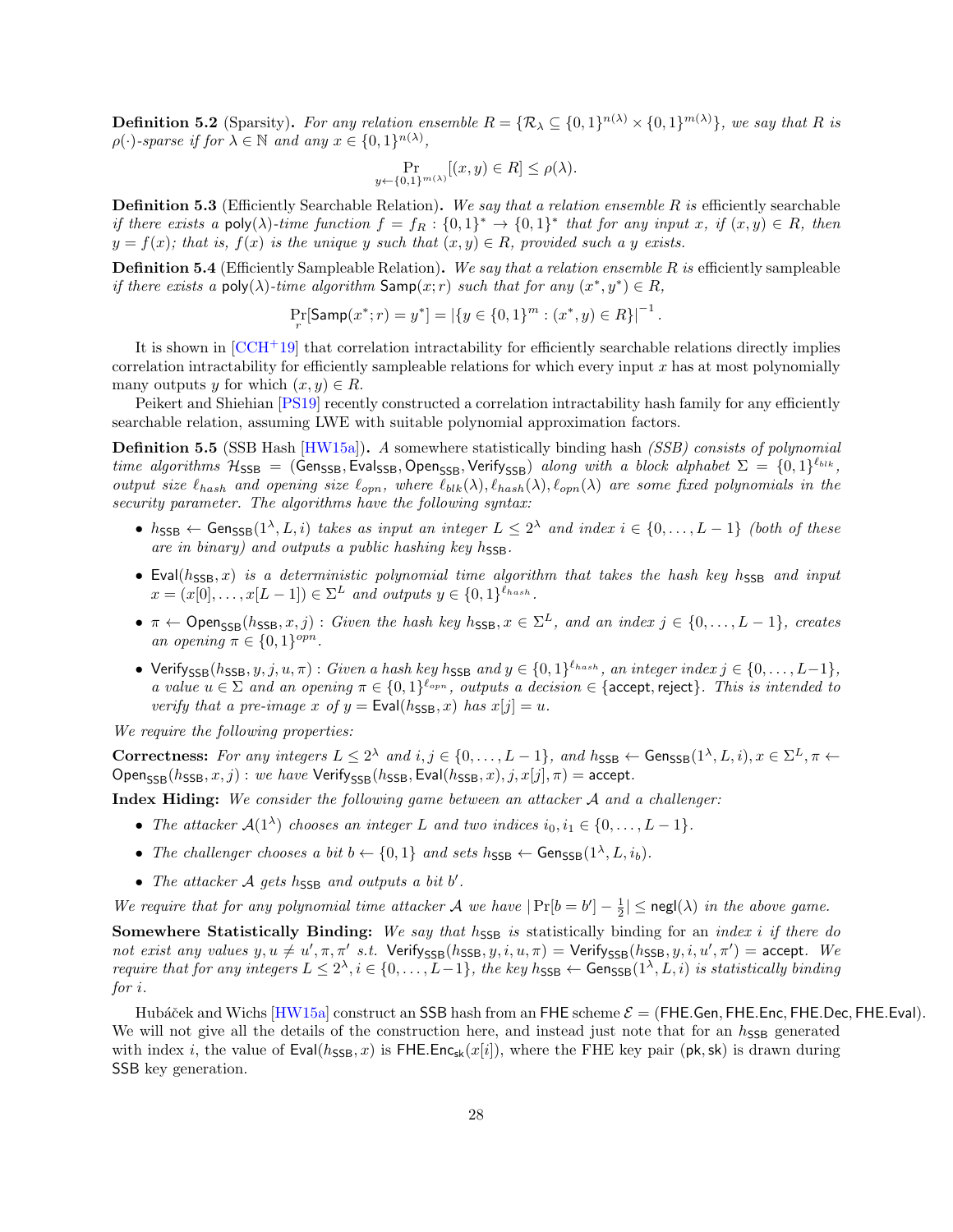## <span id="page-28-0"></span>5.2 An FSKM-Compatible Construction

We consider a variant of the trivial PCP  $\Pi_{\emptyset}$  defined in Section [3.2.](#page-14-0) In this variant, the PCP proof string is composed of  $q(\lambda)$  blocks, each of length  $\log^2(\lambda)$  bits. The verifier selects a random block  $i \in [q]$  and a random string  $r \in \{0,1\}^{\log^2(\lambda)}$  and check that the *i*-th block of the proof string is exactly equal to r. In the rest of this subsection we refer to this PCP as  $PCP_{\emptyset}$ .

We show that under standard assumptions, it is possible to soundly instantiate the FSKM protocol with  $\Pi_{\emptyset}$ , if we replace the collision resistant hash function with an SSB hash. The Fiat-Shamir hash function we use will be a correlation intractable hash function for efficiently searchable relations. While FSKM for the empty language is not necessarily interesting on its own, we hope that this is a first step towards obtaining stronger possibility results for soundly instantiating FSKM. The reason that we do not contradict Corollary [3.6](#page-15-3) is because our feasibility result requires the collision resistant hash function to satisfy an additional property.

**Theorem 5.6.** Let  $H_{SSB} = (Gens_{SSB}, Evaluating, Open_{SSB}, Verify_{SSB})$  be the somewhere statistically binding hash from  $[HW15a]$ , and let  $\mathcal{H}_{\text{Cl}}$  be a correlation intractable hash family for efficiently searchable relations. Then the protocol  $\mathsf{FSKM}[\Pi_\emptyset,\mathcal{H}_{\mathsf{SSB}},\mathcal{H}_{\mathsf{Cl}}]$  is sound.

*Proof.* Let (FHE.Gen, FHE.Enc, FHE.Dec, FHE.Eval) be an FHE scheme and fix polynomials  $q(\lambda)$  and  $m(\lambda)$ . For a given  $(\mathsf{pk}, \mathsf{sk}) \leftarrow \mathsf{FHE}.\mathsf{Gen}(1^{\lambda}),$  define the following relation  $\mathcal{R}_{\mathsf{sk}}$ :

$$
\mathcal{R}_{\mathsf{sk}} = \{ (x, (r_0 \mid r_1)) : r_0 \in \{0, 1\}^{\log(q(\lambda))}, r_1 \in \{0, 1\}^{m(\lambda)}, r_1 = \mathsf{FHE}.\mathsf{Dec}_{\mathsf{sk}}(x) \}.
$$

Note that  $\mathcal{R}_{\mathsf{sk}}$  is efficiently sampleable given sk, and has polynomially many outputs  $(r_0 | r_1)$  for each input x. Thus there exists a hash family  $\mathcal{H}_{\text{Cl}}$  that is correlation intractable for  $\mathcal{R}_{\text{sk}}$ , assuming LWE.

Now consider  $H_{\text{SSB}}$  with block alphabet  $\{0,1\}^{\log^2(\lambda)}$ . The FSKM[ $\Pi_{\emptyset}$ ,  $H_{\text{SSB}}$ ,  $H_{\text{Cl}}$ ] protocol is written explicitly in Fig. [6.](#page-28-1)

## Protocol 6: FSKM $[\Pi_{\emptyset}, \mathcal{H}_{\text{SSB}}, \mathcal{H}_{\text{CI}}]$

## Common input:  $1^{\lambda}$

1 V generates hash keys  $h_{\text{SSB}} \leftarrow \text{Gen}_{\text{SSB}}(1^{\lambda}, q(\lambda), 0), h_{\text{Cl}} \leftarrow \mathcal{H}_{\text{Cl}}^{(\lambda)}$  and sends them to  $\mathcal{P}$ .

- **2** P chooses arbitrary  $\pi$ , computes  $\mathsf{rt} = \mathsf{Eval}_{\mathsf{SSB}}(h_{\mathsf{SSB}}, \pi)$ ,  $(r_0 \parallel r_1) = h_{\mathsf{CI}}(\mathsf{rt})$  where  $r_0 \in \{0, 1\}^{\log(q(\lambda))}$  and
- $r_1 \in \{0,1\}^{\log^2(\lambda)},$  and sends  $(\mathsf{rt}, r_0, r_1, \mathsf{op} \coloneqq \mathsf{Open}(h_{\mathsf{SSB}}, \mathsf{rt}, r_0))$  to  $\mathcal V.$
- 3 V accepts iff  $h_{\text{Cl}}(\text{rt}) = (r_0 \parallel r_1)$  and Verify( $h_{\text{SSB}}$ , rt,  $r_0$ ,  $r_1$ , op) accepts.

<span id="page-28-1"></span>Figure 6: The Fiat-Shamir transform applied to Kilian's protocol, instantiated with an SSB hash and correlation intractable hash function. Note that there is no common input x since  $\Pi_{\emptyset}$  is for the empty language.

We argue that  $FSKM[\Pi_\emptyset, \mathcal{H}_{SSB}, \mathcal{H}_{Cl}]$  is sound. Let A be a prover that convinces V to accept some statement x with  $1/poly(\lambda)$  probability. Since there are  $q(\lambda) = poly(\lambda)$  possible values of  $r_0$ , by averaging, there exists some  $r_0^* \in \{0,1\}^{\log(q(\lambda))}$  such that on input  $h_{\text{SSB}}$  and  $h_{\text{Cl}}$ , A returns  $(\text{rt}, r_0, r_1, \text{op})$  such that Verify( $h_{\text{SSB}}$ , rt,  $r_0$ ,  $r_1$ , op) accepts and  $r_0 = r_0^*$  with  $1/\text{poly}(\lambda)$  probability. Thus, by the index hiding property of  $H_{\text{SSB}}$ , if  $h_{\text{SSB}} \leftarrow \text{Gen}_{\text{SSB}}(1^{\lambda}, q(\lambda), r_0^*)$ , (that is, the SSB hash key is sampled to be statistically binding at position  $r_0^*$  then A also returns  $(\mathsf{rt}, r_0, r_1, \mathsf{op})$  such that the above properties are satisfied with  $1/\mathsf{poly}(\lambda)$ probability.

Now consider the following reduction  $\beta$  that breaks the correlation intractability of  $\mathcal{H}_{\text{Cl}}$ .  $\beta$  receives  $h_{\text{Cl}}$  from its challenger and samples  $h_{\text{SSB}} \leftarrow \text{Gen}(1^{\lambda}, q(\lambda), r_0^*)$ . B sends  $(h_{\text{Cl}}, h_{\text{SSB}})$  to A, which returns  $(\mathsf{rt}, r_0, r_1, \mathsf{op})$ . Then with  $1/\mathsf{poly}(\lambda)$  probability,  $\mathsf{rt}$  is a hash that opens to  $r_1$  at location  $r_0 = r_0^*$ , so  $r_1 =$  FHE.Dec<sub>sk</sub>(rt), and B can output (rt,  $(r_0^* | r_1)$ ) which breaks the correlation intractability of  $\mathcal{H}_{\text{Cl}}$ .

## Acknowledgements

We thank the anonymous TCC 2019 reviewers for useful comments.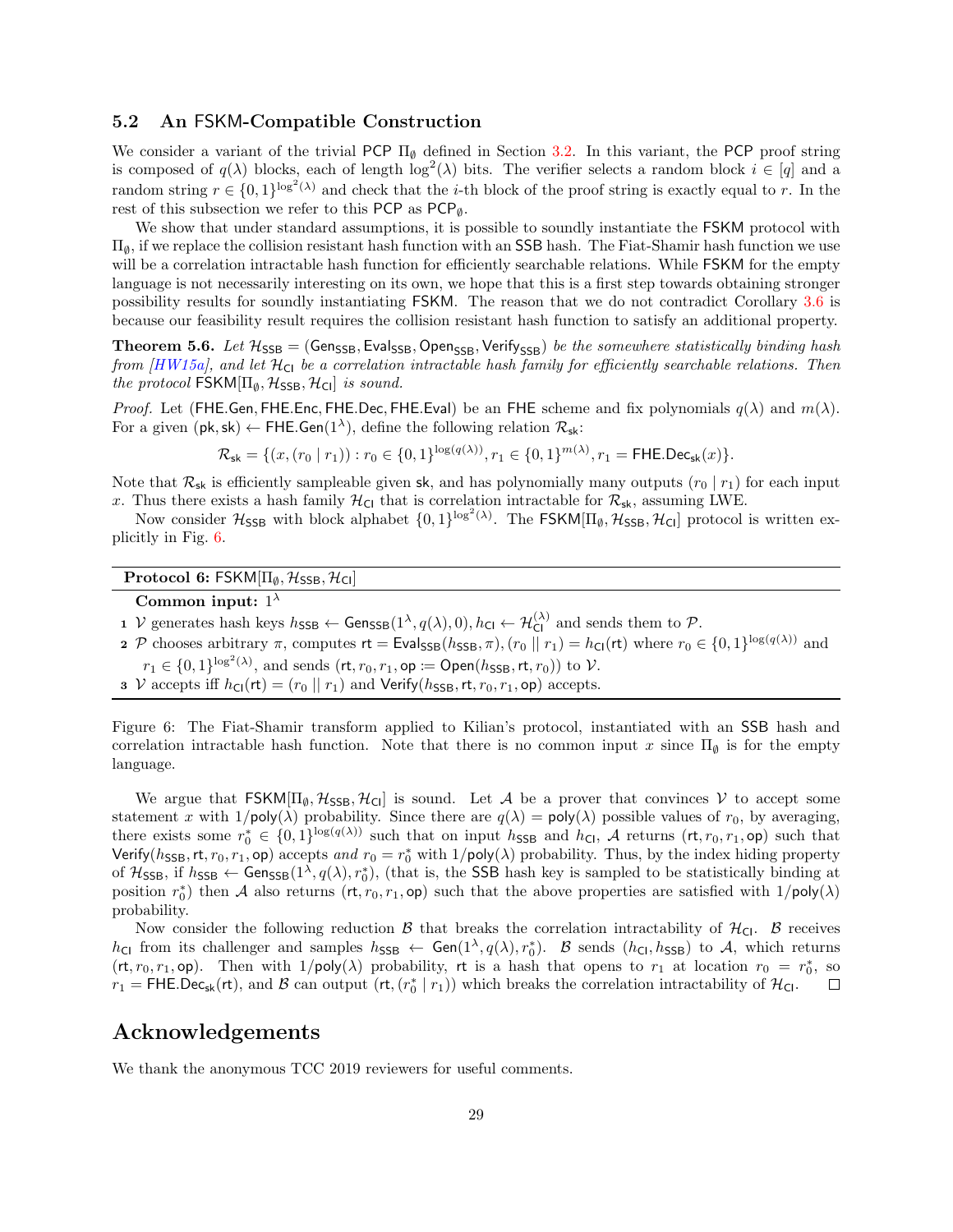## References

- <span id="page-29-6"></span>[ALM+98] Sanjeev Arora, Carsten Lund, Rajeev Motwani, Madhu Sudan, and Mario Szegedy. Proof verification and the hardness of approximation problems. Journal of the ACM (JACM), 45(3):501– 555, 1998.
- <span id="page-29-0"></span>[Bar01] Boaz Barak. How to go beyond the black-box simulation barrier. In FOCS, 2001.
- <span id="page-29-1"></span>[BBB<sup>+</sup>18] Benedikt Bünz, Jonathan Bootle, Dan Boneh, Andrew Poelstra, Pieter Wuille, and Greg Maxwell. Bulletproofs: Short proofs for confidential transactions and more. In 2018 IEEE Symposium on Security and Privacy, pages 315–334. IEEE Computer Society Press, May 2018.
- <span id="page-29-2"></span>[BBC+17] Eli Ben-Sasson, Iddo Bentov, Alessandro Chiesa, Ariel Gabizon, Daniel Genkin, Matan Hamilis, Evgenya Pergament, Michael Riabzev, Mark Silberstein, Eran Tromer, and Madars Virza. Computational integrity with a public random string from quasi-linear pcps. In Advances in Cryptology - EUROCRYPT 2017 - 36th Annual International Conference on the Theory and Applications of Cryptographic Techniques, Paris, France, April 30 - May 4, 2017, Proceedings, Part III, pages 551–579, 2017.
- <span id="page-29-3"></span>[BBHR18a] Eli Ben-Sasson, Iddo Bentov, Yinon Horesh, and Michael Riabzev. Fast reed-solomon interactive oracle proofs of proximity. In 45th International Colloquium on Automata, Languages, and Programming, ICALP 2018, July 9-13, 2018, Prague, Czech Republic, pages 14:1–14:17, 2018.
- <span id="page-29-4"></span>[BBHR18b] Eli Ben-Sasson, Iddo Bentov, Yinon Horesh, and Michael Riabzev. Scalable, transparent, and post-quantum secure computational integrity. IACR Cryptology ePrint Archive, 2018:46, 2018.
- <span id="page-29-10"></span>[BCC+17] Nir Bitansky, Ran Canetti, Alessandro Chiesa, Shafi Goldwasser, Huijia Lin, Aviad Rubinstein, and Eran Tromer. The hunting of the SNARK. Journal of Cryptology, 30(4):989–1066, October 2017.
- <span id="page-29-11"></span>[BCCT12] Nir Bitansky, Ran Canetti, Alessandro Chiesa, and Eran Tromer. From extractable collision resistance to succinct non-interactive arguments of knowledge, and back again. In Shafi Goldwasser, editor, ITCS 2012, pages 326–349. ACM, January 2012.
- <span id="page-29-8"></span>[BCCT13] Nir Bitansky, Ran Canetti, Alessandro Chiesa, and Eran Tromer. Recursive composition and bootstrapping for SNARKS and proof-carrying data. In Dan Boneh, Tim Roughgarden, and Joan Feigenbaum, editors, 45th ACM STOC, pages 111–120. ACM Press, June 2013.
- <span id="page-29-12"></span>[BCGT13] Eli Ben-Sasson, Alessandro Chiesa, Daniel Genkin, and Eran Tromer. Fast reductions from RAMs to delegatable succinct constraint satisfaction problems: extended abstract. In Robert D. Kleinberg, editor, ITCS 2013, pages 401–414. ACM, January 2013.
- <span id="page-29-7"></span>[BCI<sup>+</sup>13] Nir Bitansky, Alessandro Chiesa, Yuval Ishai, Rafail Ostrovsky, and Omer Paneth. Succinct noninteractive arguments via linear interactive proofs. In Amit Sahai, editor, TCC 2013, volume 7785 of LNCS, pages 315–333. Springer, Heidelberg, March 2013.
- <span id="page-29-9"></span>[BCPR14] Nir Bitansky, Ran Canetti, Omer Paneth, and Alon Rosen. On the existence of extractable one-way functions. In David B. Shmoys, editor, 46th ACM STOC, pages 505–514. ACM Press, May / June 2014.
- <span id="page-29-5"></span>[BCR<sup>+</sup>19] Eli Ben-Sasson, Alessandro Chiesa, Michael Riabzev, Nicholas Spooner, Madars Virza, and Nicholas P. Ward. Aurora: Transparent succinct arguments for R1CS. In Advances in Cryptology - EUROCRYPT 2019 - 38th Annual International Conference on the Theory and Applications of Cryptographic Techniques, Darmstadt, Germany, May 19-23, 2019, Proceedings, Part I, pages 103–128, 2019.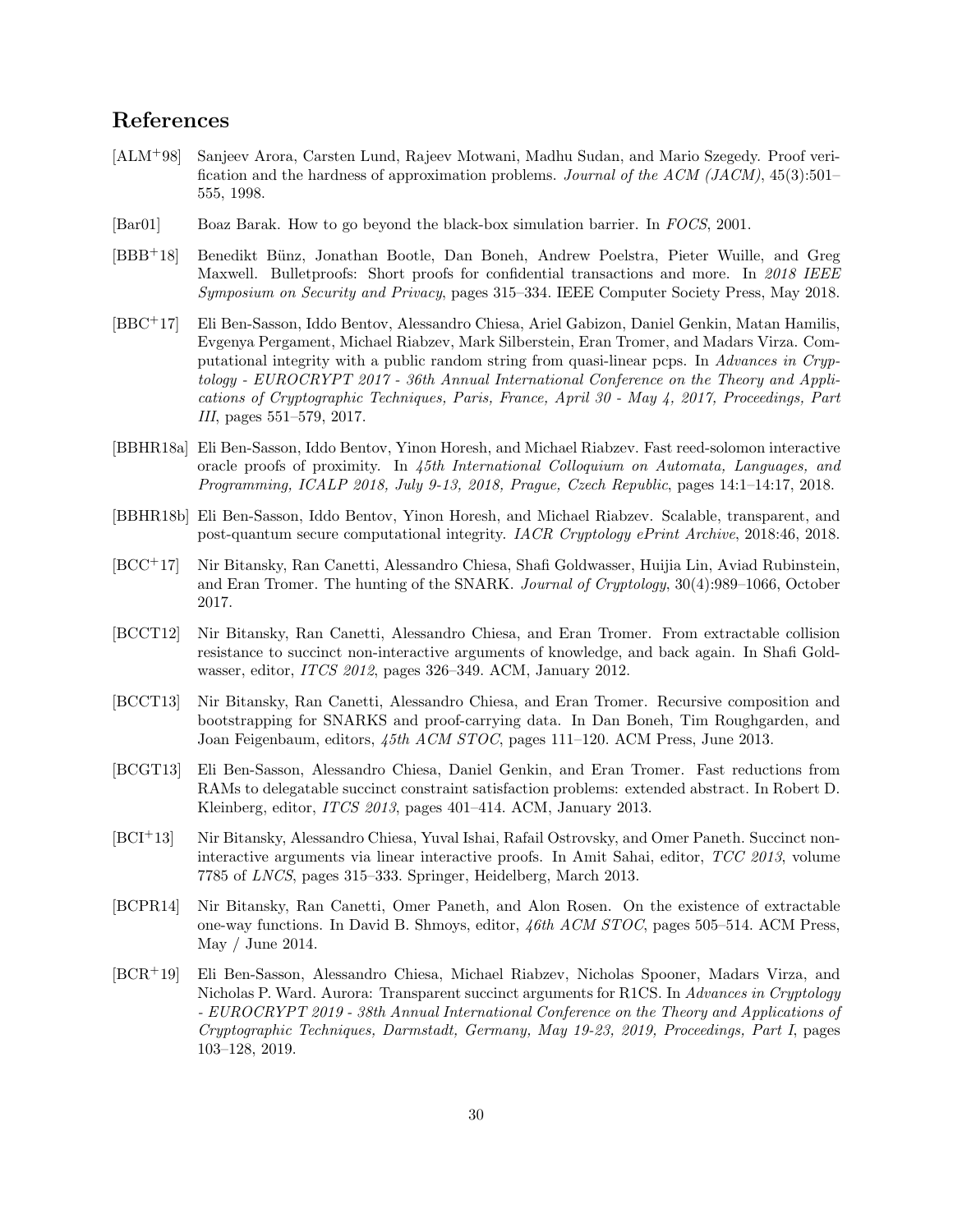- <span id="page-30-3"></span>[BCS16] Eli Ben-Sasson, Alessandro Chiesa, and Nicholas Spooner. Interactive oracle proofs. In Martin Hirt and Adam D. Smith, editors, TCC 2016-B, Part II, volume 9986 of LNCS, pages 31–60. Springer, Heidelberg, October / November 2016.
- <span id="page-30-13"></span>[BEG+91] Manuel Blum, William S. Evans, Peter Gemmell, Sampath Kannan, and Moni Naor. Checking the correctness of memories. In 32nd FOCS, pages 90–99. IEEE Computer Society Press, October 1991.
- <span id="page-30-12"></span>[BG08] Boaz Barak and Oded Goldreich. Universal arguments and their applications. SIAM J. Comput., 38(5):1661–1694, 2008.
- <span id="page-30-1"></span>[BGG17] Sean Bowe, Ariel Gabizon, and Matthew D. Green. A multi-party protocol for constructing the public parameters of the pinocchio zk-SNARK. Cryptology ePrint Archive, Report 2017/602, 2017. <http://eprint.iacr.org/2017/602>.
- <span id="page-30-10"></span>[BGH+05] Eli Ben-Sasson, Oded Goldreich, Prahladh Harsha, Madhu Sudan, and Salil P. Vadhan. Short pcps verifiable in polylogarithmic time. In 20th Annual IEEE Conference on Computational Complexity (CCC 2005), 11-15 June 2005, San Jose, CA, USA, pages 120–134, 2005.
- <span id="page-30-8"></span>[BGH+06] Eli Ben-Sasson, Oded Goldreich, Prahladh Harsha, Madhu Sudan, and Salil P. Vadhan. Robust pcps of proximity, shorter pcps, and applications to coding. SIAM J. Comput., 36(4):889–974, 2006.
- <span id="page-30-2"></span>[BGM17] Sean Bowe, Ariel Gabizon, and Ian Miers. Scalable multi-party computation for zk-SNARK parameters in the random beacon model. Cryptology ePrint Archive, Report 2017/1050, 2017. <http://eprint.iacr.org/2017/1050>.
- <span id="page-30-0"></span>[BR94] Mihir Bellare and Phillip Rogaway. Entity authentication and key distribution. In Douglas R. Stinson, editor, CRYPTO'93, volume 773 of LNCS, pages 232–249. Springer, Heidelberg, August 1994.
- <span id="page-30-7"></span>[CCH+19] Ran Canetti, Yilei Chen, Justin Holmgren, Alex Lombardi, Guy N. Rothblum, Ron D. Rothblum, and Daniel Wichs. Fiat-shamir: From practice to theory. 2019.
- <span id="page-30-6"></span>[CCRR18] Ran Canetti, Yilei Chen, Leonid Reyzin, and Ron D. Rothblum. Fiat-Shamir and correlation intractability from strong KDM-secure encryption. In Jesper Buus Nielsen and Vincent Rijmen, editors, *EUROCRYPT 2018*, *Part I*, volume 10820 of *LNCS*, pages 91–122. Springer, Heidelberg, April / May 2018.
- <span id="page-30-4"></span>[CFH<sup>+</sup>15] Craig Costello, Cédric Fournet, Jon Howell, Markulf Kohlweiss, Benjamin Kreuter, Michael Naehrig, Bryan Parno, and Samee Zahur. Geppetto: Versatile verifiable computation. In 2015 IEEE Symposium on Security and Privacy, pages 253–270. IEEE Computer Society Press, May 2015.
- <span id="page-30-9"></span>[DR06] Irit Dinur and Omer Reingold. Assignment testers: Towards a combinatorial proof of the PCP theorem. SIAM J. Comput., 36(4):975–1024, 2006.
- <span id="page-30-5"></span>[FFG<sup>+</sup>16] Dario Fiore, C´edric Fournet, Esha Ghosh, Markulf Kohlweiss, Olga Ohrimenko, and Bryan Parno. Hash first, argue later: Adaptive verifiable computations on outsourced data. In Edgar R. Weippl, Stefan Katzenbeisser, Christopher Kruegel, Andrew C. Myers, and Shai Halevi, editors, ACM CCS 2016, pages 1304–1316. ACM Press, October 2016.
- <span id="page-30-11"></span>[FS86] Amos Fiat and Adi Shamir. How to prove yourself: Practical solutions to identification and signature problems. In Advances in Cryptology - CRYPTO '86, Santa Barbara, California, USA, 1986, Proceedings, pages 186–194, 1986.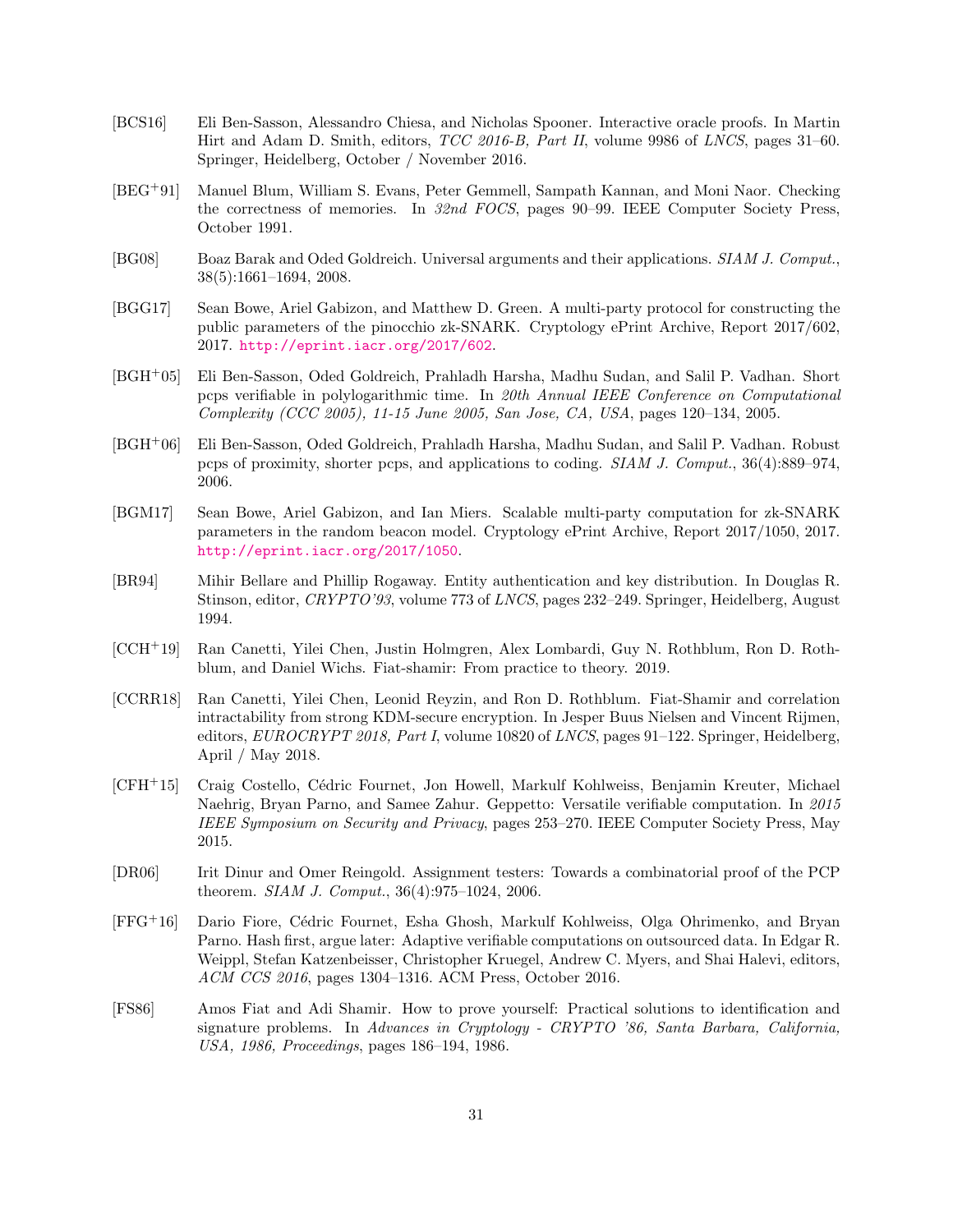- <span id="page-31-0"></span>[FS87] Amos Fiat and Adi Shamir. How to prove yourself: Practical solutions to identification and signature problems. In Andrew M. Odlyzko, editor, CRYPTO'86, volume 263 of LNCS, pages 186–194. Springer, Heidelberg, August 1987.
- <span id="page-31-14"></span>[GGPR13] Rosario Gennaro, Craig Gentry, Bryan Parno, and Mariana Raykova. Quadratic span programs and succinct NIZKs without PCPs. In Thomas Johansson and Phong Q. Nguyen, editors, EUROCRYPT 2013, volume 7881 of LNCS, pages 626–645. Springer, Heidelberg, May 2013.
- <span id="page-31-1"></span>[GK03] Shafi Goldwasser and Yael Tauman Kalai. On the (in)security of the Fiat-Shamir paradigm. In 44th FOCS, pages 102–115. IEEE Computer Society Press, October 2003.
- <span id="page-31-12"></span>[Gro10] Jens Groth. Short pairing-based non-interactive zero-knowledge arguments. In Masayuki Abe, editor, ASIACRYPT 2010, volume 6477 of LNCS, pages 321–340. Springer, Heidelberg, December 2010.
- <span id="page-31-4"></span>[Gro16] Jens Groth. On the size of pairing-based non-interactive arguments. In Marc Fischlin and Jean-Sébastien Coron, editors, EUROCRYPT 2016, Part II, volume 9666 of LNCS, pages 305–326. Springer, Heidelberg, May 2016.
- <span id="page-31-5"></span>[GW11] Craig Gentry and Daniel Wichs. Separating succinct non-interactive arguments from all falsifiable assumptions. In Lance Fortnow and Salil P. Vadhan, editors, 43rd ACM STOC, pages 99–108. ACM Press, June 2011.
- <span id="page-31-9"></span>[Hås01] Johan Håstad. Some optimal inapproximability results. *J. ACM*, 48(4):798–859, 2001.
- <span id="page-31-7"></span>[HL18] Justin Holmgren and Alex Lombardi. Cryptographic hashing from strong one-way functions (or: One-way product functions and their applications). In Mikkel Thorup, editor, 59th FOCS, pages 850–858. IEEE Computer Society Press, October 2018.
- <span id="page-31-8"></span>[HR04] Chun-Yuan Hsiao and Leonid Reyzin. Finding collisions on a public road, or do secure hash functions need secret coins? In Matthew Franklin, editor, CRYPTO 2004, volume 3152 of LNCS, pages 92–105. Springer, Heidelberg, August 2004.
- <span id="page-31-10"></span>[HW15a] Pavel Hubacek and Daniel Wichs. On the communication complexity of secure function evaluation with long output. In Tim Roughgarden, editor, ITCS 2015, pages 163–172. ACM, January 2015.
- <span id="page-31-3"></span>[HW15b] Pavel Hub'avcek and Daniel Wichs. On the communication complexity of secure function evaluation with long output. In Proceedings of the 2015 Conference on Innovations in Theoretical Computer Science, ITCS 2015, Rehovot, Israel, January 11-13, 2015, pages 163–172, 2015.
- <span id="page-31-11"></span>[Kil88] Joe Kilian. Founding cryptography on oblivious transfer. In Proceedings of the 20th Annual ACM Symposium on Theory of Computing, May 2-4, 1988, Chicago, Illinois, USA, pages 20–31, 1988.
- <span id="page-31-2"></span>[Kil92] Joe Kilian. A note on efficient zero-knowledge proofs and arguments (extended abstract). In  $24th$  ACM STOC, pages 723–732. ACM Press, May 1992.
- <span id="page-31-6"></span>[KRR17] Yael Tauman Kalai, Guy N. Rothblum, and Ron D. Rothblum. From obfuscation to the security of Fiat-Shamir for proofs. In Jonathan Katz and Hovav Shacham, editors, CRYPTO 2017, Part II, volume 10402 of *LNCS*, pages 224–251. Springer, Heidelberg, August 2017.
- <span id="page-31-13"></span>[Lip12] Helger Lipmaa. Progression-free sets and sublinear pairing-based non-interactive zero-knowledge arguments. In Ronald Cramer, editor, TCC 2012, volume 7194 of LNCS, pages 169–189. Springer, Heidelberg, March 2012.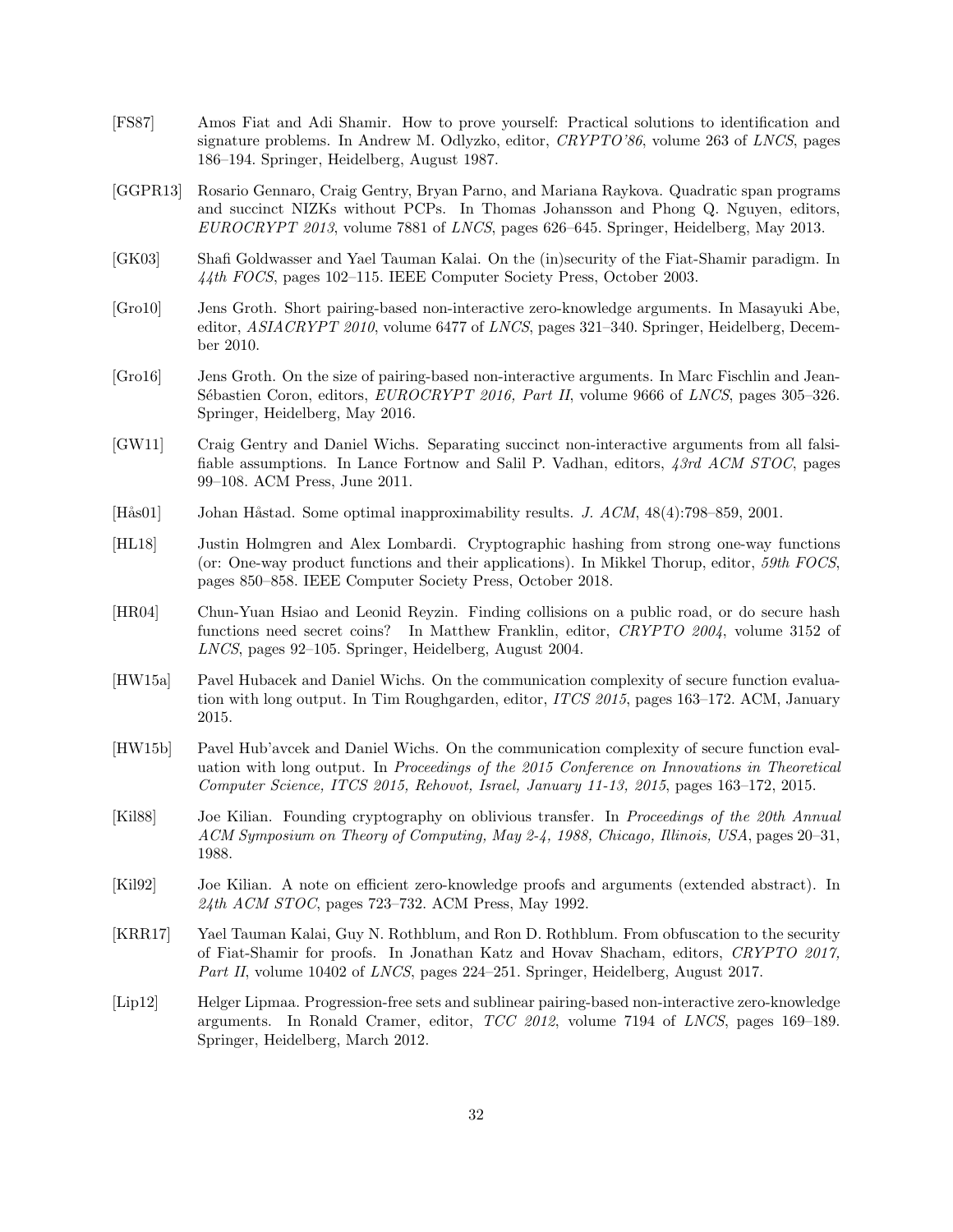- <span id="page-32-6"></span>[Mau05] Ueli M. Maurer. Abstract models of computation in cryptography (invited paper). In Nigel P. Smart, editor, 10th IMA International Conference on Cryptography and Coding, volume 3796 of LNCS, pages 1–12. Springer, Heidelberg, December 2005.
- <span id="page-32-2"></span>[Mic00] Silvio Micali. Computationally sound proofs. SIAM Journal on Computing, 30(4):1253–1298, 2000.
- <span id="page-32-4"></span>[Nec94] V. I. Nechaev. Complexity of a determinate algorithm for the discrete logarithm. *Mathematical* Notes, 55(2):165–172, 1994.
- <span id="page-32-1"></span>[PS96] David Pointcheval and Jacques Stern. Security proofs for signature schemes. In Ueli M. Maurer, editor, EUROCRYPT'96, volume 1070 of LNCS, pages 387–398. Springer, Heidelberg, May 1996.
- <span id="page-32-7"></span>[PS19] Chris Peikert and Sina Shiehian. Noninteractive zero knowledge for np from (plain) learning with errors. 2019.
- <span id="page-32-3"></span>[RRR16] Omer Reingold, Guy N. Rothblum, and Ron D. Rothblum. Constant-round interactive proofs for delegating computation. In Daniel Wichs and Yishay Mansour, editors, 48th ACM STOC, pages 49–62. ACM Press, June 2016.
- <span id="page-32-5"></span>[Sho97] Victor Shoup. Lower bounds for discrete logarithms and related problems. In Walter Fumy, editor, EUROCRYPT'97, volume 1233 of LNCS, pages 256–266. Springer, Heidelberg, May 1997.
- <span id="page-32-11"></span>[Spi96] Daniel A. Spielman. Linear-time encodable and decodable error-correcting codes. IEEE Trans. Information Theory, 42(6):1723–1731, 1996.
- <span id="page-32-10"></span>[Val08] Paul Valiant. Incrementally verifiable computation or proofs of knowledge imply time/space efficiency. In Ran Canetti, editor,  $TCC$  2008, volume 4948 of LNCS, pages 1–18. Springer, Heidelberg, March 2008.

## <span id="page-32-0"></span>A A SNARK with Computationally Unique Proofs

In this section, we argue that a fully-succinct  $SNARK$  implicit in  $[BCI<sup>+</sup>13, BCCT13]$  $[BCI<sup>+</sup>13, BCCT13]$  $[BCI<sup>+</sup>13, BCCT13]$  has computationally unique proofs. In particular, we show that a particular preprocessing SNARK of  $[BCI<sup>+</sup>13]$  $[BCI<sup>+</sup>13]$  built on a knowledge of exponent assumption (see Assumption [A.3](#page-34-1) below) has computationally unique proofs.[9](#page-32-8) Then we argue that the bootstrapping procedure of [\[BCCT13\]](#page-29-8) which converts a preprocessing SNARK into a fullysuccinct SNARK preserves the computational unique proofs property. This implies that the impossibility stated in Theorem [3.5](#page-15-0) holds assuming Assumption [A.3.](#page-34-1) Throughout this section, all SNARKs will be publicly verifiable.

We will actually first show how to construct a SNARK satisfying a weaker soundness property, which we call leveled adaptive proof of knowledge.<sup>[10](#page-32-9)</sup> This is a notion of soundness against cheating provers that are not only polynomial-size, but also only make claims whose NP verification time grows polynomially. In particular, there are no guarantees about polynomial-size provers that on security parameter  $\lambda$ , produce a false claim about a time- $\lambda^{\log \lambda}$  nondeterministic computation.

• Leveled Adaptive Proof of Knowledge. For every polynomial-sized prover  $\mathcal{P}^*$  there exists a polynomial-sized extractor  $\mathcal{E}_{\mathcal{P}^*}$  such that for every auxiliary input  $z \in \{0,1\}^{\text{poly}(\lambda)}$ , every time bound

<span id="page-32-9"></span><span id="page-32-8"></span><sup>&</sup>lt;sup>9</sup>We note that  $[BCI+13]$  $[BCI+13]$  gives more than one preprocessing SNARK construction, but we focus on a particular one.

 $10$ In previous work, SNARKs satisfying a variant of this property were called SNARKs for NP, in contrast to SNARKs for the universal relation.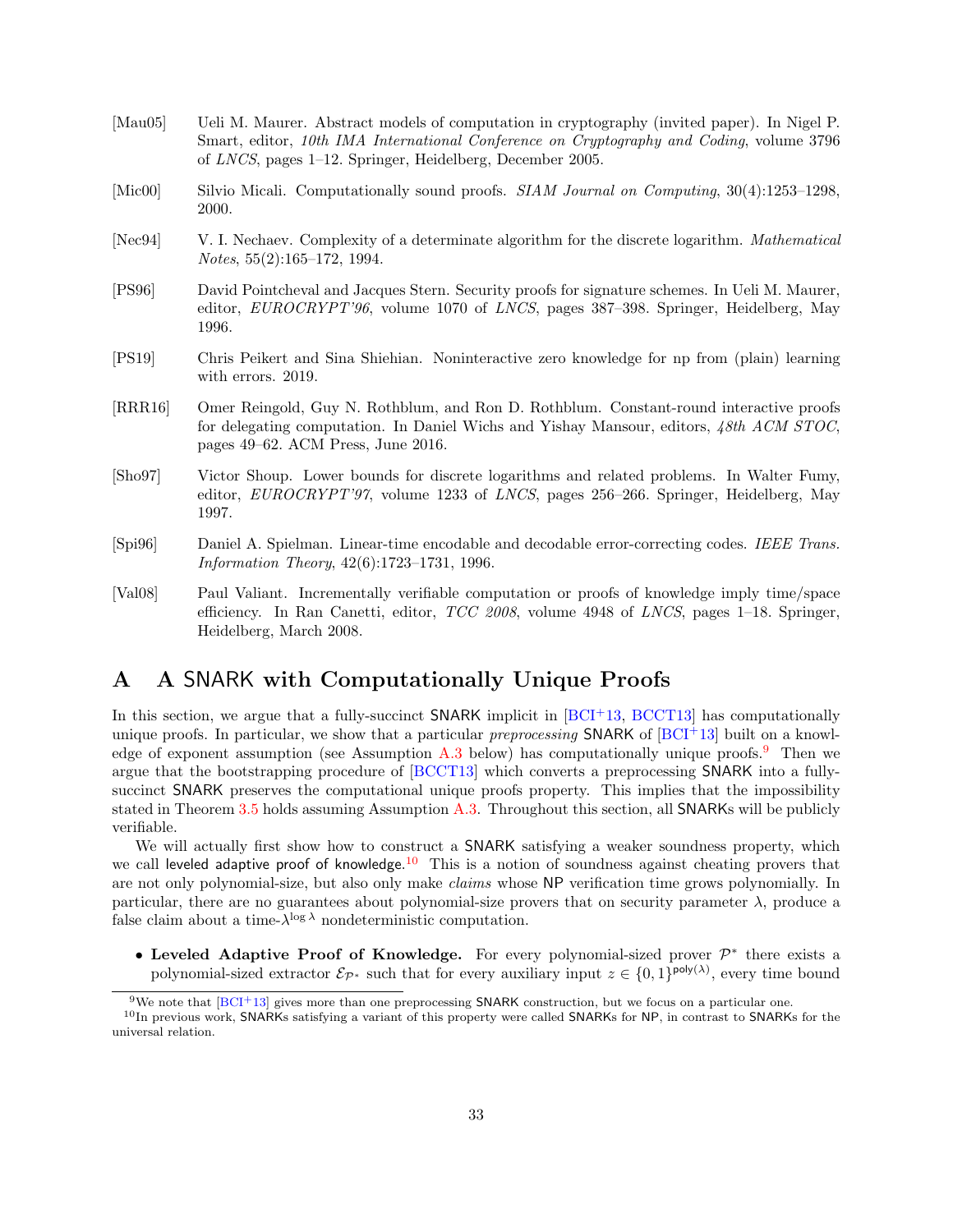$B \in \mathbb{N}$ , and every constant  $c > 0$ ,

$$
\Pr\left[\begin{array}{c} \mathcal{V}(\mathsf{crs},(\langle M\rangle,x,T),\pi)=1\\ T\leq |x|^c\\ \big((\langle M\rangle,x,T),w\big)\notin \mathcal{R}_{\mathcal{U}} \end{array}:\begin{array}{c} \mathsf{crs} \leftarrow \mathcal{G}(1^\lambda,B)\\ ((\langle M\rangle,x,T),\pi\right)\leftarrow \mathcal{P}^*(z,\mathsf{crs})\\ w\leftarrow \mathcal{E}_{\mathcal{P}^*}(z,\mathsf{crs}) \end{array}\right]\leq {\mathsf{negl}}(\lambda).
$$

We sketch (following [\[BCCT12,](#page-29-11) Theorem 5.5]) how to convert a SNARK that is *leveled* adaptive proof of knowledge with computationally unique proofs into a SNARK that is (non-leveled) adaptive proof of knowledge and has computationally unique proofs, under the assumption that there exists an exponentially secure injective one-way function f. That is, we assume there is an  $\epsilon > 0$  such that, given  $f(x)$  for  $x \leftarrow \{0,1\}^n$ , no  $2<sup>en</sup>$ -size adversary can find x with probability better than  $2<sup>-en</sup>$ .

We will augment the SNARK crs with  $f(u^{(1)}), \ldots, f(u^{(\lambda)})$ , where each  $u^{(i)}$  is sampled uniformly at random from  $\{0,1\}^i$ . Now, we will require that a valid SNARK for  $(\langle M \rangle, x, T)$  for  $2^t \leq T < 2^{t+1}$  must also include  $u^{(t)}$ . This is feasible for the honest prover with little additional overhead — generating a SNARK would anyways have taken time T, and finding  $u^{(t)}$  via brute-force takes time  $2^t \cdot \text{poly}(t) \le \tilde{O}(T)$ . This augmentation also clearly preserves the computationally unique proofs property.

On the other hand, let  $P^* = \{P^*_\lambda\}$  be any ensemble of polynomial size provers such that for all  $\lambda$  in an infinite set  $\Lambda \subseteq \mathbb{Z}^+$ , the prover  $P_{\lambda}^*$  convinces the verifier of a false statement  $(\langle M_{\lambda} \rangle, x_{\lambda}, T_{\lambda})$  with nonnegligible probability (where each  $M_{\lambda}$ ,  $x_{\lambda}$ , and  $T_{\lambda}$  is a random variable). There are two cases: either there is some  $O(\log \lambda)$  bound on  $t_{\lambda}$  that holds with overwhelming probability, in which case the leveled adaptive proof of knowledge property is applicable, or there is an  $\omega(\log \lambda)$  lower bound that holds on  $t_{\lambda}$  with non-negligible probability for all  $\lambda$  in some infinite set  $\Lambda' \subseteq \Lambda$ , in which case the exponential security of f is violated.

Thus, in the rest of this section we focus on sketching why the  $[BCI^+13, BCCT12]$  $[BCI^+13, BCCT12]$  $[BCI^+13, BCCT12]$  SNARK has computationally unique proofs.

#### <span id="page-33-0"></span>A.1 Definitions and Assumptions

A linear probabilistically checkable proof (LPCP) of length  $m$  is an oracle that computes a linear function  $\langle \pi, \cdot \rangle : \mathbb{F}^m \to \mathbb{F}$ , so that the answer to each oracle query  $\mathbf{q}_i \in \mathbb{F}^m$  is  $\langle \pi, \mathbf{q}_i \rangle \in \mathbb{F}$ . In what follows, we abuse notation and write such a linear function as  $\pi : \mathbb{F}^m \to \mathbb{F}$ . For completeness, we state below the formal definition given in  $[BCI^+13]$  $[BCI^+13]$ .

**Definition A.1** (Linear PCP (LPCP) [\[BCI](#page-29-7)<sup>+</sup>13]). Let  $\mathbb{F}$  be a finite field,  $\mathcal{P}_{LPCP}$  be a polynomial-time algorithm, and  $V_{\text{LPCP}}$  be a polynomial-time oracle machine. (P<sub>LPCP</sub>,  $V_{\text{LPCP}}$ ) is an input-oblivious k-query linear PCP for language  $\mathcal{L} \in \mathbb{NP}$  over  $\mathbb F$  with knowledge error  $\epsilon$  and query length m if the following are satisfied.

1. Syntax: On any input x and oracle  $\pi$ , the verifier  $\mathcal{V}_{\text{LPCP}}^{\pi}$  makes k "input-oblivious" queries to  $\pi$  and then decides whether to accept or reject.

That is,  $V_{\text{LPCP}}$  consists of a probabilistic query algorithm  $Q_{\text{LPCP}}$  and a deterministic decision algorithm  $\mathcal{D}_{\text{LPCP}}$  working as follows. Based on its internal randomness, and independent of x,  $\mathcal{Q}_{\text{LPCP}}$  generates k queries  $\mathbf{q}_1,\ldots,\mathbf{q}_k \in \mathbb{F}^m$  to  $\boldsymbol{\pi}$  and state information **u**. Then, given x, **u**, and the k oracle answers  $\langle \pi, \mathbf{q}_1 \rangle, \ldots, \langle \pi, \mathbf{q}_k \rangle$ , D<sub>LPCP</sub> accepts or rejects.

On any input  $x \in \mathcal{L}$  with witness w, the prover  $\mathcal{P}_{\text{LPCP}}(x, w)$  outputs the description of a linear function  $\pi:\mathbb{F}^m\to\mathbb{F}.$ 

- 2. Completeness: For every  $x \in \mathcal{L}$  with witness w, the output of  $\mathcal{P}_{\text{LPCP}}(x, w)$  is a description of a linear function  $\pi : \mathbb{F}^m \to \mathbb{F}$  such that  $\mathcal{V}^{\pi}_{\text{LPCP}}(x)$  accepts with probability 1.
- 3. Knowledge: There exists a polynomial-time oracle machine  $\mathcal{E}_{\text{LPCP}}$  (which we call a knowledge extractor) such that for every linear function  $\pi^*: \mathbb{F}^m \to \mathbb{F}$ , if the probability that  $\mathcal{V}_{\text{LPCP}}^{\pi^*}$  accepts is greater than  $\epsilon$ , then  $\mathcal{E}_{\text{LPCP}}^{\pi^*}$  outputs w such that w is a witness for  $x \in \mathcal{L}$ .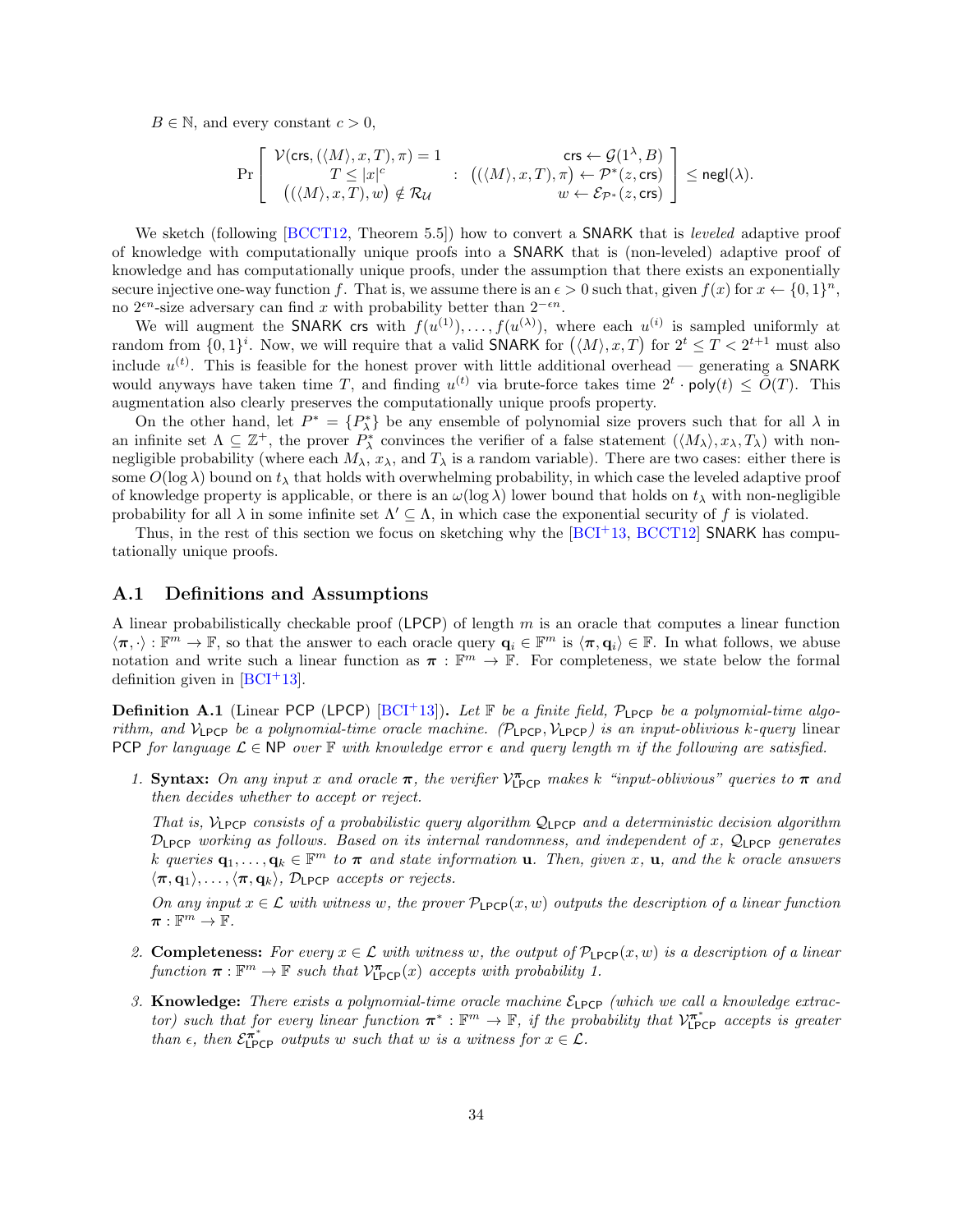We now give the  $[BCI^+13]$  $[BCI^+13]$  definition of a linear interactive proof (LIP). An LIP differs from an LPCP in that the answer to each oracle query is allowed to be an *affine* function of  $q_i$ , and furthermore the affine function itself can depend on i (this relaxation applies to both honest and cheating provers). In contrast, an LPCP restricts the oracle responses to use the same coefficients  $\pi$  for each  $q_i$  and does not allow affine shifts.

**Definition A.2** (Two-message Linear Interactive Proof  $[BCI+13]$  $[BCI+13]$ ). This is defined exactly like an LPCP, except that we consider more general linear prover strategies. For a k-query LIP over finite field F, we consider affine strategies  $\Pi^* : \mathbb{F}^{km} \to \mathbb{F}^k$  where  $\Pi^*(x) = \mathbf{A} \cdot x + \mathbf{b}$ . V<sub>LIP</sub> consists of a query algorithm  $\mathcal{Q}_{\text{LIP}}$ and a decision algorithm  $\mathcal{D}_{\text{LIP}}$ , where  $\mathcal{V}_{\text{LIP}}$  queries its oracle non-adaptively with the concatenation  $q \in \mathbb{F}^{km}$ of k queries  $\mathbf{q}_1,\ldots,\mathbf{q}_k \in \mathbb{F}^m$ , and receives back  $\mathbf{A} \cdot \mathbf{q} + \mathbf{b}$ . For the knowledge property, we require that there exists a polynomial-time oracle machine  $\mathcal{E}_{\text{LP}}$  (which we call a knowledge extractor) such that for every affine prover strategy  $\Pi^* = (\mathcal{A}, \mathbf{b})$ , if the probability that  $\mathcal{V}_{\text{LIP}}^{\Pi^*}$  accepts is greater than  $\epsilon$ , then  $\mathcal{E}_{\text{LIP}}^{\Pi^*}$  outputs w such that w is a witness for  $x \in \mathcal{L}$ .

We will also require the following knowledge of exponent assumption over bilinear groups stated in  $[BCI^+13]$  $[BCI^+13]$ to construct a preprocessing SNARK (note this assumption is essentially identical to the assumptions used in [\[Gro10,](#page-31-12) [Lip12,](#page-31-13) [GGPR13\]](#page-31-14)). We stress that while this is an extremely strong assumption, its security can be proven in the generic group model [\[Nec94,](#page-32-4) [Sho97,](#page-32-5) [Mau05\]](#page-32-6).

<span id="page-34-1"></span>**Assumption A.3** (KEA and poly-power discrete log in bilinear groups  $[BCI+13]$  $[BCI+13]$ ). There exists an efficientlysampleable group ensemble  $\{G_{\lambda}\}_{\lambda\in\mathbb{N}}$ , where for  $(\mathbb{G},\mathbb{G}_T)\in\mathcal{G}_{\lambda}$ ,  $\mathbb{G}$  and  $\mathbb{G}_T$  are groups of prime order  $p\in\mathbb{C}$  $(2^{\lambda-1},2^{\lambda})$  having a corresponding efficiently-computable pairing  $e:\mathbb{G}\times\mathbb{G}\to\mathbb{G}_T$ , such that the following properties hold.

1. Knowledge of exponent: For any polynomial-size adversary A, there exists a polynomial-size extractor  $\mathcal E$  such that for any "benign" auxiliary input  $z \in \{0,1\}^{\text{poly}(\lambda)}$ , and any group element sampler S,

$$
\Pr\left[\begin{array}{c}(\mathbb{G},\mathbb{G}_T)\leftarrow\mathcal{G}_\lambda\\f'=f^\alpha\\ \Pi_{i\in[t]}g_i^{\pi_i}\neq f\end{array}:\begin{array}{c}(g_1,\ldots,g_t)\leftarrow\mathcal{S}(\mathbb{G},\mathbb{G}_T)\right)\\ (g_1,\ldots,g_t)\leftarrow\mathcal{S}(\mathbb{G},\mathbb{G}_T)\\ \alpha\leftarrow\mathbb{F}_p\\ (\pi_1,\ldots,\pi_t)\leftarrow\mathcal{E}(\mathbb{G},\mathbb{G}_T,g_1,g_1^\alpha,\ldots,g_t,g_t^\alpha;z)\end{array}\right]\leq \mathrm{negl}(\lambda).
$$

2. Hardness of poly-power discrete logarithms: For any polynomial-size adversary A, polynomial  $t = \text{poly}(\lambda)$ , and any group generator sampler S (which is a potentially randomized algorithm that on input a group description  $G$  outputs a group generator g),

$$
\Pr\left[s'=s\;:\;\begin{array}{c}(\mathbb{G},\mathbb{G}_T)\leftarrow \mathcal{G}_\lambda\\ s\leftarrow \mathbb{F}_p\\ s'\leftarrow \mathcal{A}(\mathbb{G},\mathbb{G}_T,g,g^s,g^{s^2},\ldots,g^{s^t})\end{array}\right]\le {\rm negl}(\lambda).
$$

We remark that our knowledge of exponent property in Assumption [A.3](#page-34-1) is formulated with respect to a "benign" auxiliary input z. If z can be arbitrary, the results of  $[BCPR14]$  show that this assumption is false assuming indistinguishability obfuscation exists. Since the [\[BCPR14\]](#page-29-9) impossibility embeds an obfuscated program into z, it does not rule out the case where z is drawn from a "benign" distribution (such as a uniform distribution) which does not permit encoding of an obfuscated program. For our applications, this restriction to "benign" distributions suffices. A similar restriction to such distributions is also made in [\[CFH](#page-30-4)<sup>+</sup>15, [FFG](#page-30-5)<sup>+</sup>16, [Gro16,](#page-31-4) [BCC](#page-29-10)<sup>+</sup>17].

## <span id="page-34-0"></span>A.2 A Preprocessing SNARK with Computationally Unique Proofs

In this section, we show that the Bitansky *et al.* [\[BCI](#page-29-7)+13] preprocessing SNARK constructed from a variant of the Hadamard-based LPCP of Arora *et al.*  $[ALM+98]$  $[ALM+98]$  (hereafter the Hadamard PCP) has *computationally*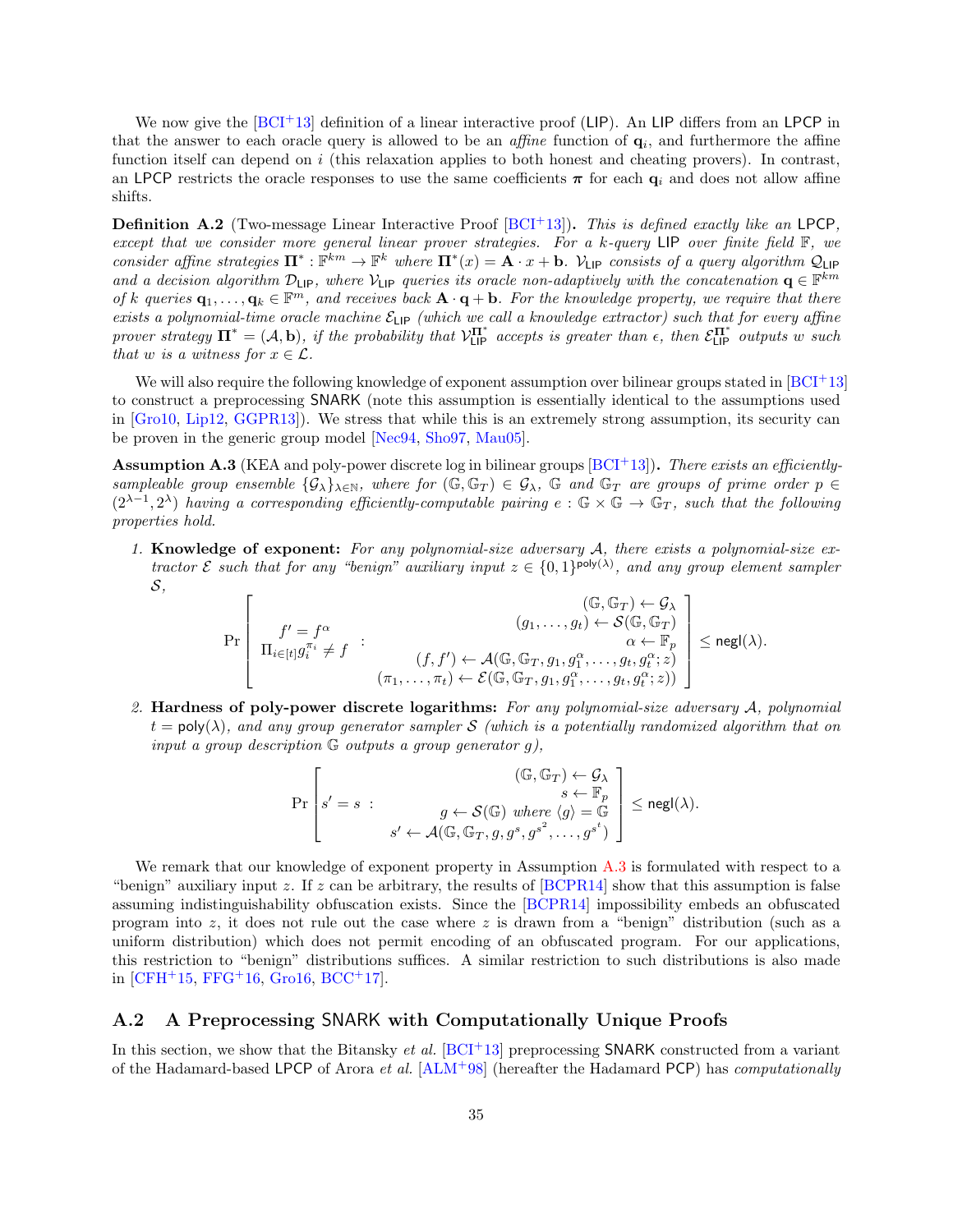unique proofs. That is, for every polynomial-size adversary A, there exists a polynomial-size extractor  $\mathcal{E}_A$ such that

$$
\Pr\left[\begin{matrix}\n\mathcal{V}(\tau,x,\pi_1)=1 & \text{cr & \mathcal{V}(\tau,x,\pi_2)=1 \\
\mathcal{V}(\tau,x,\pi_2)=1 & \mathcal{V}(\tau,x,\pi_2)\leftarrow\mathcal{A}(\text{crs}) \\
\pi_1\neq\pi_2 & w_1,w_2\leftarrow\mathcal{E}_{\mathcal{A}}(\text{crs})\n\end{matrix}\right]\leq \text{negl}(\lambda).
$$

Note that, for simplicity, we have suppressed the time bound  $B$ , constant c, and auxiliary input z that appear in Definition [3.2,](#page-13-3) as they will not be relevant to the discussion here. Also note that as in Definition [3.2,](#page-13-3) we always assume  $\tau$  is included in crs since we only consider public verifiability.

At a high level, the  $[BCI^+13]$  $[BCI^+13]$  preprocessing SNARK is constructed as follows. First,  $[BCI^+13]$  give a simplified version of the Hadamard PCP, formulated as an LPCP. Next, they transform this LPCP into an LIP via a generic procedure ( $[BCI+13,$  $[BCI+13,$  Construction 3.1]). In the final step, they turn the resulting LIP into a preprocessing SNARK by using a special "linear-only encoding scheme." We show that the computationally unique proofs property holds for the original  $[BCI^+13]$  $[BCI^+13]$  LPCP and is maintained through the above transformations.

#### A.2.1 Step 1: An LPCP from Hadamard with Unique Proofs

We proceed to give a quick overview of the LPCP of  $[BCI<sup>+</sup>13]$  $[BCI<sup>+</sup>13]$  based on the Hadamard PCP. The construction is for a relation R that is decided by an s-gate arithmetic circuit  $C: \mathbb{F}^n \times \mathbb{F}^h \to \mathbb{F}^\ell$  in the following sense. For  $\mathbf{x} \in \mathbb{F}^n$  and  $\mathbf{w} \in \mathbb{F}^h$ ,  $(\mathbf{x}, \mathbf{w}) \in \mathcal{R}$  iff  $C(\mathbf{x}, \mathbf{w}) = 0^{\ell}$ . We let  $z_i$  denote the value of the *i*-th wire of C on input statement  $\mathbf{x} \in \mathbb{F}^n$  and witness  $\mathbf{w} \in \mathbb{F}^h$ , where we order starting at the input wires and ending with the output wires. Let **z** denote the length s vector consisting of all s wire values. The proof  $\pi$  is simply the length  $s + s^2$  vector  $(\mathbf{z}, \mathbf{z} \otimes \mathbf{z})$ , consisting of all wire values  $z_i$  and all pairwise products  $z_i \cdot z_j$ .

The verifier makes three queries  $\mathbf{q}_1, \mathbf{q}_2, \mathbf{q}_3$ . The first query asks for  $\langle \mathbf{r}_1, \mathbf{z} \rangle$ , where  $\mathbf{r}_1$  is sampled uniformly at random from  $\mathbb{F}^h$ . The second query asks for  $(\mathbf{r}_1 \otimes \mathbf{r}_1) \cdot (\mathbf{z} \otimes \mathbf{z})$ . The decision algorithm  $\mathcal{D}_{\text{LPCP}}$  checks that the prover's answers to the second query is the square of its answer to the first. If the proof is not of the form  $(z, z \otimes z)$  then, by the Schwartz-Zippel Lemma, with probability  $O(1/|\mathbb{F}|)$  the verifier rejects. Thus, we may assume that the proof  $\pi$  is of the form  $(z, z \otimes z)$ , for some  $z \in \mathbb{F}^s$ . Next, the verifier must confirm that the first n entries of z are equal to the statement x, the last  $\ell$  entries of z are 0, and for each gate, the output wire is consistent with the input wires. This is all accomplished with one linear query  $q_3$  (see [\[BCI](#page-29-7)+13, Section A.1] for a more precise description). Let  $\mathbf{r}_{\mathbf{x}}$  be the first n elements of  $\mathbf{q}_3$ .  $\mathbf{r}_{\mathbf{x}}$  is included in the state information **u**, and the decision algorithm  $\mathcal{D}_{\text{LPCP}}$  checks that the prover's answer to the third query is equal to  $\langle \mathbf{r_x} \cdot \mathbf{x} \rangle$ . Again, by Schwartz-Zippel, if this check passes, then z begins with x, ends with 0's, and is consistent with all gates of  $C$ , with overwhelming probability.

Now we can argue that there exists a special knowledge extractor  $\mathcal{E}^*_{\text{LPCP}}$  such that for every statement **x** and pair of linear functions  $\pi_1, \pi_2$  such that  $\pi_1 \neq \pi_2$ ,

$$
\Pr\left[\begin{array}{c} \mathcal{D}_{\text{LPCP}}(\mathbf{x}, \mathbf{u}, \{\langle \pi_1, \mathbf{q}_i \rangle\}_i) = 1 \\ \mathcal{D}_{\text{LPCP}}(\mathbf{x}, \mathbf{u}, \{\langle \pi_2, \mathbf{q}_i \rangle\}_i) = 1 \\ (\mathbf{x}, \mathbf{w}_1) \notin \mathcal{R} \vee (\mathbf{x}, \mathbf{w}_2) \notin \mathcal{R} \vee \mathbf{w}_1 = \mathbf{w}_2 \end{array} : \begin{array}{c} (\mathbf{u}, \{\mathbf{q}_i\}_i) \leftarrow \mathcal{Q}_{\text{LPCP}} \\ \mathbf{w}_1, \mathbf{w}_2 \leftarrow \mathcal{E}_{\text{LPCP}}^*(\mathbf{x}, \pi_1, \pi_2) \end{array} \right] \leq {\mathsf{negl}}(\lambda).
$$

The extractor simply returns the  $(n + 1)$ th through  $(n + h)$ th elements of  $\pi_1$  and  $\pi_2$ , respectively. The (informal) arguments above establish that (with overwhelming probability)  $\mathcal{D}_{\text{LPCP}}$  will only accept a proof that has the form  $(z, z \otimes z)$ , where z represents a consistent assignment to the circuit  $C(\mathbf{x}, \cdot)$  that outputs  $0^{\ell}$ . Now assume that the extracted  $\mathbf{w}_1 = \mathbf{w}_2$ . Then each proof is of the form  $(\mathbf{z}, \mathbf{z} \otimes \mathbf{z})$ , where **z** represents a consistent assignment to all the wires of the circuit  $C(\mathbf{x}, \mathbf{w})$  that outputs  $0^{\ell}$  (in particular implying that  $(\mathbf{x}, \mathbf{w}_1) \in \mathcal{R}, (\mathbf{x}, \mathbf{w}_2) \in \mathcal{R}$ . However, there is only one consistent assignment once the entire input is fixed, meaning it must be the case that  $\pi_1 = \pi_2$ , a contradiction.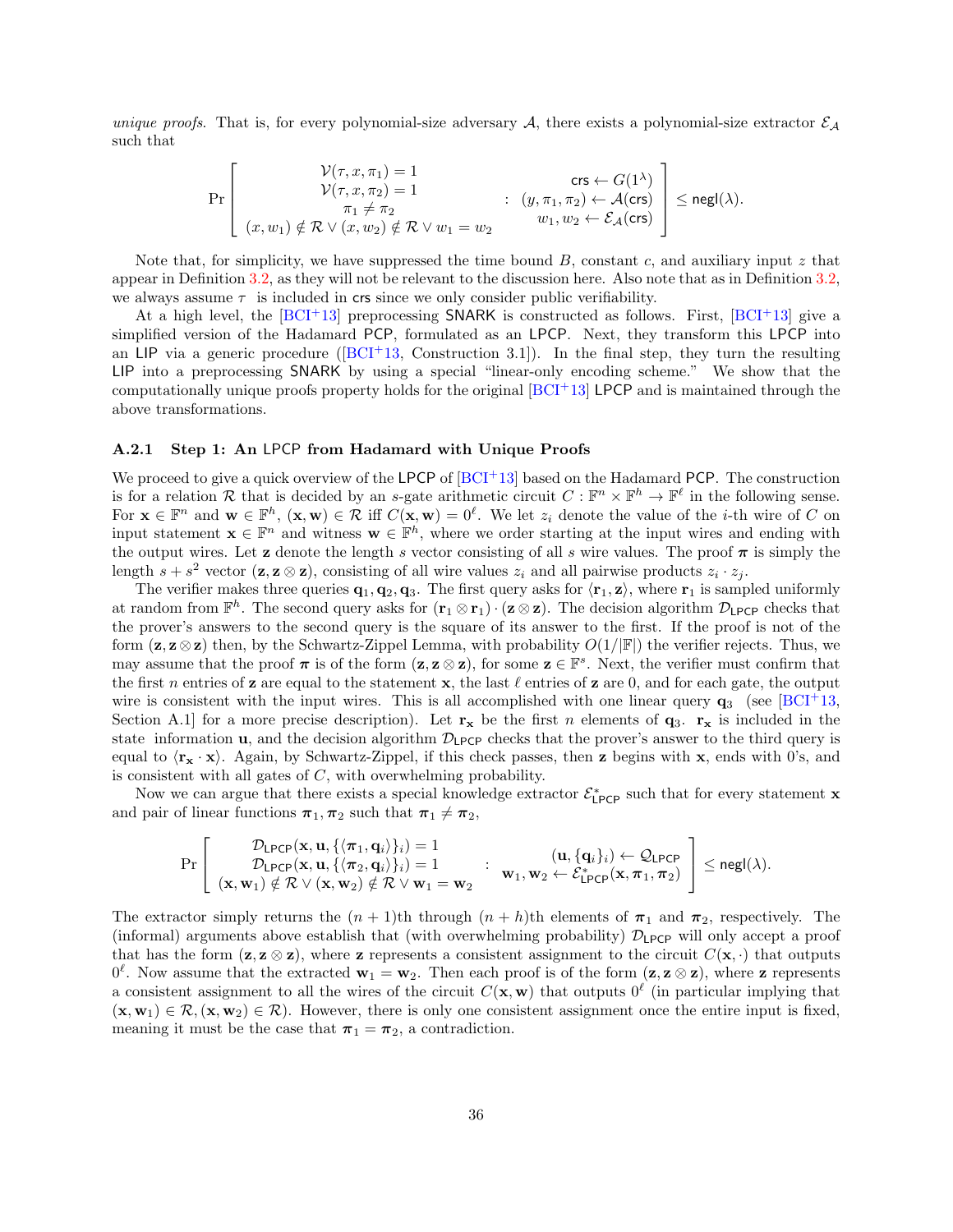#### A.2.2 Step 2: An LIP with Unique Proofs

Next, Bitansky *et al.* [\[BCI](#page-29-7)<sup>+</sup>13] show a generic transformation from a k-query LPCP to a  $(k+1)$ -query LIP. The goal is to force the prover to use the same linear function  $\pi$  (with no affine shift) to answer each query  $\mathbf{q}_i$ , so that any affine prover strategies that do not correspond to valid LPCP prover strategies will fail. This is accomplished by having the verifier's  $(k + 1)$ th query be a random linear combination of  $\mathbf{q}_1, \ldots, \mathbf{q}_k$ , and having  $\mathcal{D}_{\text{LIP}}$  verify that the  $(k+1)$ th answer is the appropriate linear combination of the first k answers. Again, this is shown to be sound in  $[BCI^+13]$  $[BCI^+13]$  via an application of Schwartz-Zippel. In addition, the proof given also suffices to show that there exists a special extractor  $\mathcal{E}_{\textsf{LP}}^*$  such that for every instance **x** and pair of (not necessarily unequal) affine prover strategies  $\mathbf{\Pi}_{1}^{*} = (\mathbf{A}_{1}, \mathbf{b}_{1}), \mathbf{\Pi}_{2}^{*} = (\mathbf{A}_{2}, \mathbf{b}_{2}),$ 

$$
\Pr\left[\begin{array}{c} \mathcal{D}_{\text{LIP}}(x,u,a_1)=1\\ \mathcal{D}_{\text{LIP}}(x,u,a_2)=1\\ a_1\neq a_2\\ \mathcal{D}_{\text{LPCP}}(x,u,\{\langle\pi_1,q_i\rangle\}_{i\in[k]})\neq 1\\ \vee \mathcal{D}_{\text{LPCP}}(x,u,\{\langle\pi_2,q_i\rangle\}_{i\in[k]})\neq 1\\ \forall\ \pi_1=\pi_2 \end{array}:\begin{array}{c} (u,q)\leftarrow \mathcal{Q}_{\text{LIP}}\\ a_1=A_1\cdot q+b_1\\ a_2=A_2\cdot q+b_2\\ q=(q_1\|q_2\|\ldots\|q_{k+1})\\ q=(q_1\|q_2\|\ldots\|q_{k+1})\\ (x,(A_1,b_1),(A_2,b_2))\end{array}\right]\le {\mathsf{negl}}(\lambda).
$$

In particular,  $[BCI^+13]$  $[BCI^+13]$  show that if the prover strategy  $(A, b)$  causes the verifier  $\mathcal{V}_{\text{LP}}$  to accept with answers **a**, then with overwhelming probability, it is possible to extract a  $\pi$  such that  $\mathbf{a}_i = \langle \pi, \mathbf{q}_i \rangle$  for all  $i \in [k]$ , and that  $\pi$  causes  $\mathcal{D}_{\text{LPCP}}$  to accept with queries  $\{\mathbf{q}_i\}_{i\in[k]}$ . If  $\mathbf{a_1}\neq \mathbf{a_2}$ , then clearly the extracted  $\pi_1, \pi_2$  must be unequal.

### A.2.3 Step 3: A Preprocessing SNARK with Unique Proofs

Finally, Bitansky *et al.*  $[BCI+13]$  $[BCI+13]$  compile the Hadamard-based LIP into a preprocessing SNARK by using a special "linear-only one way encoding" scheme, which has two (deterministic) modes of encryption Enc and SEnc, where Enc is a *linear-only* mode of encoding and SEnc is a *standard* mode of encoding. Roughly, such a scheme is linearly homomorphic with respect to the Enc encodings, and additionally guarantees that if an adversary A is given some set of encodings  $Enc(a_1), \ldots, Enc(a_m)$ ,  $SEnc(\tilde{a}_1), \ldots, SEnc(\tilde{a}_m)$ , and produces new encodings  $Enc(a_1^*), \ldots, Enc(a_m^*)$ , it is possible to extract from A an affine transformation  $(A, b)$  such that  $(a_1^*, \ldots, a_{m^*}^*)^\top = \mathbf{A} \cdot (a_1, \ldots, a_m)^\top + \mathbf{b}$ . Bitansky *et al.* [\[BCI](#page-29-7)<sup>+</sup>13] provide a construction of linear-only one way encoding scheme from Assumption [A.3.](#page-34-1)

At a high level, the SNARK crs consists of Enc encodings of the set of LIP verifier queries q and SEnc encodings of the LIP verifier state **u**. The SNARK prover  $P$  uses the linear homomorphism property of the encoding scheme to compute answers to the queries  $q$ , and the SNARK verifier  $\mathcal V$  uses the decision algorithm  $\mathcal{D}_{\text{LIP}}$  and a special zero-test property of the encoding scheme to verify the proof. Now it follows from properties of the encoding scheme that for every polynomial-size prover  $A$ , there exists a polynomial-size extractor  $\mathcal{E}^*$  such that

$$
\Pr\left[\begin{matrix}\mathcal{V}(\tau,x,\pi_1)=1&\csc\leftarrow G(1^\lambda)\\ V(\tau,x,\pi_2)=1&\left(x,\pi_1,\pi_2\right)\leftarrow \mathcal{A}(\mathrm{crs})\\ \pi_1\neq \pi_2&\left(\mathbf{A}_1,\mathbf{b}_1\right),(\mathbf{A}_2,\mathbf{b}_2)\leftarrow \mathcal{E}^*(x,\pi_1,\pi_2)\\ \mathcal{D}_{\mathrm{LIP}}(x,\tau,\mathbf{a}_1)\neq 1\vee \mathcal{D}_{\mathrm{LIP}}(x,\tau,\mathbf{a}_2)\neq 1\vee \mathbf{a}_1=\mathbf{a}_2&\mathbf{a}_1=\mathbf{A}_1\cdot\mathbf{q}+\mathbf{b}_1,\mathbf{a}_2=\mathbf{A}_2\cdot\mathbf{q}+\mathbf{b}_2\end{matrix}\right]\leq \mathrm{negl}(\lambda).
$$

The soundness proof in  $[BCI^+13]$  $[BCI^+13]$  shows that for any prover that produces an accepting  $\pi$ , there is an extractor that produces  $(A, b)$  such that  $\pi = \text{Enc}(A \cdot q + b)$ , and  $(A, b)$  is a perfectly convincing LIP prover strategy. This means that  $a_1$  and  $a_2$  will both cause  $\mathcal{D}_{\text{LP}}$  to accept, and furthermore,  $\pi_1 \neq \pi_2$  implies that  $\mathbf{a_1} \neq \mathbf{a_2}$  since Enc is deterministic and injective.

## <span id="page-36-0"></span>A.3 Removing Preprocessing from SNARKs with Unique Proofs

The above construction only gives a preprocessing SNARK with computationally unique proofs, while we require a *fully-succinct* SNARK with computationally unique proofs for Theorem [3.5.](#page-15-0) To accomplish this, we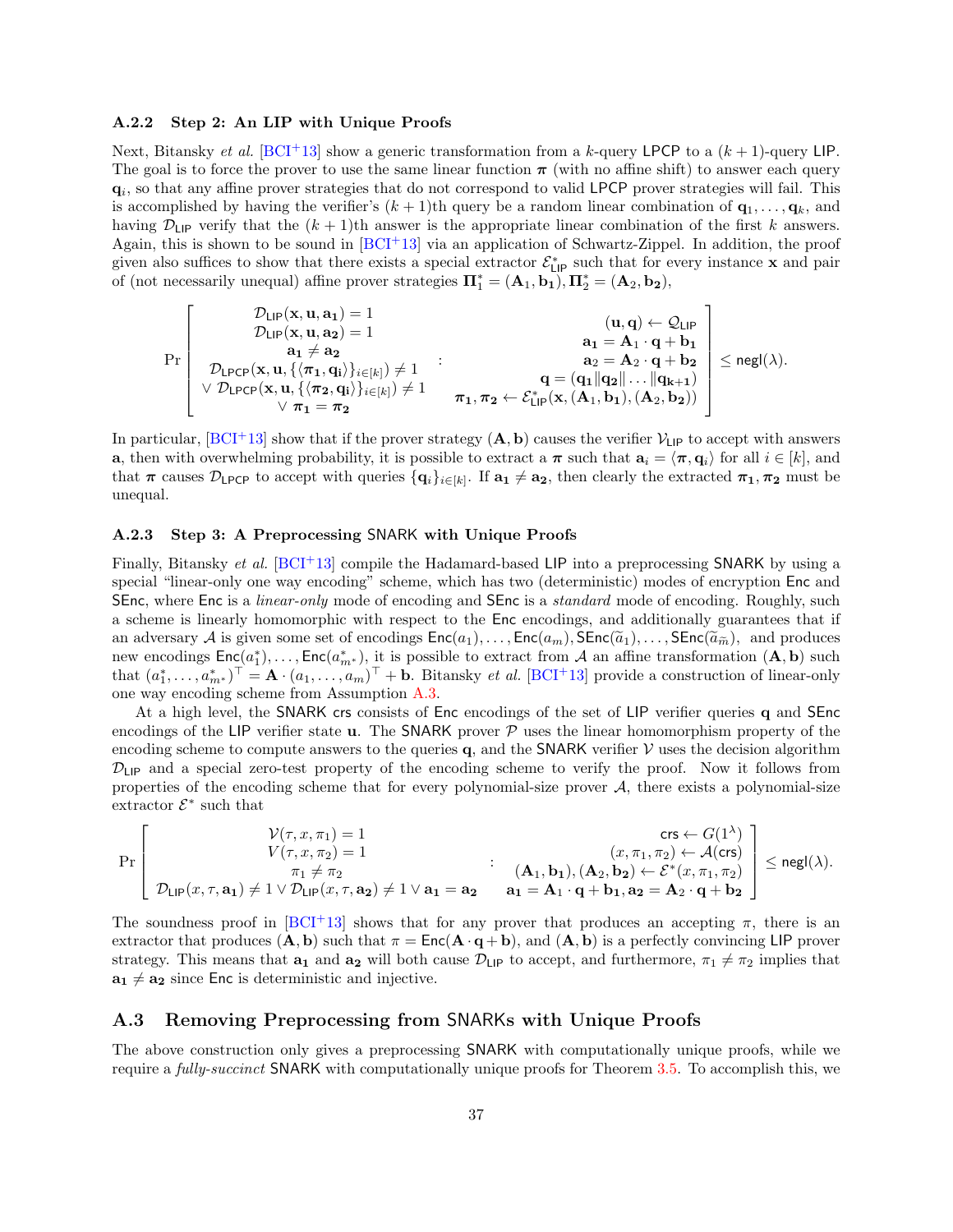rely on the work of Bitansky et al. [\[BCCT13\]](#page-29-8) who gave a generic transformation from a publicly verifiable preprocessing SNARK to a publicly verifiable fully-succinct SNARK. In this section, we outline why this generic transformation preserves computationally unique proofs. For the sake of completeness, we first recall some of the definitions given in [\[BCCT13\]](#page-29-8) for notions of distributed computation, proof-carrying data, and compliance. The following Appendix [A.3.1](#page-37-0) is taken verbatim from [\[BCCT13\]](#page-29-8).

### <span id="page-37-0"></span>A.3.1 [\[BCCT13\]](#page-29-8) Background

A distributed computation is viewed as a directed acyclic graph  $G = (V, E)$  with node labels linp :  $V \to \{0, 1\}^*$ and edge labels data :  $E \to \{0,1\}^*$ . The node label linp(v) of a node v represents the local input (which may include a local program) used by v in its local computation. (Whenever v is a source or a sink, we require that  $\text{linp}(v) = \bot$ .) The edge label data $(u, v)$  of a directed edge  $(u, v)$  represents the message sent from node u to node v. Typically, a party at node v uses the local input linp(v) and input messages  $(\text{data}(u_1, v), \dots, \text{data}(u_c, v))$  where  $u_1, \dots, u_c$  are the parents of v in lexicographic order, to compute an output message data $(v, w)$  for a child node w; the party also similarly computes a message for every other child node. We can think of the messages of edges going out from sources as the "inputs" to the distributed computation, and the messages on edges going into sinks as the "ouptuts" of the distributed computation; for convenience we will want to identify a single distinguished output.

**Definition A.4.** A (distributed computation) transcript is a triple  $T = (G, \text{limp}, \text{data})$ , where  $G =$  $(V, E)$  is a directed acyclic graph,  $\lim p : V \to \{0, 1\}^*$  are node labels, and data  $:E \to \{0, 1\}^*$  are edge labels; we require that  $\text{linp}(v) = \bot$  whenever v is a source or a sink. The output of T, denoted out(T), is equal to  $\text{data}(\widetilde{u}, \widetilde{v})$ , where  $(\widetilde{u}, \widetilde{v})$  is the lexicogaphically first edge such that  $\widetilde{v}$  is a sink.

A proof-carrying transcript is a transcript where messages are augmented by proof strings, i.e., a function proof :  $E \to \{0,1\}^*$  provides for each edge  $(u, v)$  an additional label proof $(u, v)$ , to be interpreted as a proof string for the message  $data(u, v)$ .

**Definition A.5.** A proof-carrying (distributed computation) transcript PCT is a pair  $(T, \text{proof})$  where T is a transcript and proof :  $E \to \{0,1\}^*$  is an edge label.

Next, we define what it means for a distributed computation to be compliant, which is the notion of "correctness with respect to a given local property". Compliance is captured via an efficiently-computable compliance predicate C, which must be locally satisfied at each vertex; here, "locally" means with respect to a node's local input, incoming data, and outgoing data. For convenience, for any vertex  $v$ , we let children $(v)$ and parents $(v)$  be the vector of v's children and parents respectively, listed in lexicographic order.

**Definition A.6.** Given a polynomial-time predicate  $\mathbb{C}$ , we say that a distributed computation transcript  $T = (G, \text{linp}, \text{data})$  is  $\mathbb{C}\text{-}\text{compliant}$  (denoted by  $\mathbb{C}(T) = 1$ ) if, for every  $v \in V$  and  $w \in \text{children}(v)$ , it holds that

 $\mathbb{C}(\text{data}(v, w); \text{linp}(v), \text{inputs}(v)) = 1,$ 

where inputs(v) :=  $(\text{data}(u_1, v), \ldots, \text{data}(u_c, v))$  and  $(u_1, \ldots, u_c)$  := parents(v). Furthermore, we say that a message **z** is  $\mathbb{C}$ -compliant if there is  $\mathsf{T}$  such that  $\mathbb{C}(\mathsf{T}) = 1$  and  $\text{out}(\mathsf{T}) = 1$ .

**Definition A.7.** Given a distributed computation transcript  $T = (G, \text{limp}, \text{data})$  and any edge  $(v, w) \in E$ , we denote by  $t_{T,\mathbb{C}}(v,w)$  the time required to evaluate  $\mathbb{C}(\text{data}(v,w); \text{linp}(v), \text{inputs}(v))$ . We say that T is B-bounded if  $t_{\mathsf{T},\mathbb{C}}(v,w) \leq B$  for every edge  $(v,w)$ .

**Definition A.8.** The depth of a transcript  $T$ , denoted  $d(T)$ , is the largest number of nodes on a sourceto-sink path in  $\mathsf{T}$  minus 2 (to exclude the source and the sink). The depth of a compliance predicate  $\mathbb C$ , denoted  $d(\mathbb C)$ , is defined to be the maximum depth of any transcript  $\mathsf T$  compliant with  $\mathbb C$ .

**Definition A.9.** A proof-carrying data (PCD) system for a class of compliance predicates  $C$  is a triple of algorithms  $(G, \mathcal{P}, \mathcal{V})$  that works as follows: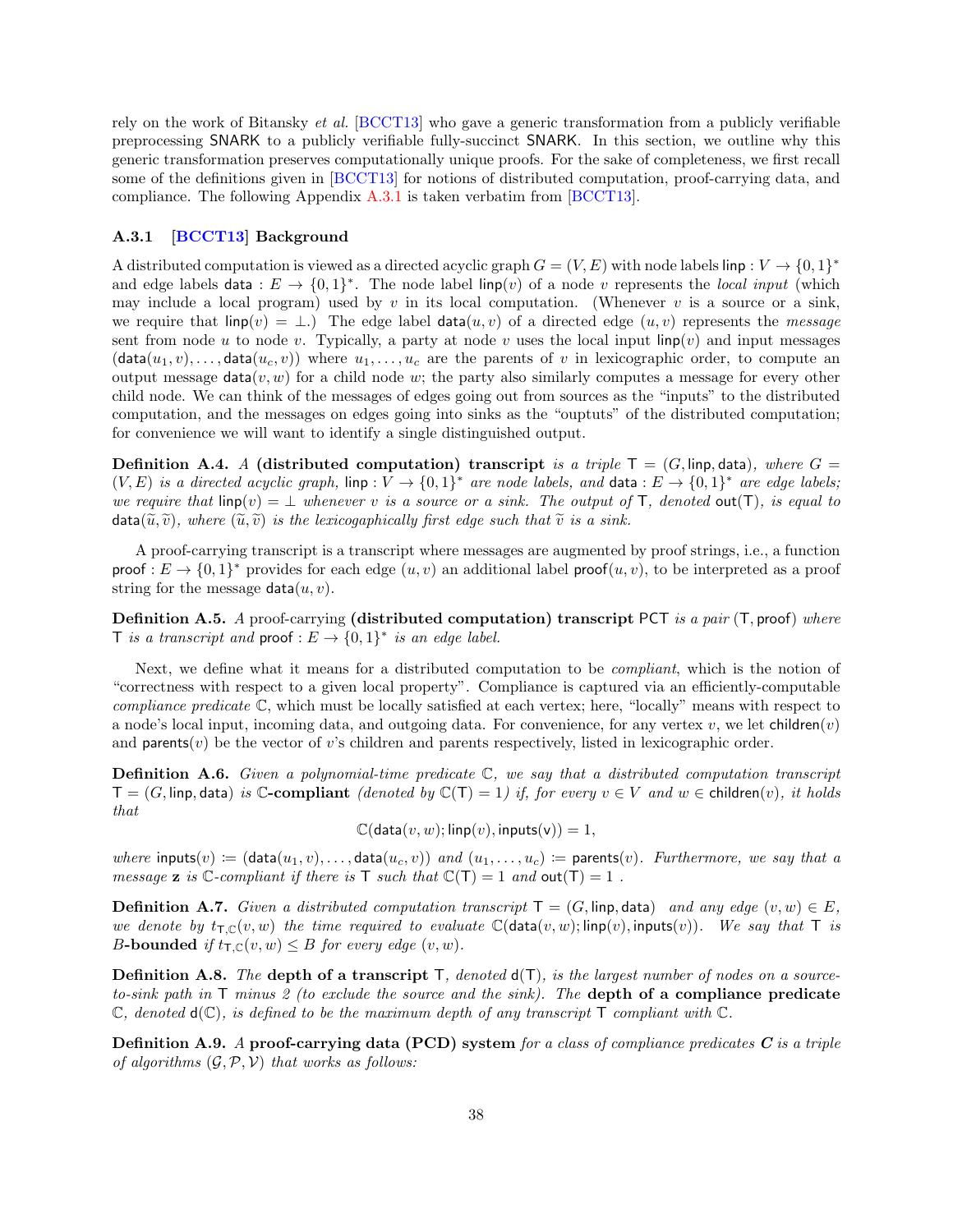- The (probabilistic) generator G, on input the security parameter  $\lambda$  and time bound B, outputs a reference string  $\sigma$  which includes a verification state  $\tau$  (we only consider public verifiability).
- For any  $\mathbb{C} \in \mathbb{C}$ , the (honest) prover  $\mathcal{P}_{\mathbb{C}} := \mathcal{P}(\mathbb{C}, \dots)$  is given a reference string  $\sigma$ , inputs  $\vec{z}_i$  with corresponding proofs  $\vec{\pi}_i$ , a local input linp, and an output  $z_o$ , and then produces a proof  $\pi_o$  attesting to the fact that  $z_0$  is consistent with some  $\mathbb{C}$ -compliant transcript.
- For any  $\mathbb{C} \in \mathbb{C}$ , the verifier  $\mathcal{V}_{\mathbb{C}} \coloneqq \mathcal{V}(\mathbb{C}, \dots)$  is given the verification state  $\tau$ , an output  $\vec{z}_i$ , and a proof string  $\pi_o$ , and accepts if it is convinced that  $z_o$  is consistent with some  $\mathbb{C}$ -compliant transcript.

After the generator G has been run to obtain  $\sigma$ , an interactive protocol ProofGen( $\mathbb{C}, \sigma, S, \mathcal{P}$ ) is run, where S samples a graph and corresponding transcript  $\mathsf T$ , and  $\mathcal P$  iteratively provides proofs for the  $\mathbb C$ -compliance of T. This process outputs a triple  $(z_o, \pi_o, T)$  where  $z_o$  is the output message with corresponding proof  $\pi_o$ .

We require that the PCD system satisfy the following:

1. Completeness: For every compliance predicate  $\mathbb{C} \in \mathbb{C}$  and (possibly unbounded) distributed computation generator S,

$$
\Pr\left[\begin{array}{c} \top \text{ is } B\text{-bounded} \\ \mathbb{C}(\mathsf{T})=1 \\ \mathcal{V}_{\mathbb{C}}(\tau,z_o,\pi_o)\neq 1 \end{array} \middle| (\mathsf{z}_o,\pi_o,\mathsf{T}) \leftarrow \mathsf{ProofGen}(\mathbb{C},\sigma,S,\mathcal{P}) \end{array} \right] \leq \mathsf{negl}(\lambda).
$$

2. Proof of Knowledge: For every polynomial-size prover  $\mathcal{P}^*$  there exists a polynomial-size extractor  $\mathcal{E}_{\mathcal{P}^*}$  such that for every compliance predicate  $\mathbb{C} \in \mathbb{C}$ , every large enough  $\lambda$ , every auxiliary input  $x \in \{0,1\}^{\text{poly}(\lambda)}$ , and every time bound  $B \in \mathbb{N}$ ,

$$
\Pr\left[\begin{array}{c} \mathcal{V}_{\mathbb{C}}(\tau,z,\pi)=1 \\ (\text{out}(\mathsf{T})\neq z\vee\mathbb{C}(\mathsf{T})\neq 1) \end{array} \middle| \begin{array}{c} \sigma\leftarrow \mathcal{G}(1^{\lambda},B) \\ (z,\pi)\leftarrow \mathcal{P}^*(\sigma,z) \\ \mathsf{T}\leftarrow \mathcal{E}_{\mathcal{P}^*}(\sigma,z) \end{array} \right] \leq \mathsf{negl}(\lambda).
$$

- 3. **Efficiency:** There exists a universal polynomial p such that, for every compliance predicate  $\mathbb{C} \in \mathbb{C}$ , every large enough security parameter  $\lambda \in \mathbb{N}$ , every time bound  $B \in \mathbb{N}$ , and every B-bounded distributed computation transcript T,
	- the generator  $\mathcal{G}(1^{\lambda},B)$  runs in time  $\begin{cases} p(\lambda + B) & \text{for a preprocessing } PCD \\ (1, p(\lambda), b) & \text{otherwise} \end{cases}$  $p(\lambda + \log(B))$  for a fully-succinct PCD
	- the prover  $\mathcal{P}_{\mathbb{C}}(\sigma, \textsf{data}(v, w), \textsf{linp}(v), \textsf{inputs}(v), \vec{\pi}_i)$  runs in time

$$
\begin{cases} p(\lambda + |\mathbb{C}| + t_{\mathsf{T},\mathbb{C}}(v,w) + B) & \text{for a preprocessing } PCD \\ p(\lambda + |\mathbb{C}| + t_{\mathsf{T},\mathbb{C}}(v,w) + \log(B)) & \text{for a fully-succinct } PCD \end{cases}
$$

,

,

- the verifier  $V_C$  runs in time  $p(\lambda + |C| + |z| + \log(B)),$
- and an honestly generated proof has size  $p(\lambda + \log(B)).$

We shall also consider a restricted notion of PCD system: a **path PCD system** is a PCD system where completeness is guaranteed to hold only for distributed computation transcripts  $\mathsf T$  whose graph is a line.

## A.3.2 A Fully Succinct SNARK with Computationally Unique Proofs

Constant-depth PCD. Bitansky et al. [\[BCCT13\]](#page-29-8) first show that a preprocessing SNARK can be used to construct a *constant-depth* preprocessing PCD system. At each node v of the graph, the prover takes as input the PCD crs  $\sigma$ , the output message  $z_v = \text{data}(v, w)$  where w is any child of v, the local input linp(v), the input vector  $\vec{z}_i = \{\text{data}(u_i, v)\}_{u_i \in \text{parents}(v)}$ , and corresponding proofs  $\vec{\pi}_i$ . It invokes the SNARK prover to generate an outgoing proof  $\pi_v$  attesting to the fact that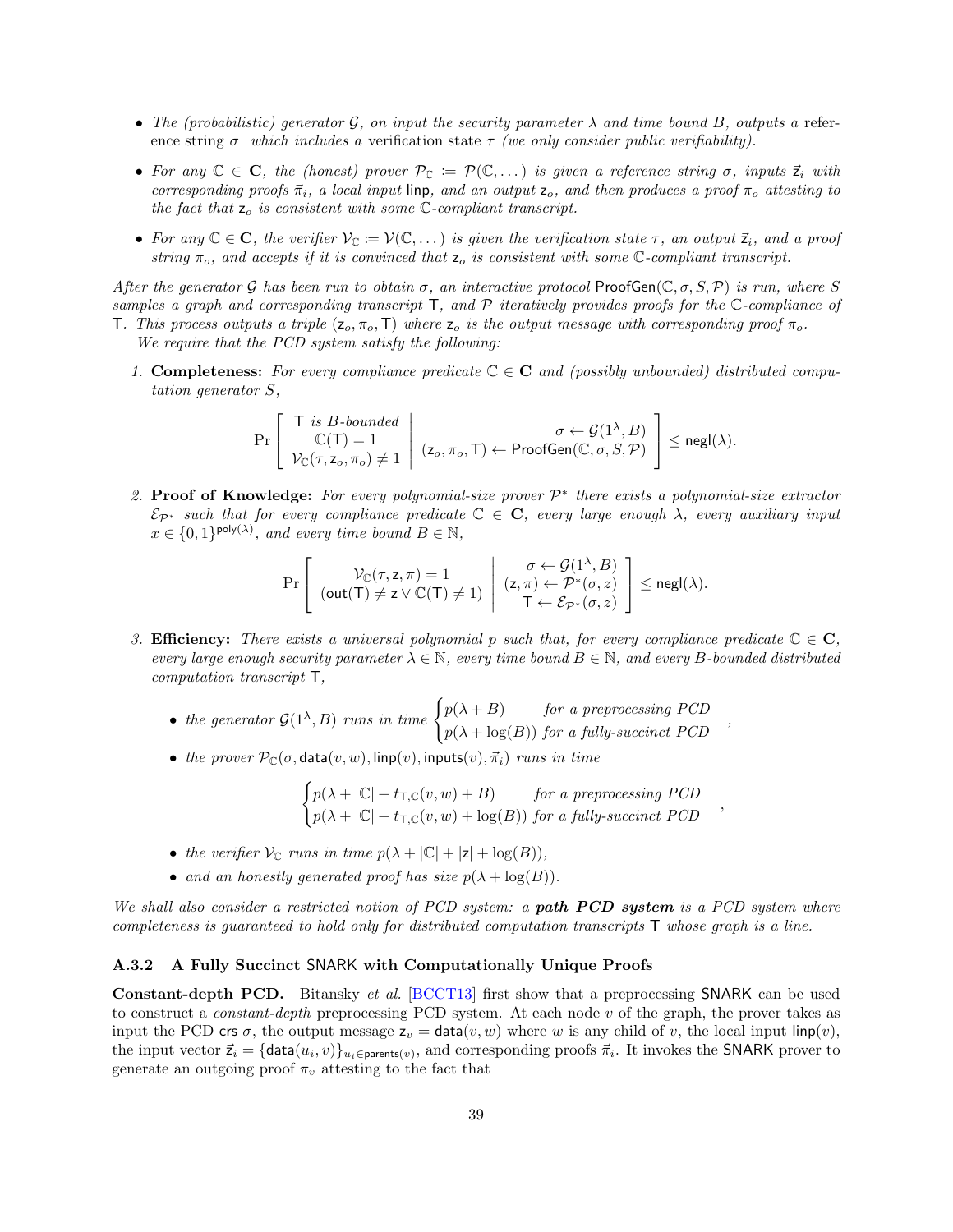- $\mathbb{C}(z_v; \text{linp}(v), \vec{z}_i) = 1$ ; that is, the computation occurring at node v is  $\mathbb{C}$ -compliant, and
- the SNARK verifier accepts each proof  $\pi$  in  $\vec{\pi}_i$  as a valid proof of the C-compliance of the corresponding  $z$  in  $\vec{z}_i$ .

The constant depth restriction arises from the recursive proof that establishes proof of knowledge, which may blow up the size of the extractor by a  $\text{poly}(\lambda)$  factor at each step.

We argue that if the preprocessing **SNARK** has computationally unique proofs, then the resulting constantdepth preprocessing PCD has a similar "computational unique transcript" property. That is, for any prover that produces two outgoing proofs  $(\pi_0^{(1)}, \mathsf{z}_0^{(1)})$  and  $(\pi_0^{(2)}, \mathsf{z}_0^{(2)})$  such that  $(\pi_0^{(1)}, \mathsf{z}_0^{(1)}) \neq (\pi_0^{(2)}, \mathsf{z}_0^{(2)})$ , there is an extractor that produces two compliant transcripts  $T_1, T_2$  such that  $T_1 \neq T_2$ .

Recall that a transcript T consists of a set of messages and local inputs  $\{\text{data}(v), \text{linp}(v)\}_{v\in V}$ , one for each node of a graph  $G = (V, E)$ . If  $z_o^{(1)} \neq z_o^{(2)}$ , then already  $T_1 \neq T_2$  (since each z is a message), so assume otherwise, meaning that  $\pi_o^{(1)} \neq \pi_o^{(2)}$ . The witness extracted by the SNARK extractor given any outgoing proof  $\pi$  from any node v accompanying some message z will consist of  $(\mathsf{linp}(v), \vec{z}_i, \vec{\pi}_i)$ , where  $\vec{z}_i$  is the set of input messages to v and  $\vec{\pi}_i$  is the set of accompanying proofs. So the computationally unique proofs property of the SNARK implies that producing two different outgoing proofs from any node requires knowledge of two different witnesses  $(\textsf{linp}(v)^{(1)}, \vec{\tau}_i^{(1)}, \vec{\pi}_i^{(1)}) \neq (\textsf{linp}(v)^{(2)}, \vec{\tau}_i^{(2)}, \vec{\pi}_i^{(2)})$ . Now for each node in the graph, always assume that the extracted  $(\text{linp}(v)^{(1)}, \vec{z}_i^{(1)}) = (\text{linp}(v)^{(2)}, \vec{z}_i^{(2)})$ , since otherwise  $T_1 \neq T_2$ . By recursing backwards from the sink node, this implies that there will be some  $\pi_1 \neq \pi_2$  accompanying the same message coming out of a source node x. However, the only witness satisfying the relation (is  $\mathbb{C}$ -compliant) at a source node is  $(\textsf{linp}(x), \vec{z}_i, \vec{\pi}_i) = \perp$ , so producing the two different proofs  $\pi_1 \neq \pi_2$  at x violates the computationally unique proofs property of the SNARK.

RAM checking. Recall that the goal is to construct a SNARK for NP, which can prove membership of an instance  $y = (\langle M \rangle, x, t)$  in the universal language. Bitansky *et al.* [\[BCCT13\]](#page-29-8) take inspiration from incrementally-verifiable computation [\[Val08\]](#page-32-10), and decompose the RAM computation  $M(x)$  into a sequence of steps, each of which can be locally verified by checking consistency with the transition function of  $M$ . This computation is potentially expensive if M uses a large amount of memory. Thus, [\[BCCT13\]](#page-29-8) use a result of [\[BCGT13\]](#page-29-12), which states that, assuming collision resistant hashing, membership of an instance  $y = (\langle M \rangle, x, t)$ , of the universal language, can be computationally reduced to membership of an instance  $y' = (\langle M' \rangle, x, t')$ , where the space complexity of M' is bounded by a fixed polynomial  $p(\lambda)$ , and  $t' = t \cdot \text{poly}(\lambda)$ . The idea is originally from  $BEG+91$  in the context of *online memory checking*, and it consists of maintaining and updating a Merkle hash of  $M$ 's memory. At a high level, given a collision resistant hash  $h$ , extending a witness w to  $(\langle M \rangle, x, t)$  into a witness w' for  $(\langle M' \rangle, x, t')$  for the locally efficient instance consists of appending a sequence of Merkle openings under h.

We argue that no polynomial size adversary can find two different accepting witnesses  $w'_1$  and  $w'_2$  for the instance  $(\langle M' \rangle, x, t')$  with the same prefix w (which would be the witness to the original RAM instance  $(\langle M \rangle, x, t)$ ). In particular, if M is about to load from or store to a memory location i, then M' (who has the Merkle root stored, which was initially computed from a memory with all  $0's$ ) will access its  $w'$  tape and expect to see a Merkle opening for location i. It will immediately reject if the opening is not consistent with h. Note that on a store operation,  $M'$  will update its root accordingly. Thus in order to break the above claim, an adversary must find two Merkle openings for the same memory location i, breaking collision resistance of h.

Constant- to Polynomial-Depth PCD. By the arguments above, it suffices to construct a SNARK with computationally unique proofs for locally efficient RAM computation. Bitansky et al. [\[BCCT13\]](#page-29-8) simply make use of a polynomial depth PCD system, where each node locally checks one step of the RAM computation. The local efficiency means that the time bound B of the PCD system can be set to a fixed polynomial  $p(\lambda)$ , which means that even using a preprocessing PCD results in a fully-succinct SNARK. Note that the transcript  $\mathsf T$  of the PCD system consists entirely of information about the instance  $(M', x, t')$  and witness